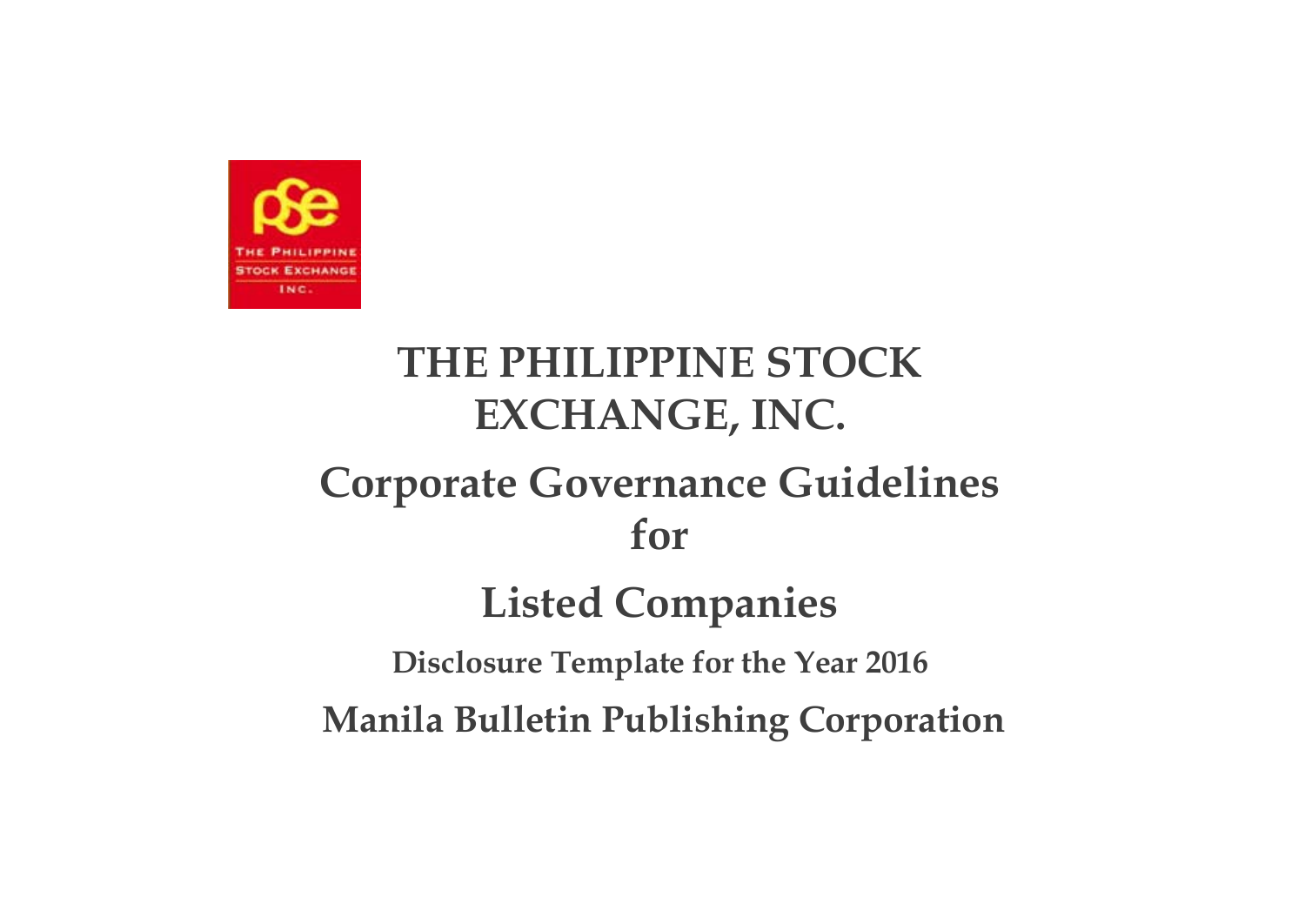|                                                                | <b>COMPLY</b> | <b>EXPLAIN</b>                                                                                                                                                                                                                                                                                                                                                                                                                                                                                                                                                                                                                                                                                                                                                                                                                                                                                                                                                                                                                                                                                                                                                                                                                                                                                                                                                                                                                                                                                                     |
|----------------------------------------------------------------|---------------|--------------------------------------------------------------------------------------------------------------------------------------------------------------------------------------------------------------------------------------------------------------------------------------------------------------------------------------------------------------------------------------------------------------------------------------------------------------------------------------------------------------------------------------------------------------------------------------------------------------------------------------------------------------------------------------------------------------------------------------------------------------------------------------------------------------------------------------------------------------------------------------------------------------------------------------------------------------------------------------------------------------------------------------------------------------------------------------------------------------------------------------------------------------------------------------------------------------------------------------------------------------------------------------------------------------------------------------------------------------------------------------------------------------------------------------------------------------------------------------------------------------------|
| <b>Guideline No. 1:</b>                                        |               |                                                                                                                                                                                                                                                                                                                                                                                                                                                                                                                                                                                                                                                                                                                                                                                                                                                                                                                                                                                                                                                                                                                                                                                                                                                                                                                                                                                                                                                                                                                    |
| DEVELOPS AND EXECUTES A SOUND BUSINESS STRATEGY                |               |                                                                                                                                                                                                                                                                                                                                                                                                                                                                                                                                                                                                                                                                                                                                                                                                                                                                                                                                                                                                                                                                                                                                                                                                                                                                                                                                                                                                                                                                                                                    |
| 1.1<br>Have a clearly defined vision, mission and core values. | $\checkmark$  | "The<br>Vision:<br>Manila<br><b>Bulletin</b><br>Publishing<br>Corporation, a publicly held corporation in the<br>Philippines which publishes in print and online a<br>daily broadsheet, tabloid-sized newspapers and<br>various magazines in English, Filipino and the<br>vernaculars, sees journalism as an instrument for<br>the establishment of a just and fair society of<br>citizens who love their country, work in unity for<br>the common good of the people, advocate the<br>interests of the people above the self, and<br>through this view, contribute to the creation of a<br>society of free citizens enjoying prosperity and<br>progress equitably."<br>Mission: "In contributing to the pursuit of this<br>vision of a just and prosperous society, the<br>mission of the Manila Bulletin Publishing<br>Corporation through its publications is to provide<br>Filipinos in their country and Overseas Filipino<br>Workers and residents accurate and objective<br>news of the Philippines, without embellishment<br>or advocacy of persons and parties but only in<br>ideas. In doing so, it will strive to be positive<br>rather than negative in its coverage and<br>interpretation, build-up rather than destroy,<br>encourage rather than take a stand of negative<br>criticism and be courageous in reporting abuses<br>and dishonesty, so that the medium will become<br>an instrument of construction rather than<br>destruction, without neglecting its critical<br>function in society." |
|                                                                |               | Core Values: "Loyalty, Honesty,<br>Initiative,                                                                                                                                                                                                                                                                                                                                                                                                                                                                                                                                                                                                                                                                                                                                                                                                                                                                                                                                                                                                                                                                                                                                                                                                                                                                                                                                                                                                                                                                     |

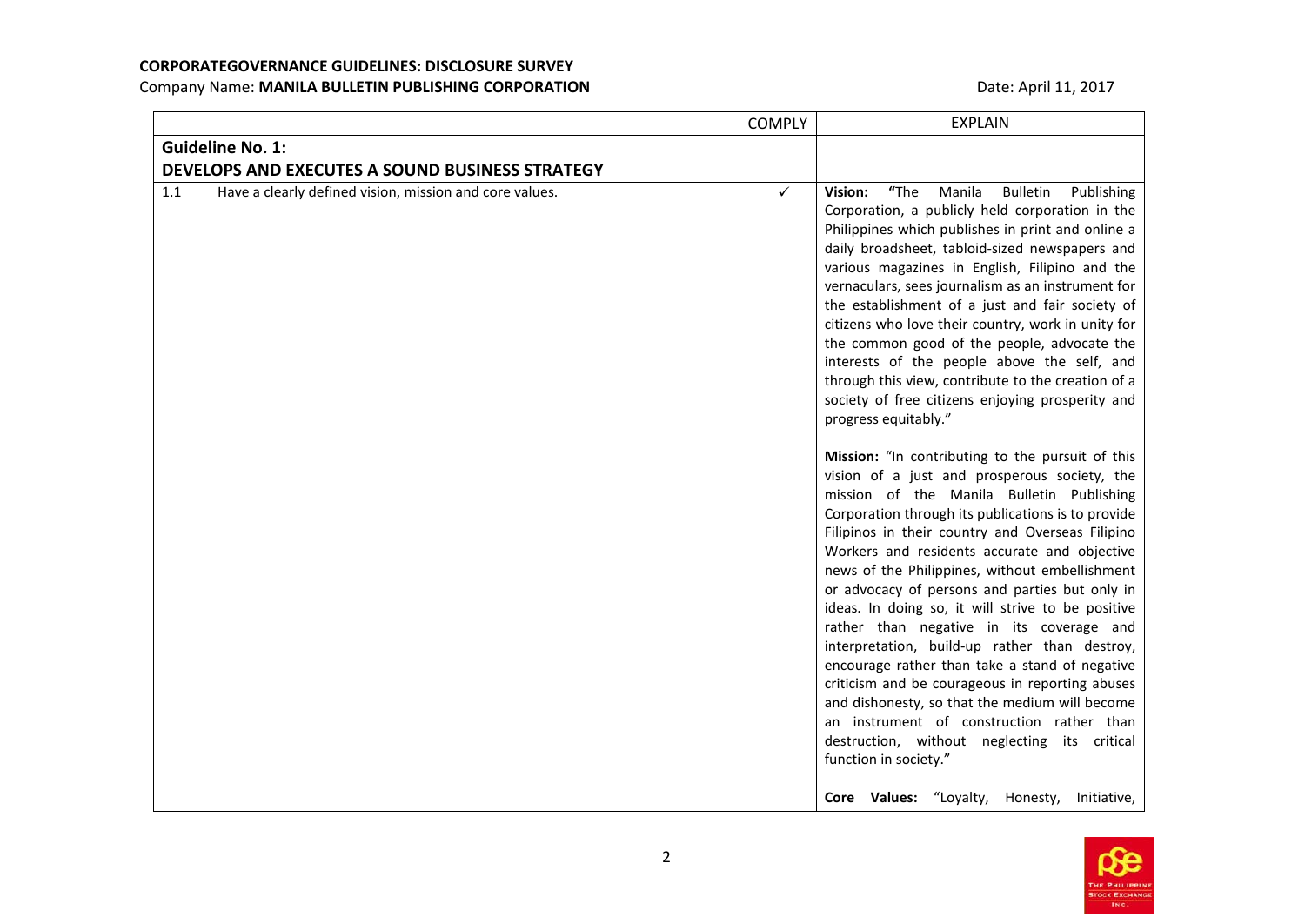|     |                                          |              | Productivity, Teamwork and Customer Service"                                                                                                                                                                   |
|-----|------------------------------------------|--------------|----------------------------------------------------------------------------------------------------------------------------------------------------------------------------------------------------------------|
|     |                                          |              | <b>References:</b>                                                                                                                                                                                             |
|     |                                          |              | Company website (Re: Vision; Mission; Core<br>➤<br>Values]<br>[Source: http://mb.com.ph/our-<br>company/]                                                                                                      |
|     |                                          |              | $\triangleright$ Company's Rules and Regulations [Re:<br>Vision; Mission; Core Values (preliminary<br>pages)]<br>[Source: http://mb.com.ph/our-company/]                                                       |
| 1.2 | Have a well-developed business strategy. | $\checkmark$ | The Company's well-developed business strategy<br>is duly disclosed in its Annual Report and website<br>for the information of its stockholders and<br>stakeholders.                                           |
|     |                                          |              | <b>References:</b>                                                                                                                                                                                             |
|     |                                          |              | Annual Report 2015 [Re: Company Profile<br>➤<br>(pages 2 and 3); The Company's Operations<br>(page 3); 2015 Report of the President<br>(pages 8 to 11)]<br>[Source: http://mb.com.ph/company-<br>disclosures/] |
|     |                                          |              | Company website [Re: Company Profile of<br>➤<br>Manila Bulletin; The Company's Business<br>Operations]<br>[Source: http://mb.com.ph/company-<br>profile-of-manila-bulletin/]                                   |
|     |                                          |              |                                                                                                                                                                                                                |

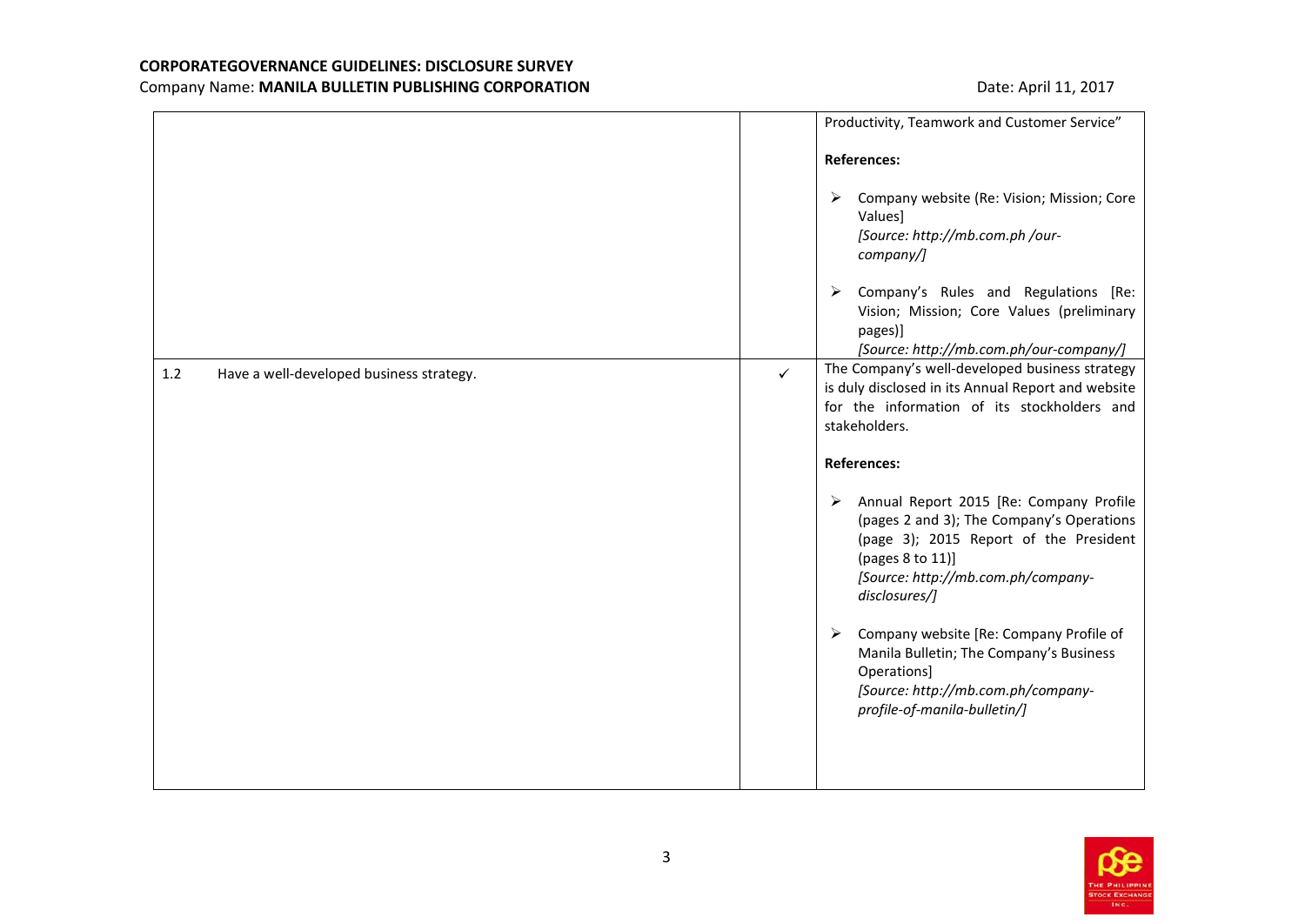| 1.3 | Have a strategy execution process that facilitates effective performance<br>management, and is attuned to the company's business environment,<br>management style and culture. | $\checkmark$ | The Company has an Executive Committee,<br>which conducts weekly meetings wherein<br>corporate objectives are reviewed and<br>established in line with the Company's vision,<br>mission and core values. Matters which cannot<br>be readily decided by the Department Heads are<br>elevated and tackled in the Executive Committee<br>meetings. Budget as well as strategic plans and<br>procedures are presented by the Department<br>Heads, who report on the performance of their<br>respective Departments in relation to the<br>objectives<br>approved<br>by<br>the<br>Executive<br>Committee. Through this process, the Executive<br>Committee, together with the Department<br>Heads, can check on the effectiveness of the<br>measures adopted and strategies formulated to<br>increase revenues, and awareness on corporate<br>civic consciousness. |
|-----|--------------------------------------------------------------------------------------------------------------------------------------------------------------------------------|--------------|--------------------------------------------------------------------------------------------------------------------------------------------------------------------------------------------------------------------------------------------------------------------------------------------------------------------------------------------------------------------------------------------------------------------------------------------------------------------------------------------------------------------------------------------------------------------------------------------------------------------------------------------------------------------------------------------------------------------------------------------------------------------------------------------------------------------------------------------------------------|
|     |                                                                                                                                                                                |              | <b>References:</b><br>Annual<br>2015<br>[Re:<br>Board<br>➤<br>Report<br>Committees, Executive Committee (page<br>$5)$ ]<br>[Source: http://mb.com.ph/company-<br>disclosures/]<br>Company website [Re: The Company's<br>➤<br>Board Committees, Executive Committee]<br>[Source: http://mb.com.ph/corporate-<br>governance/]                                                                                                                                                                                                                                                                                                                                                                                                                                                                                                                                  |

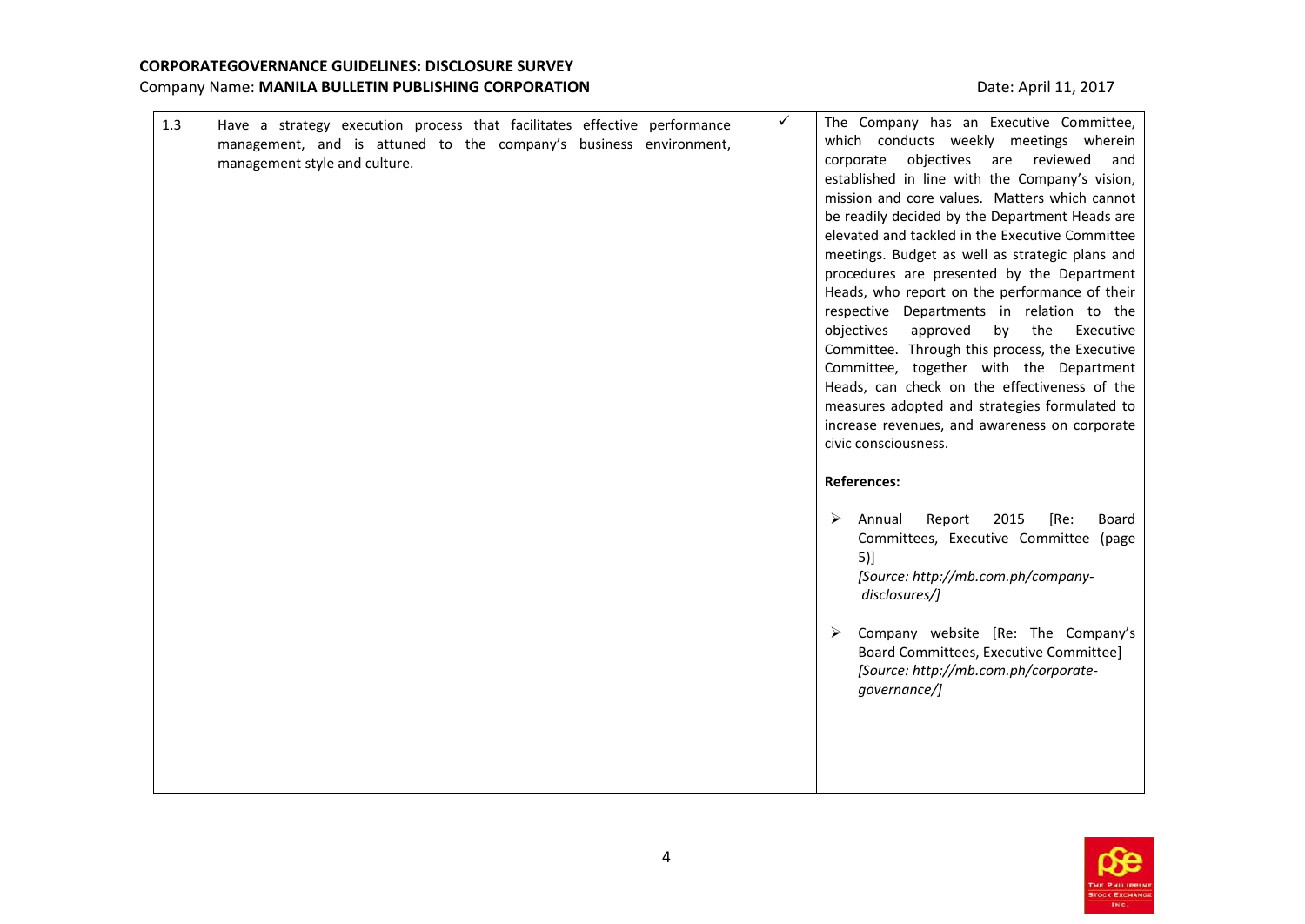| 1.4 Have its board continually engaged in discussions of strategic business issues.<br><b>Guideline No. 2:</b> | The Company's Board of Directors meets once a<br>$\checkmark$<br>month and, if need be, holds special board<br>meetings to address and discuss strategic<br>issues,<br>and<br>to<br>oversee<br>business<br>the<br>of<br>implementation<br>approved<br>corporate<br>strategies.<br><b>References:</b><br>Amended Manual of Corporate Governance<br>➤<br>[Re: Board Governance (pages 2 to 4)]<br>[Source: http://mb.com.ph/corporate-<br>governance/]<br>Amended By-Laws [Re: Article II, Section 4.<br>➤<br>Election and Meetings (page 3)]<br>[Source: http://mb.com.ph/our-company/]<br>Board Attendance 2016<br>➤<br>[Source: http://mb.com.ph/company-<br>disclosures/] |
|----------------------------------------------------------------------------------------------------------------|-----------------------------------------------------------------------------------------------------------------------------------------------------------------------------------------------------------------------------------------------------------------------------------------------------------------------------------------------------------------------------------------------------------------------------------------------------------------------------------------------------------------------------------------------------------------------------------------------------------------------------------------------------------------------------|
| ESTABLISHES A WELL-STRUCTURED AND FUNCTIONING BOARD                                                            |                                                                                                                                                                                                                                                                                                                                                                                                                                                                                                                                                                                                                                                                             |

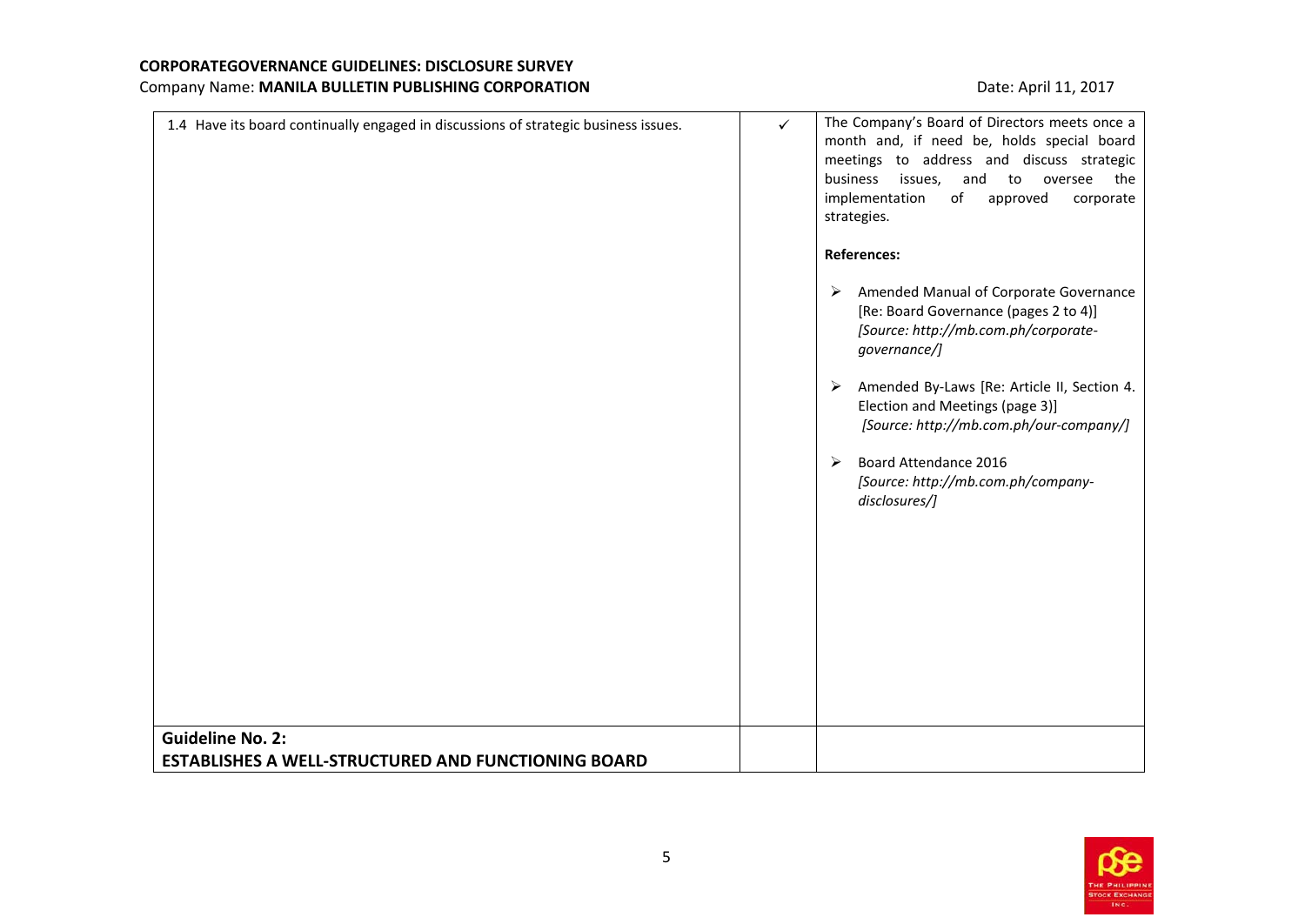| 2.1. | Have a board composed of directors of proven competence and integrity. | ✓ | All of the ten (10) Directors of the Company have<br>proven competence, probity and integrity. They<br>personify the Company's core values. They were<br>nominated and elected on the basis of the<br>meritorious criteria embodied in the Company's<br>Amended Manual of Corporate Governance.<br>Their qualifications and achievements are duly<br>disclosed in the Company's SEC Form 20-IS<br>(Definitive) for the information of the<br>stockholders and stakeholders of the Company.<br>The Board of Directors has constituted the<br>Nomination Committee pursuant to its Amended |
|------|------------------------------------------------------------------------|---|------------------------------------------------------------------------------------------------------------------------------------------------------------------------------------------------------------------------------------------------------------------------------------------------------------------------------------------------------------------------------------------------------------------------------------------------------------------------------------------------------------------------------------------------------------------------------------------|
|      |                                                                        |   | Manual of Corporate Governance, for the<br>judicious review and evaluation of the<br>qualifications of all persons nominated to the<br>Board.                                                                                                                                                                                                                                                                                                                                                                                                                                            |
|      |                                                                        |   | <b>References:</b>                                                                                                                                                                                                                                                                                                                                                                                                                                                                                                                                                                       |
|      |                                                                        |   | Amended Manual of Corporate Governance<br>➤<br>[Re: 2. Board Governance, a) Composition<br>of the Board (page 1); (2) Duties and<br>Functions, (a) Implement a process for the<br>selection of directors<br>(page 2); 4.<br>Qualifications of Directors (page 5); (1)<br>Nomination Committee (page 9)]<br>[Source: http://mb.com.ph/corporate-<br>governance/]                                                                                                                                                                                                                          |
|      |                                                                        |   | SEC Form 20-IS 2016 (Definitive)<br>[Re:<br>➤<br>Directors' Profile (pages 7 to 10)]<br>[Source: http://mb.com.ph/company-<br>disclosures/]                                                                                                                                                                                                                                                                                                                                                                                                                                              |

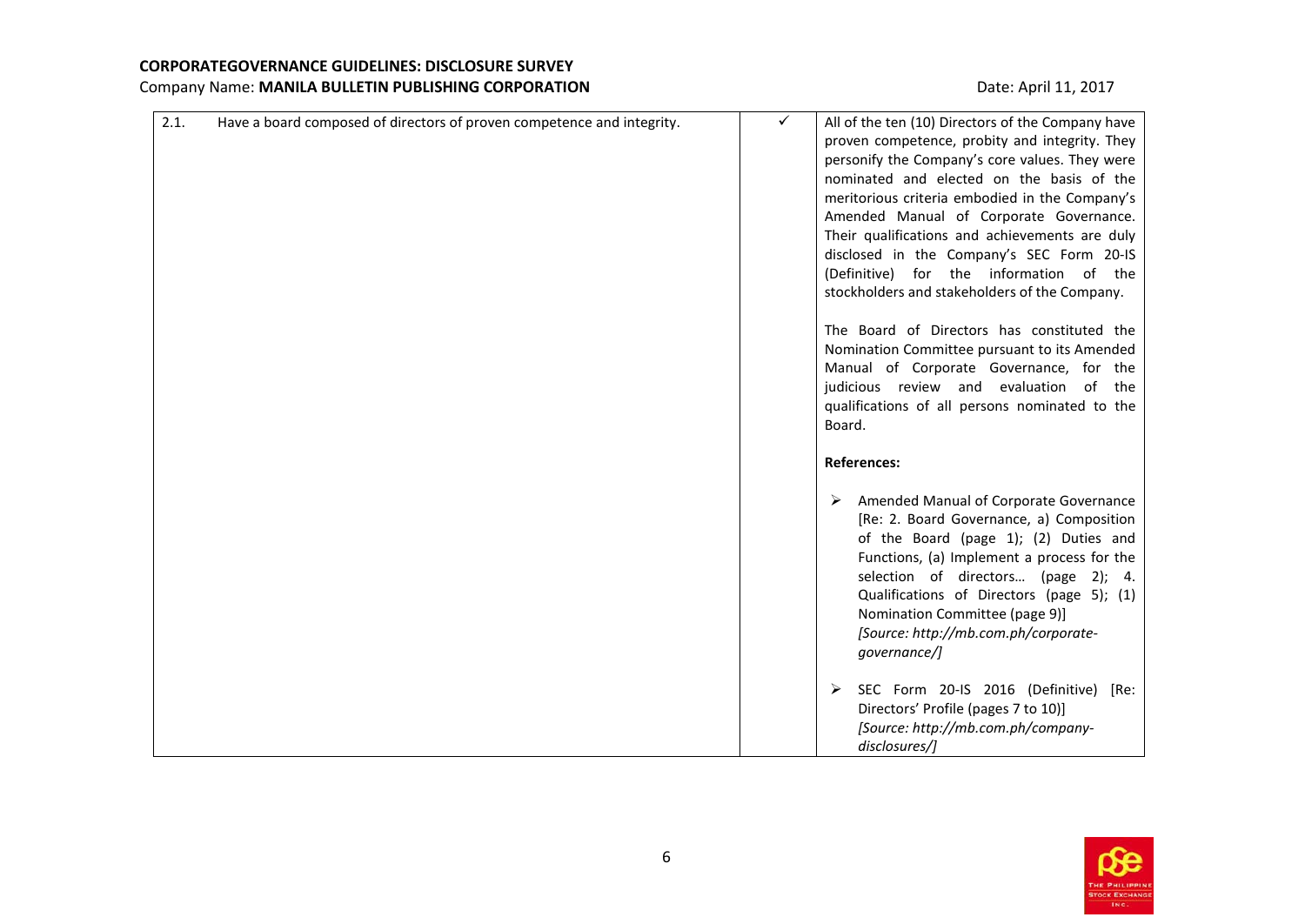| 2.2.<br>Be lead by a chairman who shall ensure that the board functions in an effective<br>and collegial manner. | $\checkmark$ | The Company's Chairman of the Board has<br>proven competence, probity and integrity. He<br>leads the Board of Directors in the effective<br>performance of its duties and responsibilities as<br>provided in the Company's Amended Manual of<br>Corporate Governance. His qualifications and<br>achievements are disclosed in the Company's<br>SEC Form 20-IS (Definitive). |
|------------------------------------------------------------------------------------------------------------------|--------------|-----------------------------------------------------------------------------------------------------------------------------------------------------------------------------------------------------------------------------------------------------------------------------------------------------------------------------------------------------------------------------|
|                                                                                                                  |              | <b>References:</b><br>> Amended Manual of Corporate Governance<br>[Re: c) The Chair and Chief Executive Officer<br>(page 2)]<br>[Source: http://mb.com.ph/corporate-<br>governance/]<br>SEC Form 20-IS 2016 (Definitive) [Re:<br>➤<br>Profile of the Chairman of the Board of<br>Directors (page 7)]<br>[Source: http://mb.com.ph/company-<br>disclosures/]                 |

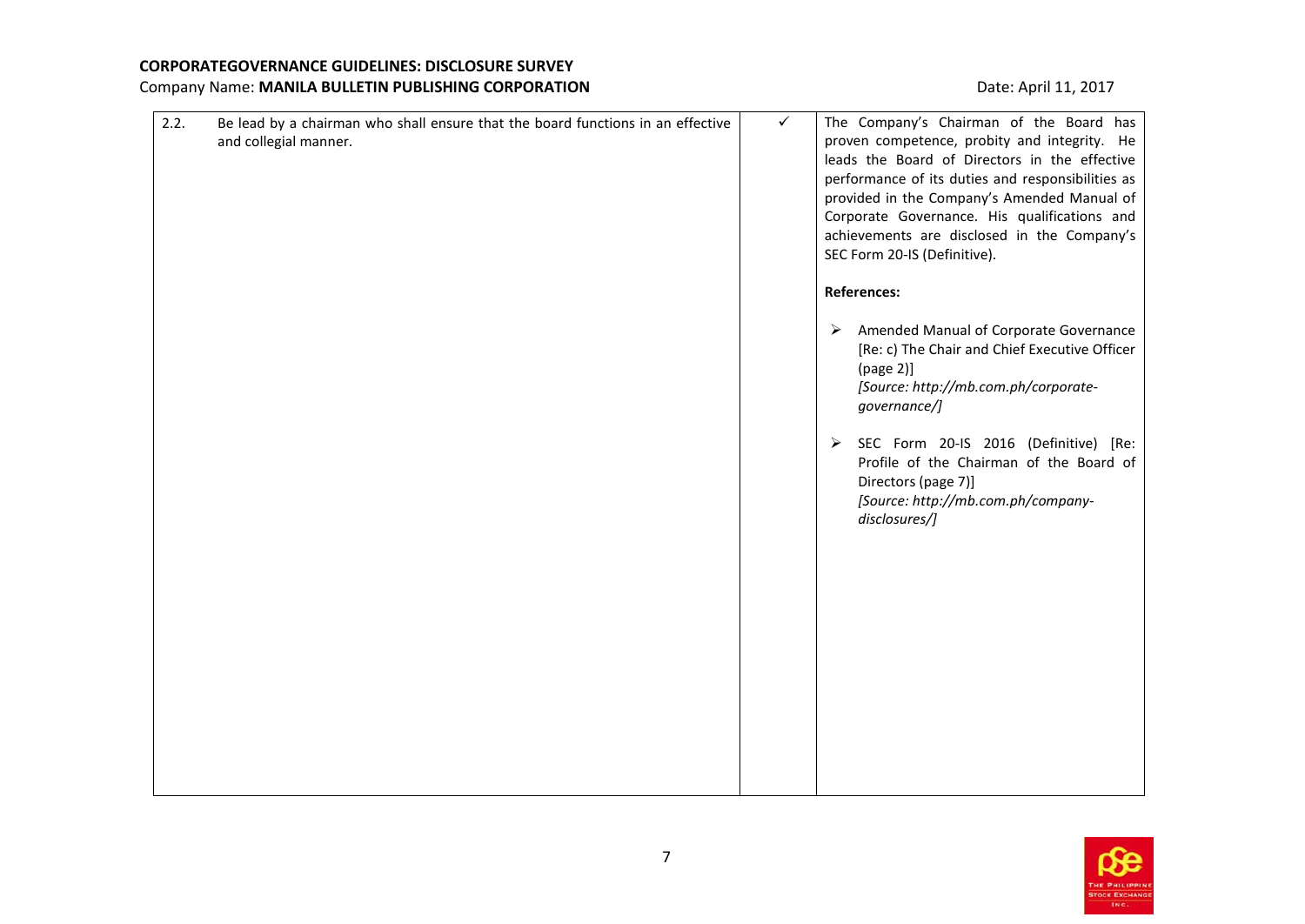| 2.3 | Have at least three (3) or thirty percent (30%), whichever is higher, of its<br>directors as independent directors. | ✓ | The Company has three (3) Independent<br>Directors, who were elected in accordance with<br>the Company's Amended By-Laws and Amended<br>Code of Corporate Governance.<br>For the information of the Company's<br>stockholder and stakeholders, the corresponding<br>Certifications of Independent Directors are<br>appended to the Company's SEC Form 20-IS<br>(Definitive). |
|-----|---------------------------------------------------------------------------------------------------------------------|---|------------------------------------------------------------------------------------------------------------------------------------------------------------------------------------------------------------------------------------------------------------------------------------------------------------------------------------------------------------------------------|
|     |                                                                                                                     |   | <b>References:</b>                                                                                                                                                                                                                                                                                                                                                           |
|     |                                                                                                                     |   | Amended By-Laws [Re: Article I, Section 5<br>➤<br>(a) Election of Independent Directors (page<br>2); Section 5 (b) Qualification and<br>Disqualification of Independent Directors<br>(page 3)]<br>[Source: http://mb.com.ph/our-company/]                                                                                                                                    |
|     |                                                                                                                     |   | Amended Manual of Corporate Governance<br>[Re: 2. Board Governance, a) Composition<br>of the Board (page 1)]<br>[Source: http://mb.com.ph/corporate-<br>governance/]                                                                                                                                                                                                         |
|     |                                                                                                                     |   | SEC Form 20-IS 2016 (Definitive) [Re:<br>Attached Certifications of Independent<br>Directors]<br>[Source: http://mb.com.ph/company-<br>disclosures/]                                                                                                                                                                                                                         |
| 2.4 | Have in place written manuals, guidelines and issuances that outline procedures<br>and processes.                   | ✓ | The procedures and processes observed by the<br>Company's Board of Directors are embodied in<br>the Amended By-Laws, Amended Manual of<br>Corporate Governance, and Audit Committee<br>Charter.                                                                                                                                                                              |

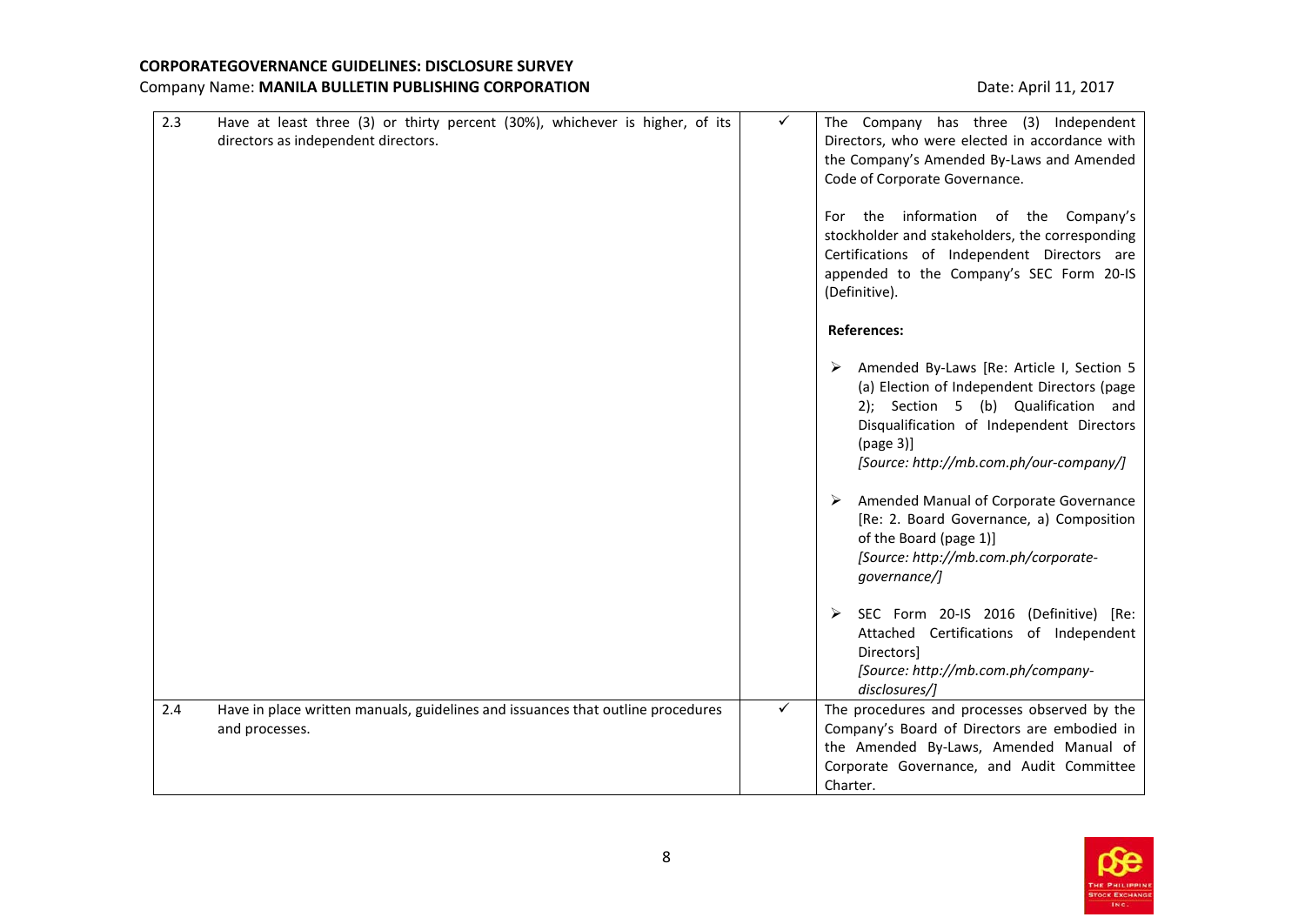|               |                                                                          |   | References:                                                                                                                                                                                                                                              |
|---------------|--------------------------------------------------------------------------|---|----------------------------------------------------------------------------------------------------------------------------------------------------------------------------------------------------------------------------------------------------------|
|               |                                                                          |   | Amended By-Laws<br>➤<br>[Source: http://mb.com.ph/our-company/]<br>Amended Manual of Corporate Governance<br>➤<br>[Source: http://mb.com.ph/corporate-<br>governance/]                                                                                   |
|               |                                                                          |   | Audit Committee Charter<br>➤<br>[Source: http://mb.com.ph/corporate-<br>governance/]                                                                                                                                                                     |
| 2.5<br>board. | Have Audit, Risk, Governance and Nomination & Election Committees of the | ✓ | The Board of Directors has constituted the<br>Executive<br>Committee,<br>Audit<br>Committee,<br>Nomination Committee, and Compensation and<br>Remuneration Committee to assist it in good<br>corporate governance.                                       |
|               |                                                                          |   | An Independent Director chairs the Audit<br>Committee, while the Executive Committee,<br>Nomination Committee, and Compensation and<br>Remuneration Committee each have an<br>Independent Director as member.                                            |
|               |                                                                          |   | These Committees ensure compliance and due<br>observance of corporate governance principles<br>and practices, in connection with their respective<br>duties and functions as provided for in the<br>Company's Amended Manual of Corporate<br>Governance. |
|               |                                                                          |   | <b>References:</b>                                                                                                                                                                                                                                       |
|               |                                                                          |   | Amended Manual of Corporate Governance<br>➤<br>[Re: 9. Board Committees, (pages 8 to 9)]<br>[Source: http://mb.com.ph/corporate-                                                                                                                         |

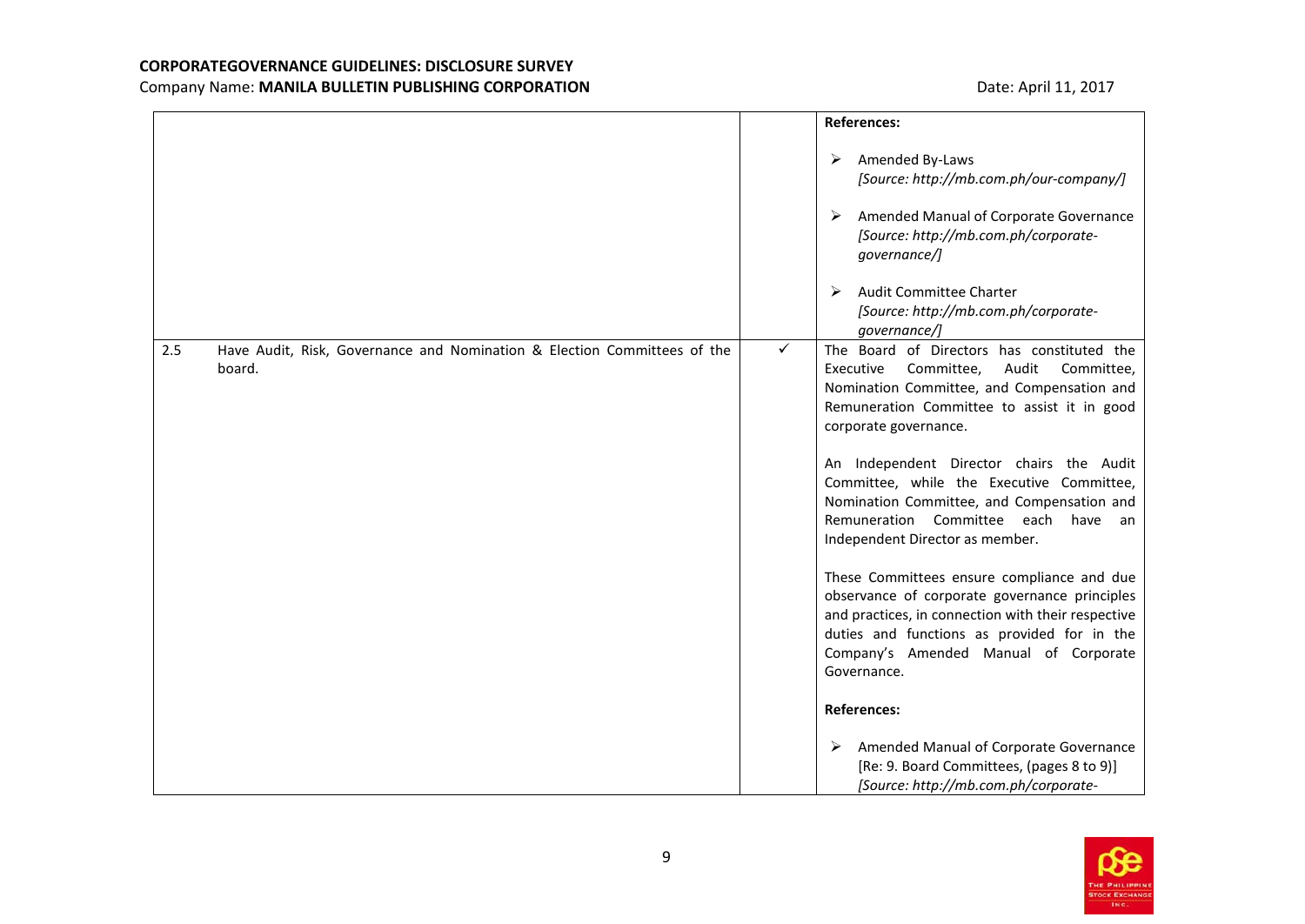|     |                                                                                                          |              | governance/]                                                                                                                                                                                                                                                                                                                                                                                                                                                                       |
|-----|----------------------------------------------------------------------------------------------------------|--------------|------------------------------------------------------------------------------------------------------------------------------------------------------------------------------------------------------------------------------------------------------------------------------------------------------------------------------------------------------------------------------------------------------------------------------------------------------------------------------------|
|     |                                                                                                          |              | SEC Form 17-C - Organizational Meeting<br>➤<br>2016 [Re: 4. Election of various Committee<br>Chairman and Members, 5. Appointment of<br>composition of the Executive<br>the<br>Committee (page 2)]<br>[Source: http://mb.com.ph/company-<br>disclosures/]                                                                                                                                                                                                                          |
|     |                                                                                                          |              | Annual Report 2015 [Re: Board Committees<br>➤<br>(page 5)<br>[Source: http://mb.com.ph/company-<br>disclosures/]                                                                                                                                                                                                                                                                                                                                                                   |
| 2.6 | Have its Chairman and CEO positions held separately by individuals who are not<br>related to each other. | $\checkmark$ | The positions of Chairman of the Board and<br>President/CEO of the Company are being held by<br>separate and distinct individuals of proven<br>competence, probity and integrity, who are not<br>related to each other by consanguinity or<br>affinity. This is intended to foster an appropriate<br>balance of power, increased accountability, and<br>better capacity for independent decision-making<br>as provided in the Company's Amended Manual<br>of Corporate Governance. |
|     |                                                                                                          |              | <b>References:</b>                                                                                                                                                                                                                                                                                                                                                                                                                                                                 |
|     |                                                                                                          |              | Amended Manual of Corporate Governance<br>➤<br>[Re: c. The Chair and Chief Executive Officer<br>(page 2)]<br>[Source: http://mb.com.ph/corporate-<br>governance/]                                                                                                                                                                                                                                                                                                                  |
|     |                                                                                                          |              | SEC Form 17-C - Organizational Meeting<br>➤<br>2016 [Re: 3. Election of Officers for the Year<br>2016-2017 (page 1)]                                                                                                                                                                                                                                                                                                                                                               |

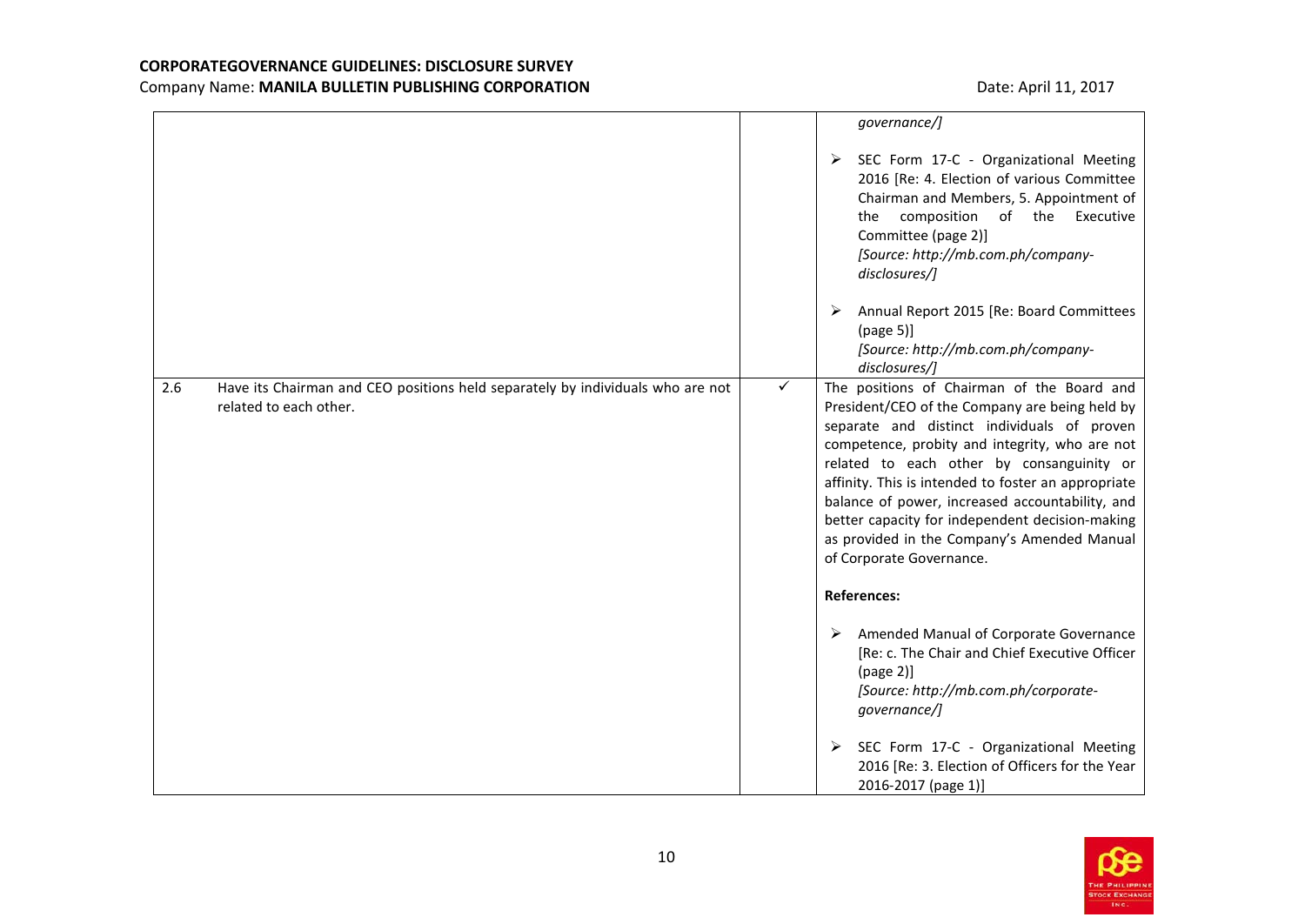|     |                                                                                                                                                                                                      |              | [Source: http://mb.com.ph/company-<br>disclosures/]<br>Annual Report 2015 [Re: Board of Directors<br>➤<br>(page 12); Executive Officers (page 13)]<br>[Source: http://mb.com.ph/company-<br>disclosures/]                                                                                                                                                                                                                                                                                                                                                                                                                                                                                                                                                                                                                                                                                                                                                                  |
|-----|------------------------------------------------------------------------------------------------------------------------------------------------------------------------------------------------------|--------------|----------------------------------------------------------------------------------------------------------------------------------------------------------------------------------------------------------------------------------------------------------------------------------------------------------------------------------------------------------------------------------------------------------------------------------------------------------------------------------------------------------------------------------------------------------------------------------------------------------------------------------------------------------------------------------------------------------------------------------------------------------------------------------------------------------------------------------------------------------------------------------------------------------------------------------------------------------------------------|
| 2.7 | Have a director nomination and election process that ensures that all<br>shareholders are given the opportunity to nominate and elect directors<br>individually based on the number of shares voted. | $\checkmark$ | In accordance with its Amended Manual of<br>Corporate Governance, the Board of Directors<br>has constituted the Nomination Committee to<br>assist in the review and evaluation of the<br>qualifications of persons nominated to the Board<br>and other appointments requiring Board<br>approval, including the assessment of the<br>effectiveness of the Board's processes and<br>procedures in the election of directors.<br>The Nomination Committee is composed of<br>three (3) members, and one of whom is an<br>Independent<br>Director<br>to<br>ensure<br>its<br>independence and effectiveness.<br>The voting procedures for the election of<br>directors is duly disclosed in the Company's 20-IS<br>(Definitive).<br><b>References:</b><br>Amended Manual of Corporate Governance<br>➤<br>[Re: 9. Board Committees, b) (1) A<br>Nomination Committee, (page 9)]<br>[Source: http://mb.com.ph/corporate-<br>governance/]<br>SEC Form 17-C - Organizational Meeting |
|     |                                                                                                                                                                                                      |              | 2016 [Re: 4. Election of Various Committee                                                                                                                                                                                                                                                                                                                                                                                                                                                                                                                                                                                                                                                                                                                                                                                                                                                                                                                                 |

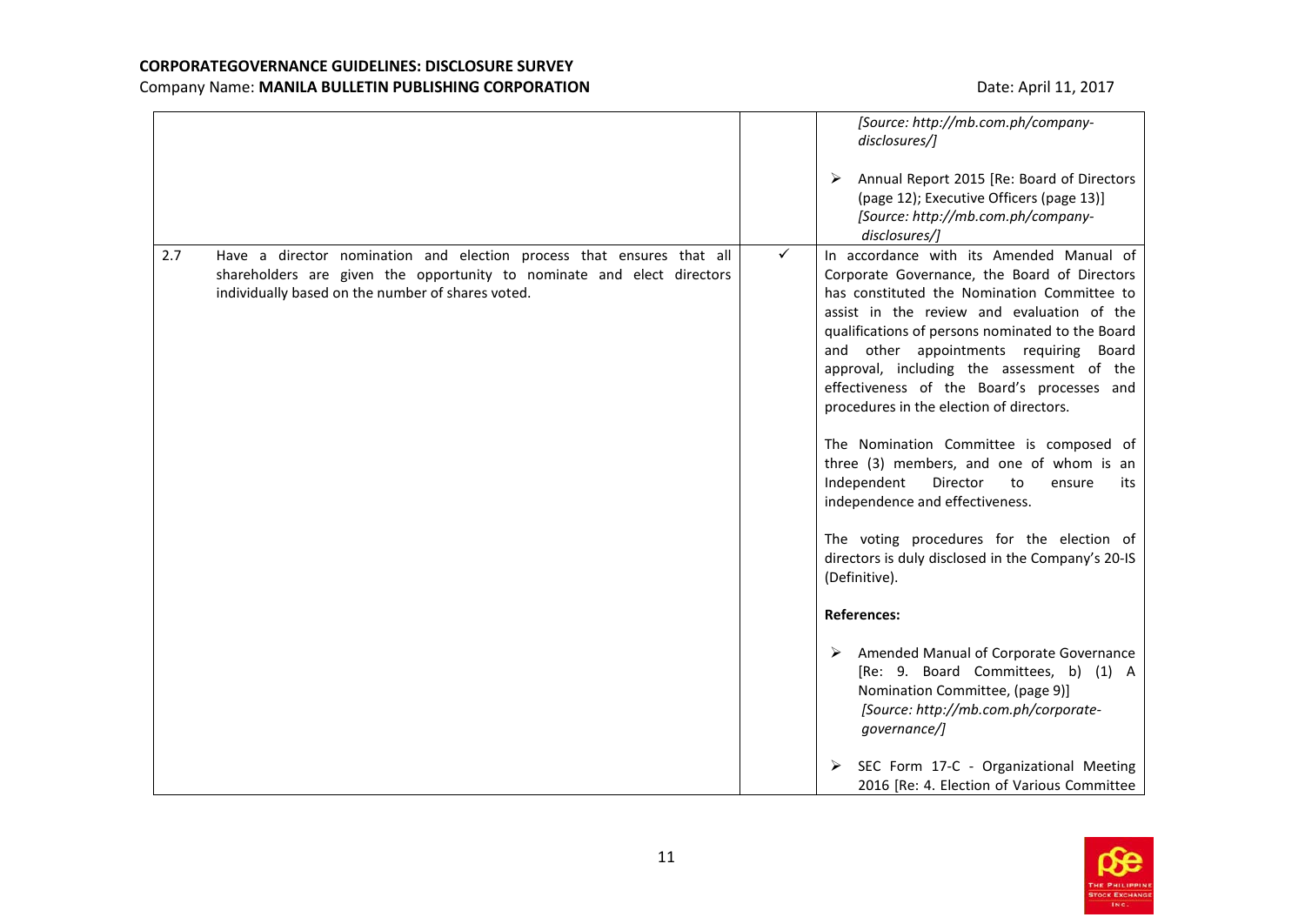|                                                                       | Chairman and Members, (a) Nomination<br>Committee (page 2)]<br>[Source: http://mb.com.ph/company-<br>disclosures/]<br>SEC Form 20-IS (Definitive) [Re: Item 9.<br>➤<br>Voting Procedures (page 16)]<br>[Source: http://mb.com.ph/company-<br>disclosures/]                                                                                                                                                                                                                                                                                                                                                                                                                                                                                                                                                                                                                                              |                      |
|-----------------------------------------------------------------------|---------------------------------------------------------------------------------------------------------------------------------------------------------------------------------------------------------------------------------------------------------------------------------------------------------------------------------------------------------------------------------------------------------------------------------------------------------------------------------------------------------------------------------------------------------------------------------------------------------------------------------------------------------------------------------------------------------------------------------------------------------------------------------------------------------------------------------------------------------------------------------------------------------|----------------------|
| Have in place a formal board and director development program.<br>2.8 | In consonance with the objectives espoused in<br>✓<br>its Amended Manual of Corporate Governance,<br>the Company ensures continuing access to<br>training courses for its Directors, particularly,<br>seminars on corporate governance.<br>The members of the Board of Directors regularly<br>attend the Company's exclusive corporate<br>governance training programs, which are<br>presented by the Institute of Corporate Directors<br>(ICD).<br>On September 17, 2016, the Company engaged<br>anew the expertise of the ICD to exclusively<br>conduct the corporate governance training<br>program for its directors and other key corporate<br>officers.<br><b>References:</b><br>Annual Corporate Governance<br>➤<br>(ACGR) for 2015 [Re: 6. Orientation and<br>Education<br>Program,<br>(c)<br>education program for directors (page 20)]<br>[Source: http://mb.com.ph/corporate-<br>governance/ | Report<br>Continuing |

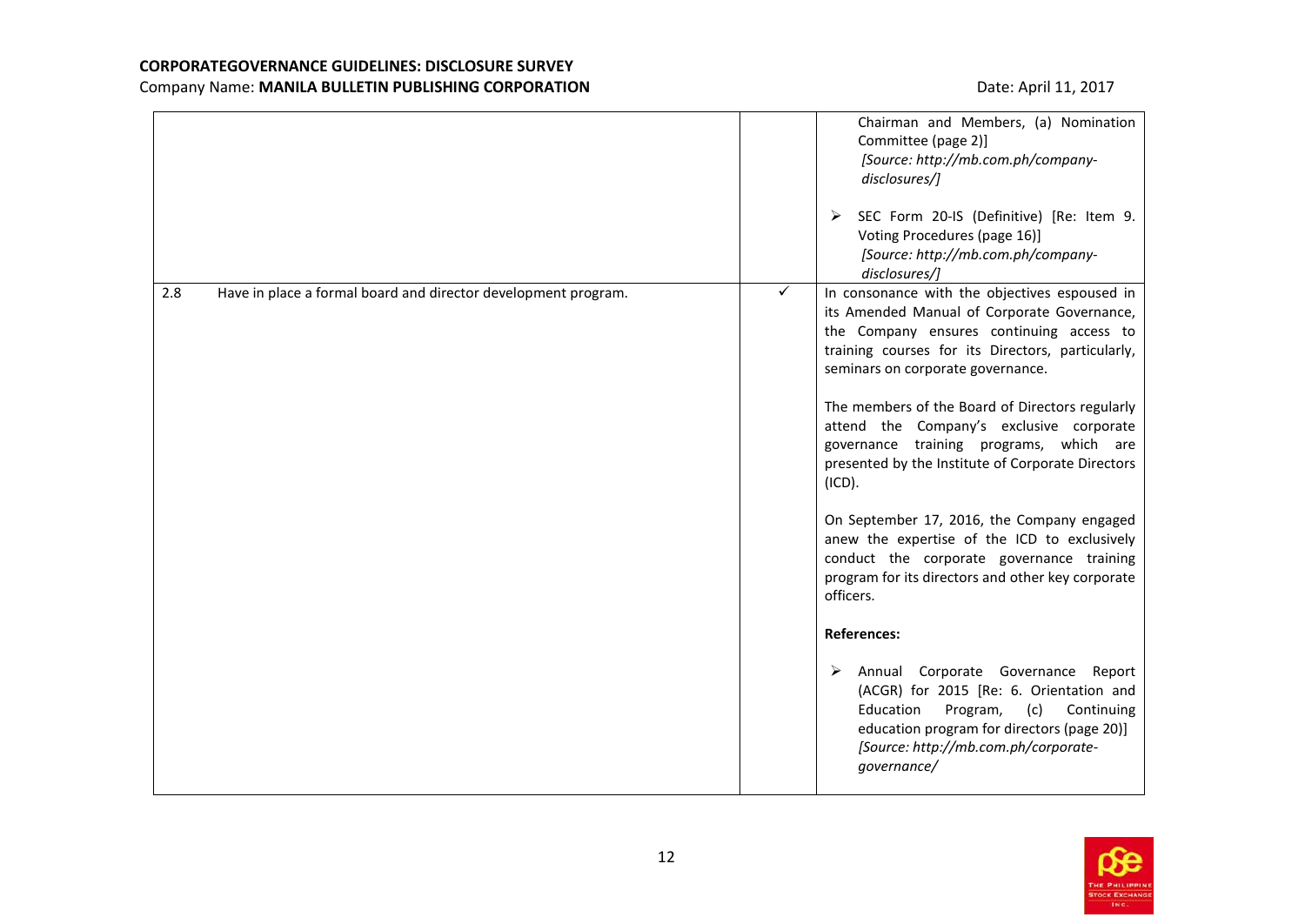|      |                                                                                                                                            |              | Amended Manual of Corporate Governance<br>➤<br>[Re: 1. Objectives (page 1)]<br>[Source: http://mb.com.ph/corporate-<br>governance/]                                                                                                   |
|------|--------------------------------------------------------------------------------------------------------------------------------------------|--------------|---------------------------------------------------------------------------------------------------------------------------------------------------------------------------------------------------------------------------------------|
| 2.9  | Have a corporate secretary.                                                                                                                | $\checkmark$ | The Company's Amended Manual of Corporate<br>Governance and Amended By-Laws provide for<br>the election of a Corporate Secretary by the<br>Board of Directors.                                                                        |
|      |                                                                                                                                            |              | The Corporate Secretary is primarily responsible<br>for the safekeeping and preservation of the<br>integrity of the minutes of the meetings of the<br>Board and its committees, as well as, other<br>official records of the Company. |
|      |                                                                                                                                            |              | <b>References:</b>                                                                                                                                                                                                                    |
|      |                                                                                                                                            |              | Amended Manual of Corporate Governance<br>➤<br>[Re: 10) The Corporate Secretary (pages 9<br>to 10)]<br>[Source: http://mb.com.ph/corporate-<br>governance/]                                                                           |
|      |                                                                                                                                            |              | Amended By-Laws [Re: Article III, Section 7.<br>➤<br>Secretary (page 5)]<br>[Source: http://mb.com.ph/our-<br>company/]                                                                                                               |
| 2.10 | Have no shareholder agreements, by-laws provisions, or other arrangements that<br>constrains the directors' ability to vote independently. | ✓            | The Company does not have any shareholder<br>agreements, by-laws provisions, or other<br>arrangements that constrains the Directors'<br>ability to vote independently.                                                                |
|      |                                                                                                                                            |              | Both the Company's Amended By-Laws and<br>Amended Manual of Corporate Governance<br>faithfully comply with pertinent laws, rules and<br>regulations.                                                                                  |

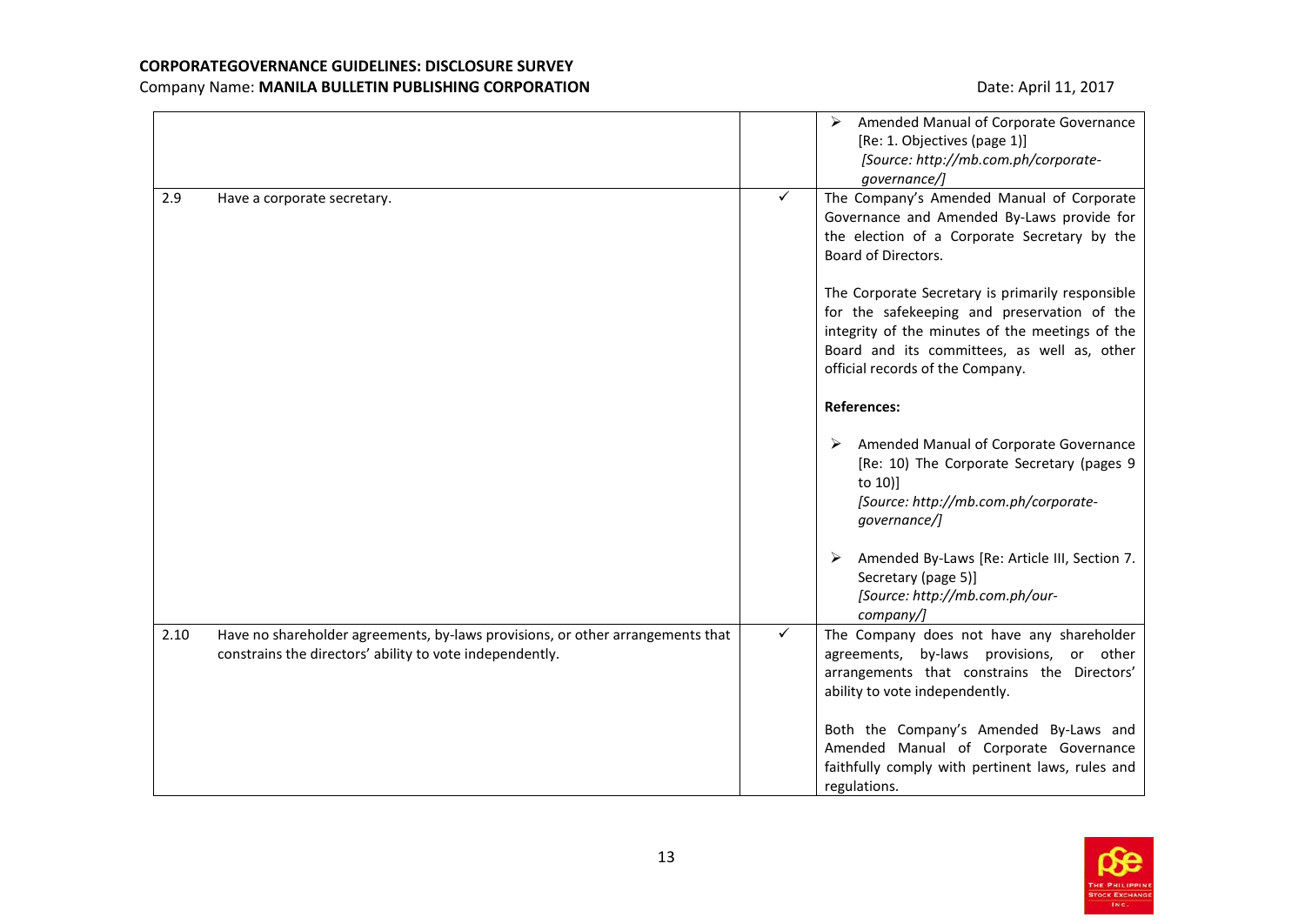|                                                                                                                                                                                              |              | The Company has three (3) Independent<br>Directors of proven competence, probity and<br>integrity to ensure faithful compliance with all<br>applicable laws and regulations, as well as,<br>continuing adherence to the principles of good<br>corporate governance and best business<br>practices. |
|----------------------------------------------------------------------------------------------------------------------------------------------------------------------------------------------|--------------|----------------------------------------------------------------------------------------------------------------------------------------------------------------------------------------------------------------------------------------------------------------------------------------------------|
|                                                                                                                                                                                              |              | <b>References:</b>                                                                                                                                                                                                                                                                                 |
|                                                                                                                                                                                              |              | Amended By-Laws<br>➤<br>[Source: http://mb.com.ph/our-company/]                                                                                                                                                                                                                                    |
|                                                                                                                                                                                              |              | Amended Manual of Corporate Governance<br>➤<br>[Source: http://mb.com.ph/corporate-<br>governance/]                                                                                                                                                                                                |
|                                                                                                                                                                                              |              | SEC Form 20-IS 2016 (Definitive) [Re:<br>➤<br>Attached Certifications of Independent<br>[Source:<br>Directors]<br>http://mb.com.ph/company-<br>disclosures/]                                                                                                                                       |
| <b>Guideline No. 3:</b>                                                                                                                                                                      |              |                                                                                                                                                                                                                                                                                                    |
| <b>MAINTAINS A ROBUST INTERNAL AUDIT AND CONTROL SYSTEM</b><br>3.1<br>Establish the internal audit function as a separate unit in the company which<br>would be overseen at the Board level. | $\checkmark$ | The Company's Amended Manual of Corporate<br>Governance specifically provides for the<br>establishment of an internal audit system by the<br>Audit Committee. This includes the organization<br>of an internal audit department and the<br>appointment of an independent Internal Auditor.         |
|                                                                                                                                                                                              |              | As specified in the Audit Committee Charter, the<br>Audit Committee shall review the organizational<br>structure, qualifications, staffing and budgeting<br>of the internal audit function. This includes the<br>adequacy of resources and independence of the                                     |

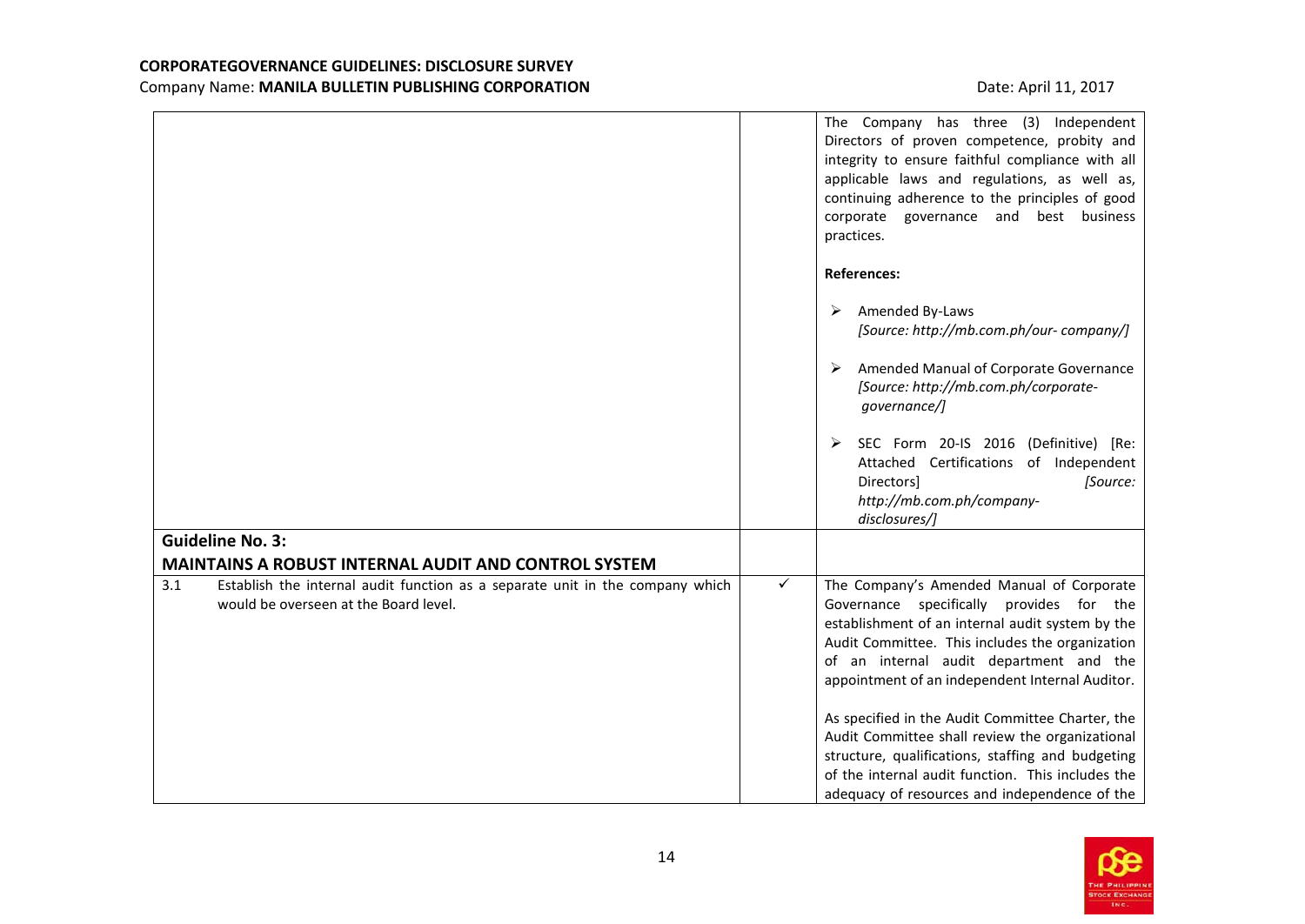|                                                                                              | internal auditor. Further, the Committee shall<br>ensure that the performance of the work of the<br>Internal Auditor shall be free from interference<br>by outside parties.<br><b>References:</b>                                                        |
|----------------------------------------------------------------------------------------------|----------------------------------------------------------------------------------------------------------------------------------------------------------------------------------------------------------------------------------------------------------|
|                                                                                              | Amended Manual of Corporate Governance<br>➤<br>[Re: 9) Board Committees, a) Audit<br>Committee (6) Organize and internal audit<br>department (page 8)]<br>[Source: http://mb.com.ph/corporate-<br>governance/]                                           |
|                                                                                              | SEC Form 17-C - Organizational Meeting<br>➤<br>2016 [Re: 4. Election of various Committee<br>Chairman and<br>Members,<br>(c)<br>Audit<br>Committee (page 2)]<br>[Source: http://mb.com.ph/company-<br>disclosures/]                                      |
|                                                                                              | Audit Committee Charter (Re: D. Internal<br>➤<br>Audit, 2. Review the appointment and<br>performance of the Internal Auditor (page<br>$3)$ ]<br>[Source: http://mb.com.ph/corporate-<br>governance/]                                                     |
| 3.2<br>Have a comprehensive enterprise-wide compliance program that is annually<br>reviewed. | ✓<br>The Company's comprehensive enterprise-wise<br>compliance program is embodied in its Amended<br>Manual of Corporate Governance, Code of<br>Business Conduct and Ethics, and the Company's<br>Rules and Regulations, which are annually<br>reviewed. |
|                                                                                              | The Amended Manual of Corporate Governance<br>institutionalized the principles of good corporate                                                                                                                                                         |

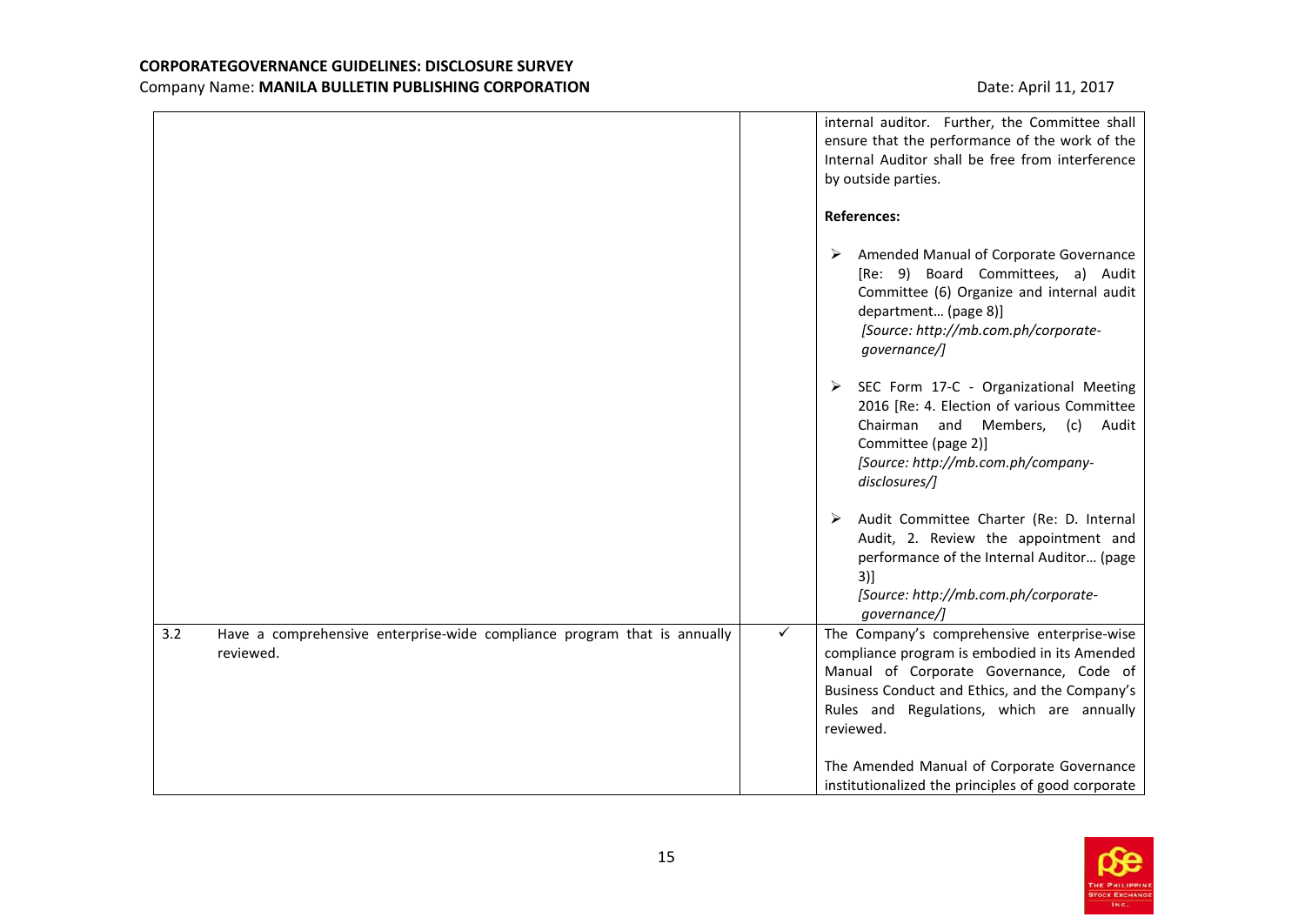|                                                                                   | in<br>the<br>Company's<br>governance<br>entire<br>organizational structure.                                                                                                                                                                                                         |
|-----------------------------------------------------------------------------------|-------------------------------------------------------------------------------------------------------------------------------------------------------------------------------------------------------------------------------------------------------------------------------------|
|                                                                                   | The Company's Code Business Conduct and<br>Ethics, for its part, covers matters involving<br>Conflict of interest, Conduct of Business and Fair<br>Dealings, Compliance with Laws and Regulations,<br>and Respect for Trade Secrets/Use of Non-Public<br>Information, among others. |
|                                                                                   | The Company's Rules and Regulations, on the<br>other hand, govern the conduct and behavior of<br>officers and employees, whilst<br>providing<br>disciplinary<br>sanctions<br>for<br>corresponding<br>violations of its provisions.                                                  |
|                                                                                   | <b>References:</b>                                                                                                                                                                                                                                                                  |
|                                                                                   | Amended Manual of Corporate Governance<br>➤<br>[Source: http://mb.com.ph/corporate-<br>governance/]                                                                                                                                                                                 |
|                                                                                   | Code of Business Conduct and Ethics as<br>➤<br>disclosed in the Company' website and<br>Annual Report 2015 (page 5)<br>[Sources: http://mb.com.ph/corporate-<br>governance/; and http://mb.com.ph/<br>company-disclosures/]                                                         |
|                                                                                   | Company's<br>Rules<br>Regulations<br>⋗<br>and<br>[Source: http://mb.com.ph/our-company/]                                                                                                                                                                                            |
| 3.3<br>Institutionalize quality service programs for the internal audit function. | ✓<br>The Board of Directors has constituted the Audit<br>Committee in accordance with the provisions of<br>its Amended Manual of Corporate Governance.<br>Among the functions of the Audit Committee is<br>to organize an internal audit department and to                          |

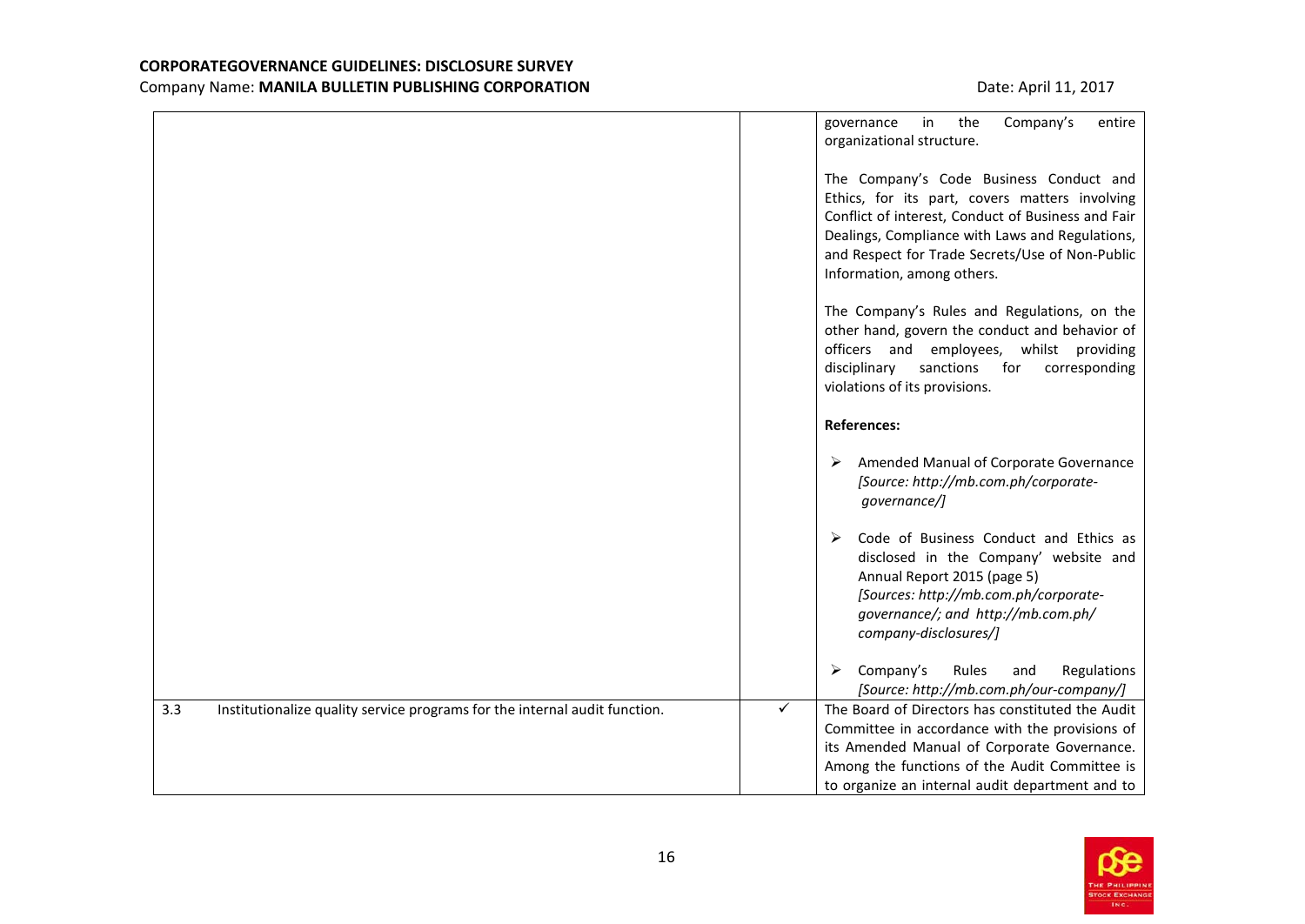|                                                                                                                    | consider the appointment of an independent<br>internal auditor with the end in view of<br>establishing suitable internal control procedures<br>and processes.<br>Furthermore, the Company's Audit Committee<br>Charter provides for the Audit Committee's<br>of the organizational<br>review<br>structure,<br>qualifications, staffing and budgeting of the<br>internal audit function. This includes the<br>adequacy of resources and independence of the<br>internal auditor. |
|--------------------------------------------------------------------------------------------------------------------|---------------------------------------------------------------------------------------------------------------------------------------------------------------------------------------------------------------------------------------------------------------------------------------------------------------------------------------------------------------------------------------------------------------------------------------------------------------------------------|
|                                                                                                                    | <b>Reference:</b>                                                                                                                                                                                                                                                                                                                                                                                                                                                               |
|                                                                                                                    | Amended Manual of Corporate Governance<br>➤<br>[Re: 9) Board Committees, a) Audit<br>Committee (6) Internal audit department<br>(page 8); and, 6) Internal Control<br>Responsibilities of the Board, (b) An<br>internal audit system (page 7)]<br>[Source: http://mb.com.ph/corporate-<br>governance/]                                                                                                                                                                          |
|                                                                                                                    | Audit Committee Charter (Re: D. Internal<br>➤<br>Audit (page 3)]<br>[Source: http://mb.com.ph/corporate-<br>governance/]                                                                                                                                                                                                                                                                                                                                                        |
| 3.4<br>Have in place a mechanism that allows employees, suppliers and other<br>stakeholders to raise valid issues. | $\checkmark$<br>The Company allows its employees, and in<br>analogous instances its suppliers and other<br>stakeholders, to raise valid issues through the<br>mechanisms of its Whistle-Blowing Policy. Also,<br>the Company encourages employee participation<br>in administrative inquiries in accordance with the<br>pertinent provisions of the Company's Rules and<br>Regulations.                                                                                         |

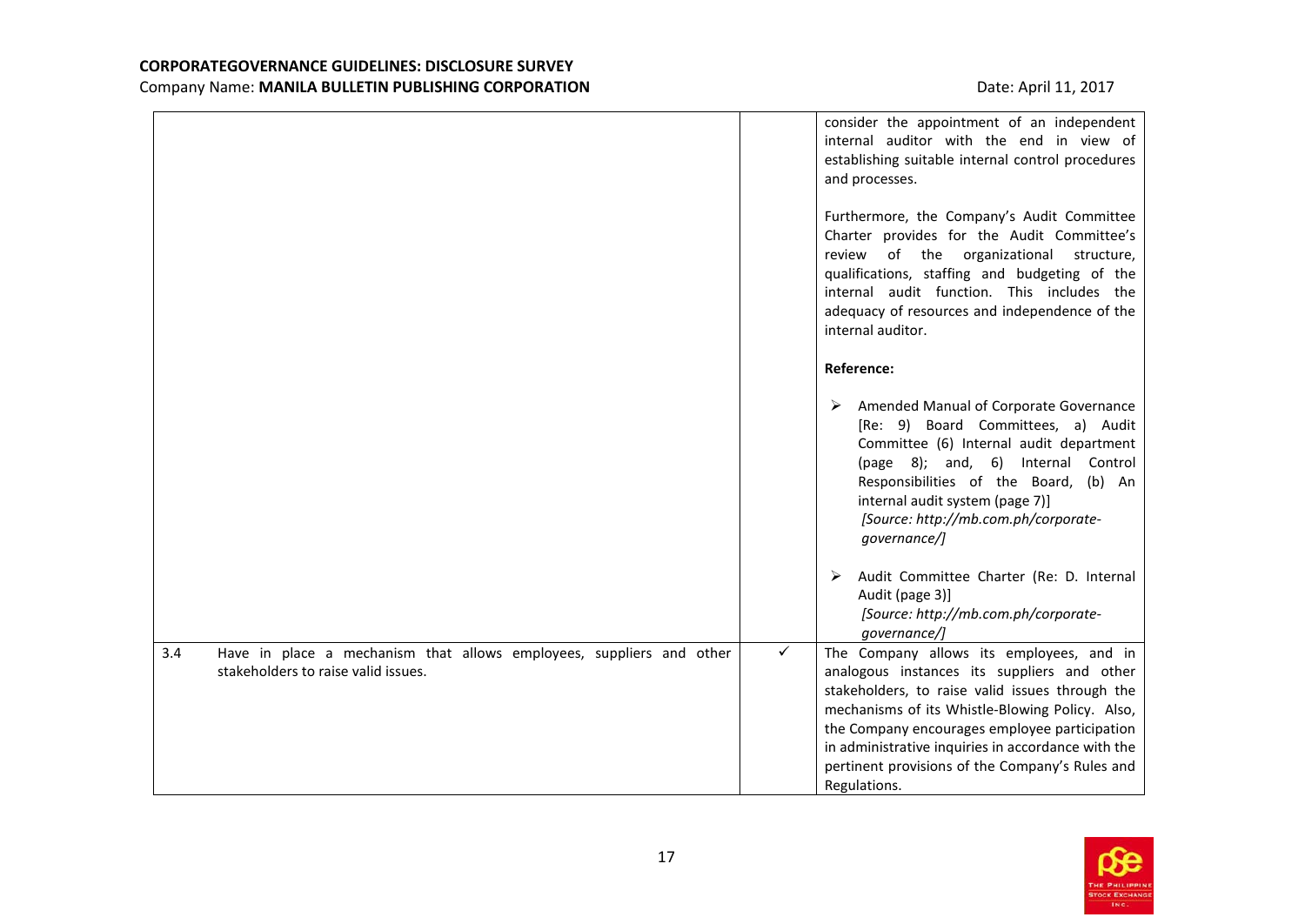|     |                                                                                                                                                                                                        |   | <b>References:</b>                                                                                                                                                                                                                                                                                                                                                                                                                                                                                                                                                                                                                                                                                                                                                                                                                                                                                                                                                                              |
|-----|--------------------------------------------------------------------------------------------------------------------------------------------------------------------------------------------------------|---|-------------------------------------------------------------------------------------------------------------------------------------------------------------------------------------------------------------------------------------------------------------------------------------------------------------------------------------------------------------------------------------------------------------------------------------------------------------------------------------------------------------------------------------------------------------------------------------------------------------------------------------------------------------------------------------------------------------------------------------------------------------------------------------------------------------------------------------------------------------------------------------------------------------------------------------------------------------------------------------------------|
|     |                                                                                                                                                                                                        |   | Policies (1. Whistle-Blowing<br>Company<br>Policy) as disclosed in the Company's<br>Annual Report 2015 (page 4).<br>[Source: http://mb.com.ph/company-<br>disclosures/]<br>Company's Rules and Regulations<br>[Source: http://mb.com.ph/our-<br>company/]                                                                                                                                                                                                                                                                                                                                                                                                                                                                                                                                                                                                                                                                                                                                       |
| 3.5 | Have the Chief Executive Officer and Chief Audit Executive attest in writing, at<br>least annually, that a sound internal audit, control and compliance system is in<br>place and working effectively. | ✓ | The Company's Statement of Management<br>Responsibility for Financial Statements is duly<br>subscribed under oath by the Chairman of the<br>Board, President/Chief Executive Officer (CEO)<br>and Treasurer/Chief Financial Officer (CFO), who<br>jointly attest that management responsibility<br>includes designing and implementing internal<br>controls relevant to the preparation and fair<br>presentation of financial statements that are free<br>from material misstatement, selecting and<br>applying appropriate accounting policies, and<br>making<br>accounting<br>estimates<br>that<br>are<br>reasonable.<br>Moreover, the Report of Independent Auditors<br>accentuates the responsibility of management<br>for the preparation and fair presentation of the<br>Company's financial statements in accordance<br>with Philippine Financial Reporting Standards, as<br>well as, the requisite internal control.<br><b>References:</b><br>Annual Report 2015 [Re: Statement of<br>⋗ |
|     |                                                                                                                                                                                                        |   | Management Responsibility for Financial                                                                                                                                                                                                                                                                                                                                                                                                                                                                                                                                                                                                                                                                                                                                                                                                                                                                                                                                                         |

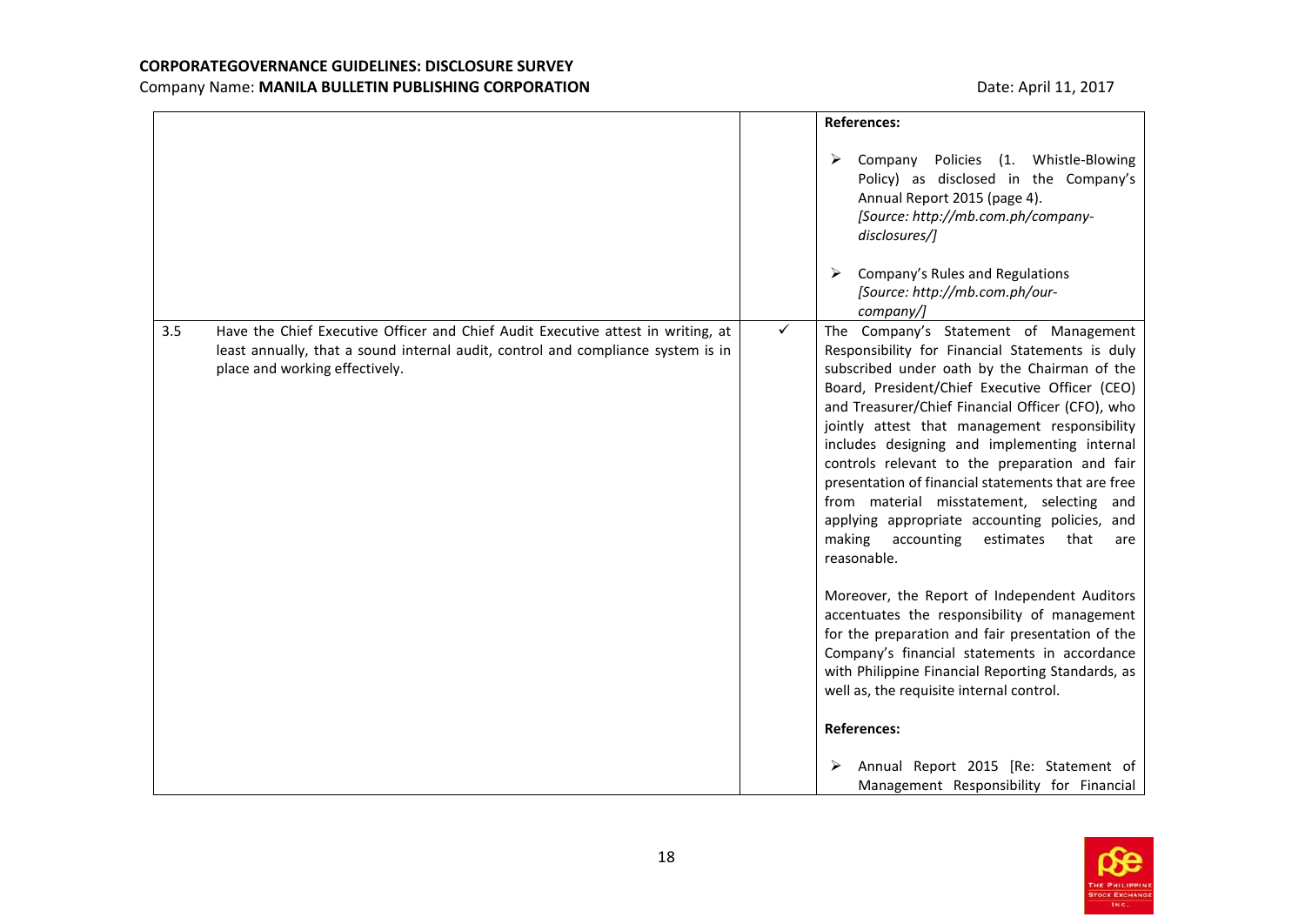| <b>Guideline No. 4:</b>                                               | Statements (page 17); and Report of<br>Independent Auditors (page 18)]<br>[Source: http://mb.com.ph/company-<br>disclosures/]                                                                                                                                                                                                                                                                                                                                                                                                                                                                                 |
|-----------------------------------------------------------------------|---------------------------------------------------------------------------------------------------------------------------------------------------------------------------------------------------------------------------------------------------------------------------------------------------------------------------------------------------------------------------------------------------------------------------------------------------------------------------------------------------------------------------------------------------------------------------------------------------------------|
| <b>RECOGNIZES AND MANAGES ITS ENTERPRISE RISKS</b>                    |                                                                                                                                                                                                                                                                                                                                                                                                                                                                                                                                                                                                               |
| Have its board oversee the company's risk management function.<br>4.1 | ✓<br>As mandated in its Amended Manual of<br>Corporate Governance, the Company has a Risk<br>Management System, which provides for the<br>responsibility of the Board of Directors for the<br>identification of key risk areas and performance<br>indicators, and for the monitoring of relevant<br>factors with due diligence to enable the<br>Company to anticipate and prepare for possible<br>threats to is operational and financial viability.<br>The Audit Committee specifically ensures that an<br>overall risk management structure, policies and<br>procedures are being practiced by the Company. |
|                                                                       | <b>References:</b>                                                                                                                                                                                                                                                                                                                                                                                                                                                                                                                                                                                            |
|                                                                       | Amended Manual of Corporate Governance<br>⋗<br>[Re: d) Responsibilities, Duties and<br>Functions of the Board, (2) Duties and<br>Functions, (g) Identify key risk areas (page<br>3)]<br>[Source: http://mb.com.ph/corporate-<br>governance/]                                                                                                                                                                                                                                                                                                                                                                  |
|                                                                       | Annual Report 2015 [Re: Risk Management<br>➤<br>System (page 6)]<br>[Source: http://mb.com.ph/company-<br>disclosures/]                                                                                                                                                                                                                                                                                                                                                                                                                                                                                       |
|                                                                       | Company website [Re: The Company's Risk<br>➤                                                                                                                                                                                                                                                                                                                                                                                                                                                                                                                                                                  |

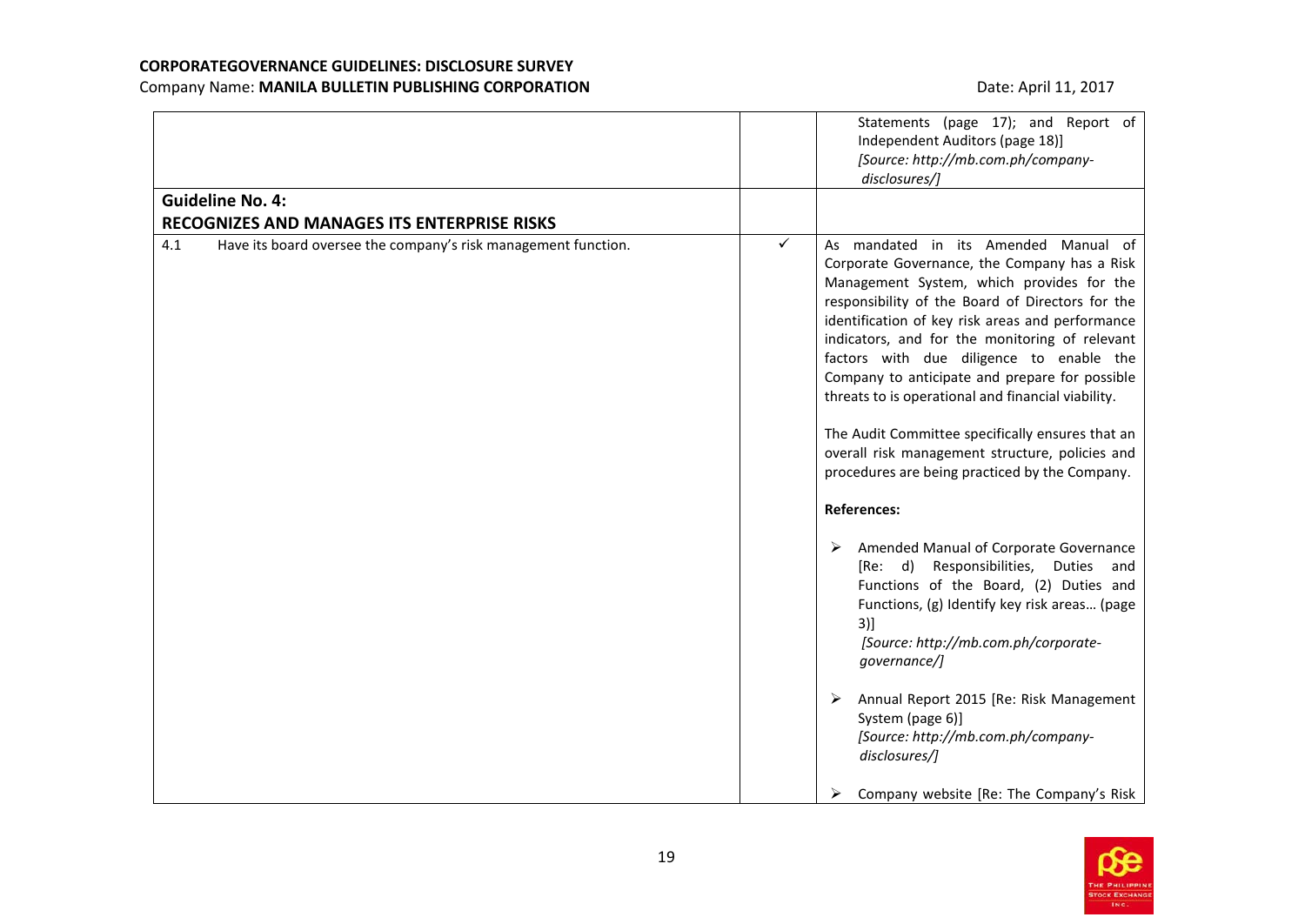|     |                                                                                                                                                                                                                                                                                 |              | Management System]<br>[Source: http://mb.com.ph/corporate-<br>governance/]<br>Audit Committee Charter [Re: B. Risk<br>➤<br>Management (page 3)]<br>[Source: http://mb.com.ph/corporate-<br>governance/]                                                                                                                                            |
|-----|---------------------------------------------------------------------------------------------------------------------------------------------------------------------------------------------------------------------------------------------------------------------------------|--------------|----------------------------------------------------------------------------------------------------------------------------------------------------------------------------------------------------------------------------------------------------------------------------------------------------------------------------------------------------|
| 4.2 | Have a formal risk management policy that guides the company's risk<br>management and compliance processes and procedures.                                                                                                                                                      | ✓            | The Company has a Risk Management System in<br>place, which guides its risk management and<br>compliance processes and procedures.<br><b>References:</b>                                                                                                                                                                                           |
|     |                                                                                                                                                                                                                                                                                 |              | Annual Report 2015 [Re: Risk Management<br>➤<br>System (page 6)]<br>[Source: http://mb.com.ph/company-<br>disclosures/]                                                                                                                                                                                                                            |
|     |                                                                                                                                                                                                                                                                                 |              | Company website [Re: The Company's Risk<br>➤<br>Management System]<br>[Source: http://mb.com.ph/corporate-<br>governance/]                                                                                                                                                                                                                         |
|     |                                                                                                                                                                                                                                                                                 |              | Audit Committee Charter [Re: B. Risk<br>≻<br>Management (page 3)]<br>[Source: http://mb.com.ph/corporate-<br>governance/]                                                                                                                                                                                                                          |
| 4.3 | Design and undertake its Enterprise Risk Management (ERM) activities on the<br>basis of, or in accordance with, internationally recognized frameworks such as<br>but not limited to, COSO, (The Committee of Sponsoring Organizations of the<br>Tread way Commission) I and II. | $\checkmark$ | The Company's Risk Management System has a<br>5-part framework, which includes Risk Exposure,<br>Risk Assessment, Objective, Monitoring and<br>Measurement Process, and Risk Management<br>and Control. This established framework is<br>consistent with the internationally recognized<br>frameworks of COSO and other international<br>entities. |

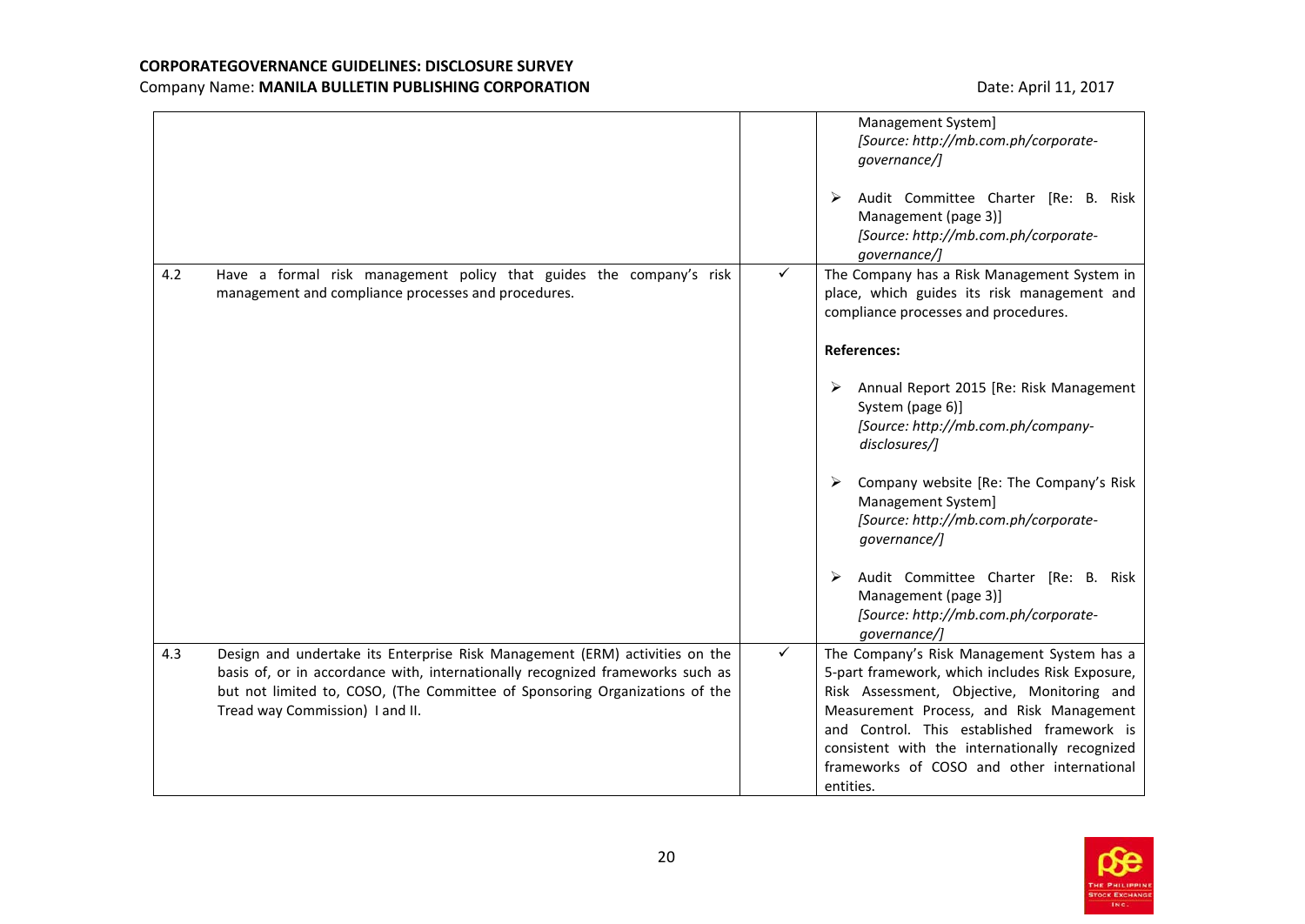|     |                                                                                    |   | <b>References:</b><br>$\blacktriangleright$<br>Annual Report 2015 [Re: Risk Management<br>System (page 6)]<br>[Source: http://mb.com.ph/company-<br>disclosures/]<br>Company website [Re: The Company's Risk<br>➤                                                                                                                                                                                                                                                                                                                                                                                                                                                                                                                                                                                                                                    |
|-----|------------------------------------------------------------------------------------|---|------------------------------------------------------------------------------------------------------------------------------------------------------------------------------------------------------------------------------------------------------------------------------------------------------------------------------------------------------------------------------------------------------------------------------------------------------------------------------------------------------------------------------------------------------------------------------------------------------------------------------------------------------------------------------------------------------------------------------------------------------------------------------------------------------------------------------------------------------|
|     |                                                                                    |   | Management System]<br>[Source: http://mb.com.ph/corporate-<br>governance/]                                                                                                                                                                                                                                                                                                                                                                                                                                                                                                                                                                                                                                                                                                                                                                           |
| 4.4 | Have a unit at the management level, headed by a Risk Management Officer<br>(RMO). | ✓ | The Company's Treasurer/Chief Financial Officer<br>(CFO) with the rank of Executive Vice President<br>performs the duties and functions of Chief Risk<br>Officer (CRO). She ensures that the Company's<br>Risk Management System is being implemented<br>by the departments handling credit, liquidity and<br>market risks.<br>The Treasurer/Chief Finance Officer (CFO) is a<br>member of the Executive Committee, which<br>constitutes the Company's top management.<br>The Audit Committee, in accordance with its<br>Audit Committee Charter, is responsible for<br>reviewing the results of the risk assessment done<br>by the designated Chief Risk Officer (CRO).<br>Reference:<br>Audit Committee Charter [Re: B. Risk<br>➤<br>Management, 3. Review the results (page<br>$3)$ ]<br>[Source: http://www.mb.com.ph/corporate-<br>governance/] |
|     |                                                                                    |   | Annual Corporate Governance<br>Report<br>➤                                                                                                                                                                                                                                                                                                                                                                                                                                                                                                                                                                                                                                                                                                                                                                                                           |

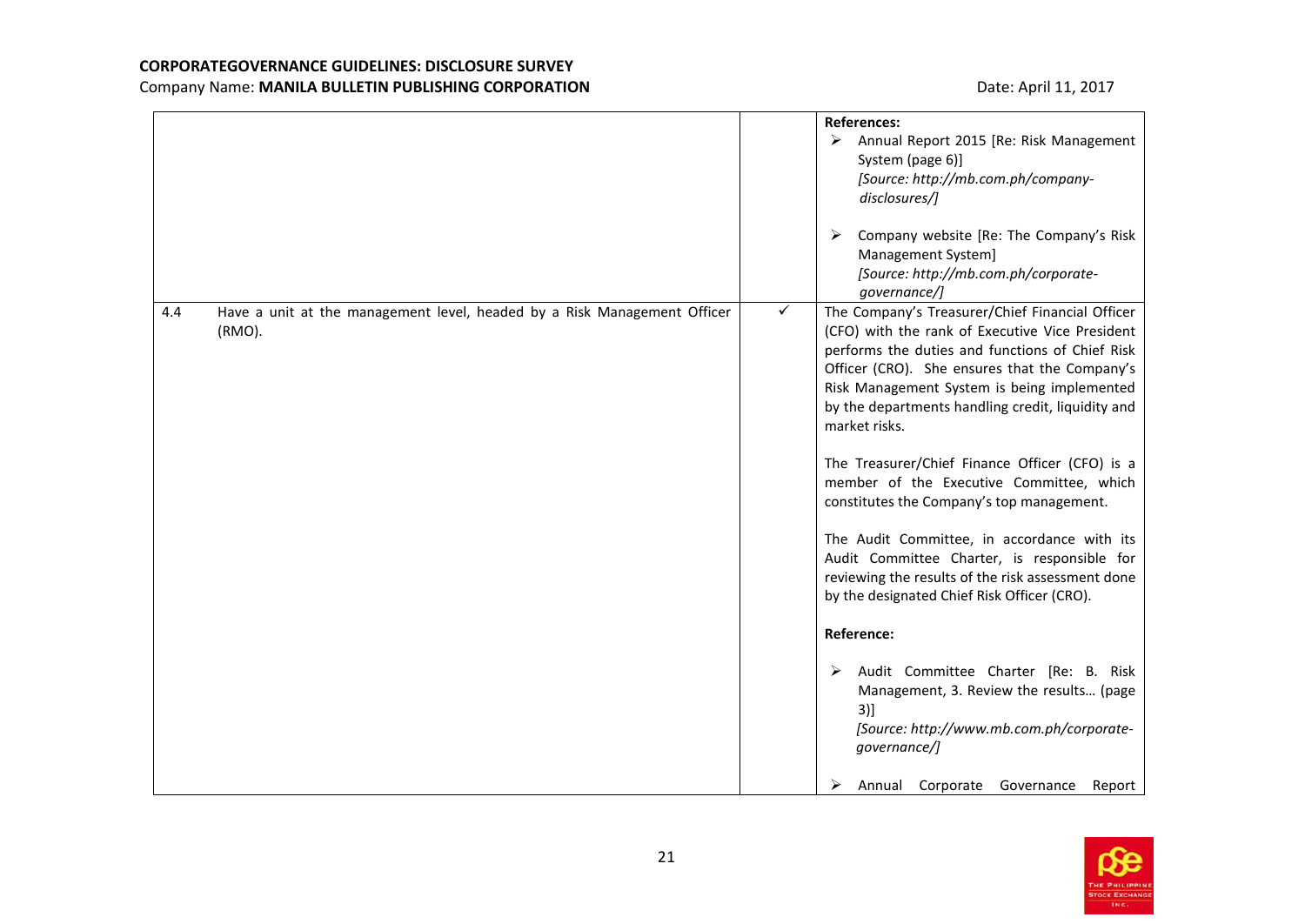|     |                                                                                                                                                                                          |              | (ACGR) for 2015 [Re: F. Risk Management<br>System, 1) (d) 3. (page 34)]<br>[Source: http://mb.com.ph/corporate-<br>governance/]                                                                                                                                                             |
|-----|------------------------------------------------------------------------------------------------------------------------------------------------------------------------------------------|--------------|---------------------------------------------------------------------------------------------------------------------------------------------------------------------------------------------------------------------------------------------------------------------------------------------|
| 4.5 | Disclose sufficient information about its risk management procedures and<br>processes as well as the key risks the company is currently facing including how<br>these are being managed. | $\checkmark$ | The Company's Risk Management System is duly<br>disclosed in its website, Annual Report, and<br>Annual Corporate Governance Report (ACGR).                                                                                                                                                  |
|     |                                                                                                                                                                                          |              | <b>References:</b>                                                                                                                                                                                                                                                                          |
|     |                                                                                                                                                                                          |              | Company website [Re: The Company's Risk<br>➤<br>Management System]<br>[Source: http://mb.com.ph/corporate-<br>qovernance/]                                                                                                                                                                  |
|     |                                                                                                                                                                                          |              | Annual Report 2015 [Re: Risk Management<br>➤<br>System (page 6); and, Notes to Financial<br>Statements, 25. Financial Risk Management<br>(pages 38 to 44)]<br>[Source: http://mb.com.ph/company-<br>disclosures/]                                                                           |
|     |                                                                                                                                                                                          |              | ➤<br>Annual Corporate Governance Report<br>(ACGR) for 2015 [Re: F. Risk Management<br>System (pages 33 to 36)]<br>[Source: http://mb.com.ph/corporate-<br>governance/]                                                                                                                      |
| 4.6 | Seek external technical support in risk management when such competence is<br>not available internally.                                                                                  | ✓            | The Company engages the services<br>of<br>independent survey and research entities to<br>obtain data needed in its business planning and<br>formulation of strategies, which supplements its<br>risk management system. This is in consonance<br>with the duty and function of the Board of |
|     |                                                                                                                                                                                          |              | Directors to identify and monitor key risk areas<br>and performance indicators, as specified in its<br>Amended Manual of Corporate Governance.                                                                                                                                              |

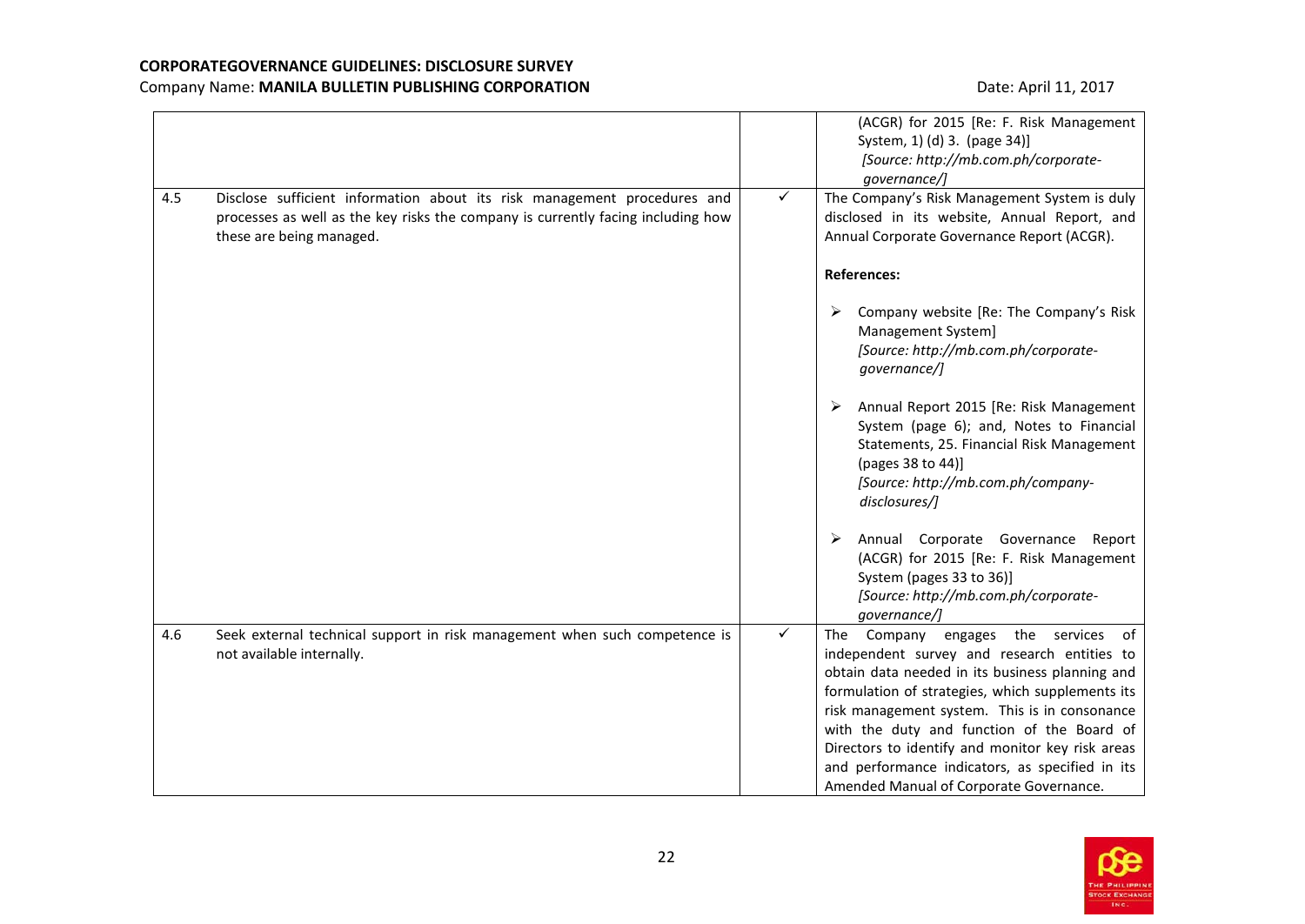|                                                                                                                                                                                                                            |   | Financial<br>Equally,<br>Company's<br><b>Risk</b><br>the<br>Management is evaluated by its independent<br>external auditors, and the same forms part of the<br>Notes to Financial Statements, which is disclosed<br>in the Company's Annual Report.                                                                                                                                                                                                                                                                      |
|----------------------------------------------------------------------------------------------------------------------------------------------------------------------------------------------------------------------------|---|--------------------------------------------------------------------------------------------------------------------------------------------------------------------------------------------------------------------------------------------------------------------------------------------------------------------------------------------------------------------------------------------------------------------------------------------------------------------------------------------------------------------------|
|                                                                                                                                                                                                                            |   | <b>References:</b>                                                                                                                                                                                                                                                                                                                                                                                                                                                                                                       |
|                                                                                                                                                                                                                            |   | Amended Manual of Corporate Governance<br>➤<br>2.<br>Board<br>Governance,<br>[Re:<br>d)<br>Responsibilities, Duties and Functions of<br>the Board, (2) Duties and Functions, (g)<br>Identify key risk areas (page 3)]<br>[Source: http://mb.com.ph/corporate-<br>governance/]<br>Annual Report 2015 [Re: Notes to Financial<br>➤<br>Statements, 25. Financial Risk Management<br>(pages 38 to 44)]<br>[Source: http://mb.com.ph/company-                                                                                 |
|                                                                                                                                                                                                                            |   | disclosures/]                                                                                                                                                                                                                                                                                                                                                                                                                                                                                                            |
| <b>Guideline No. 5:</b><br>ENSURES THE INTEGRITY OF FINANCIAL REPORTS AS WELL AS ITS                                                                                                                                       |   |                                                                                                                                                                                                                                                                                                                                                                                                                                                                                                                          |
| <b>EXTERNAL AUDITING FUNCTION</b>                                                                                                                                                                                          |   |                                                                                                                                                                                                                                                                                                                                                                                                                                                                                                                          |
| Have the board Audit Committee approve all non-audit services conducted by<br>5.1<br>the external auditor. The Committee should ensure that the non-audit fees do<br>not outweigh the fees earned from the external audit. | ✓ | The Board has constituted its Audit Committee,<br>which is chaired by an Independent Director,<br>pursuant to its Amended Manual of Corporate<br>Governance. It performs oversight functions over<br>the Company's external auditors. It also<br>evaluates and determines the non-audit work of<br>the external auditor, and reviews periodically the<br>non-audit fees in relation to their significance to<br>the total annual income of the external auditor<br>and to the Company's overall consultancy<br>expenses. |

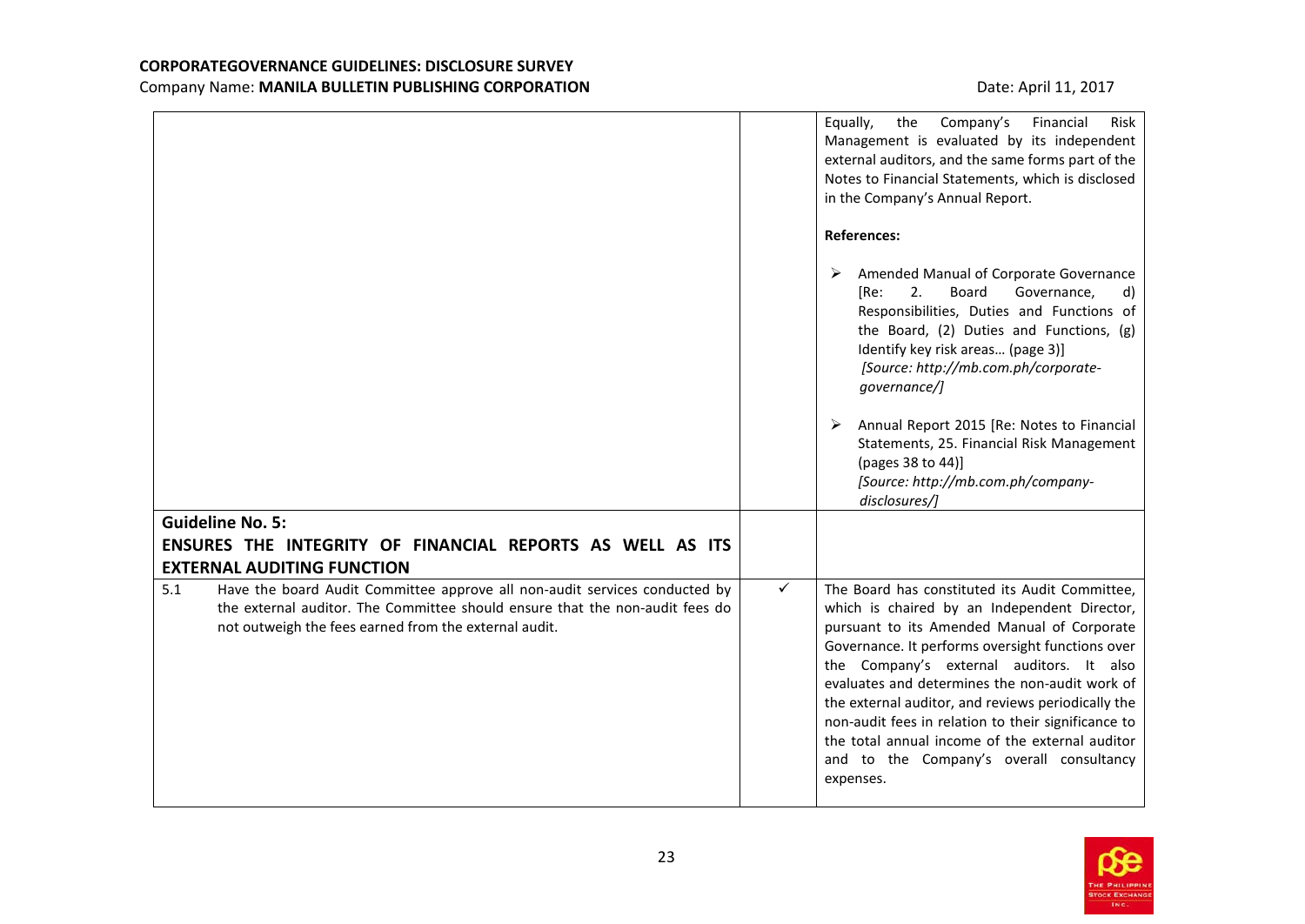|                                                                                                                                                                                                              | Per its Audit Committee Charter, the Audit<br>Committee is mandated to provide assistance to<br>the Board with respect to the appointment,<br>remuneration, qualifications, independence and<br>performance of the external auditors and the<br>integrity of the audit process as a whole.                                                                                                                                                                                                                                                                                        |
|--------------------------------------------------------------------------------------------------------------------------------------------------------------------------------------------------------------|-----------------------------------------------------------------------------------------------------------------------------------------------------------------------------------------------------------------------------------------------------------------------------------------------------------------------------------------------------------------------------------------------------------------------------------------------------------------------------------------------------------------------------------------------------------------------------------|
|                                                                                                                                                                                                              | <b>References:</b>                                                                                                                                                                                                                                                                                                                                                                                                                                                                                                                                                                |
|                                                                                                                                                                                                              | Amended Manual of Corporate Governance<br>[Re: 9. Board Committees, 3) Perform<br>oversight functions (page 8) and 11)<br>Evaluate and determine the non-audit<br>work (page 9)]<br>[Source: http://mb.com.ph/corporate-<br>governance/]                                                                                                                                                                                                                                                                                                                                          |
|                                                                                                                                                                                                              | Audit Committee Charter (Re: 1. Purpose<br>➤<br>(page 1)]<br>[Source: http://mb.com.ph/corporate-<br>governance/]                                                                                                                                                                                                                                                                                                                                                                                                                                                                 |
| 5.2<br>Ensure that the external auditor is credible, competent, and should have the<br>ability to understand complex related party transactions, its counterparties, and<br>valuations of such transactions. | $\checkmark$<br>The Company has engaged the services of an<br>independent auditing firm, which is duly<br>accredited (under Group A) with the Securities<br>Exchange Commission<br>(SEC).<br>Such<br>and<br>accreditation ensures that the engaged auditing<br>possesses the requisite credibility,<br>firm<br>competency, ability and independence as<br>prescribed by SEC. The SEC accreditation of the<br>auditing firm and its signing partner are duly<br>disclosed in the Report of Independent Auditors,<br>which form an integral part of the Company's<br>Annual Report. |
|                                                                                                                                                                                                              | The Notes to Financial Statements prepared by<br>the Company's independent external auditors                                                                                                                                                                                                                                                                                                                                                                                                                                                                                      |

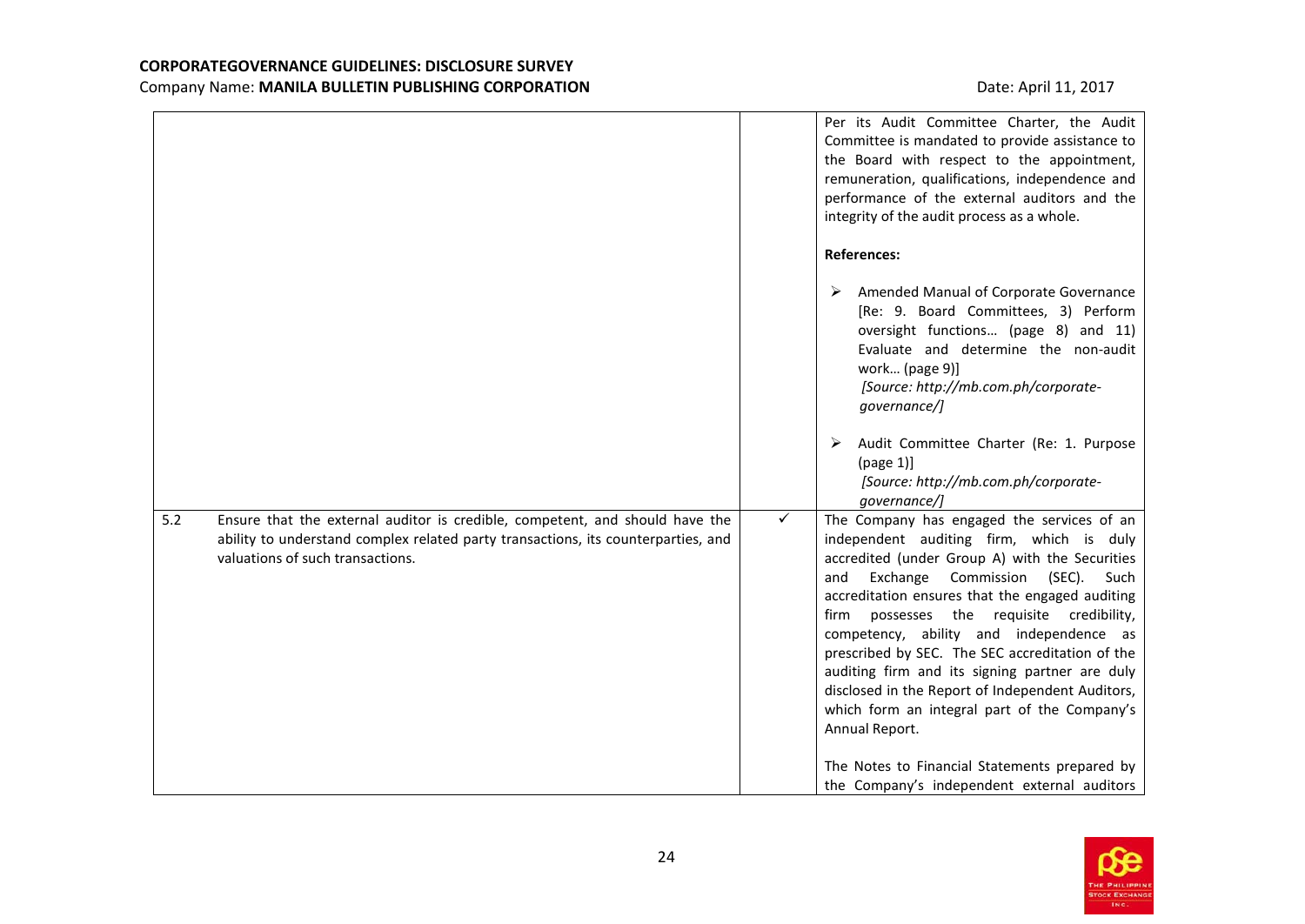| of the independent external auditor.                                                                                                                                                                                                                                                                                                                                                                                                                                                      |
|-------------------------------------------------------------------------------------------------------------------------------------------------------------------------------------------------------------------------------------------------------------------------------------------------------------------------------------------------------------------------------------------------------------------------------------------------------------------------------------------|
|                                                                                                                                                                                                                                                                                                                                                                                                                                                                                           |
| [Re: Report of<br>Independent Auditors (page 18);<br>27.<br>Related Party Transactions (pages 45 to 47<br>of Notes to Financial Statements)]<br>[Source: http://mb.com.ph/company-                                                                                                                                                                                                                                                                                                        |
| Audit Committee Charter (Re: 10. Duties<br>and Responsibilities of the Committee, E.<br>Review<br>the<br>[Source: http://mb.com.ph/corporate-                                                                                                                                                                                                                                                                                                                                             |
| The Report of Independent Auditors, which is<br>duly incorporated in the Company's Annual<br>Report, expressly declares that the external<br>auditor has conducted the audit in accordance<br>with Philippines Standards on Auditing. These<br>standards require that the external auditor<br>complies with ethical requirements and plan and<br>perform the audit to obtain reasonable<br>assurance whether the financial statements are<br>In line with the purpose stated in its Audit |
|                                                                                                                                                                                                                                                                                                                                                                                                                                                                                           |

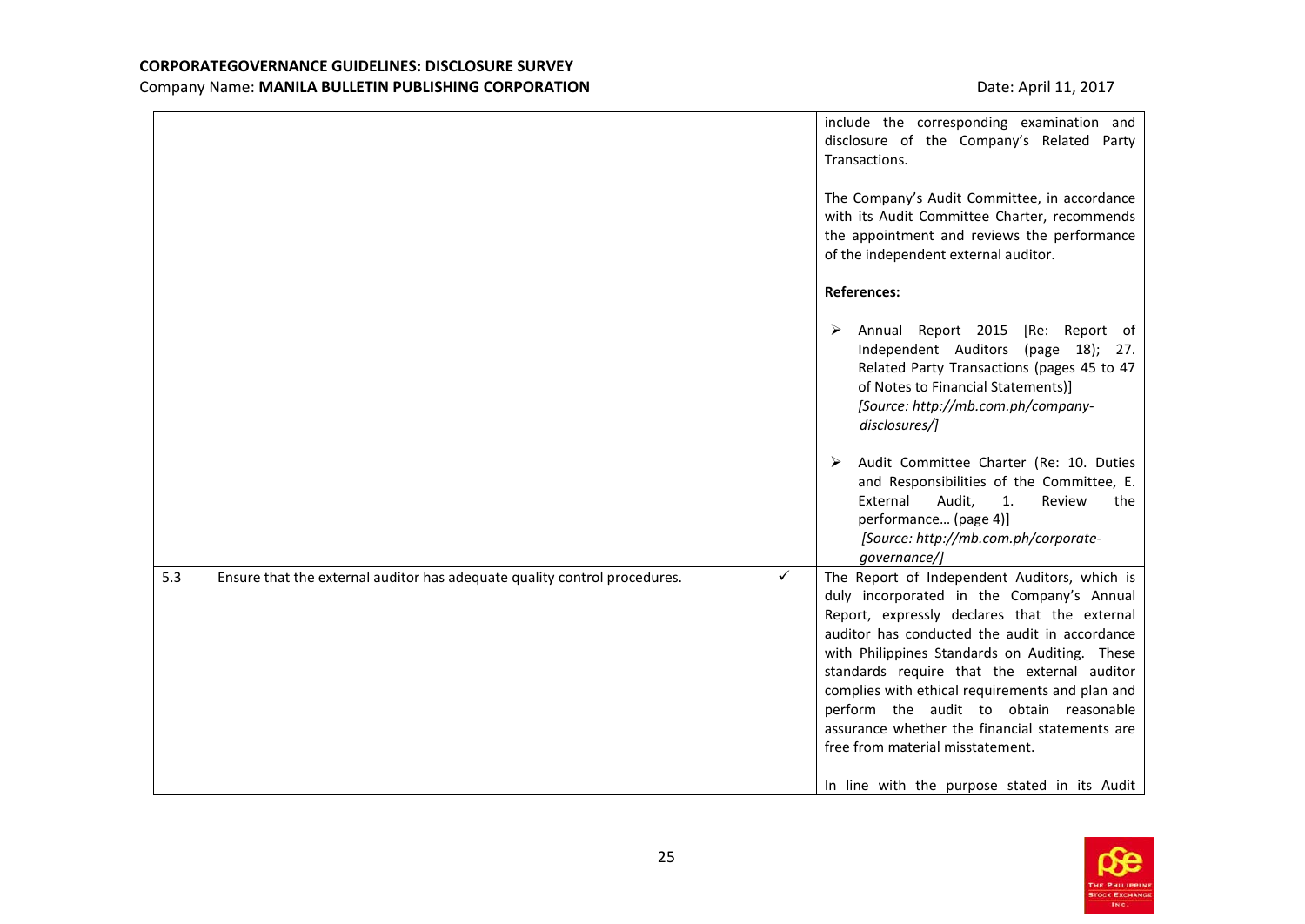|     |                                                                                                            |              | Committee Charter, the Audit Committee<br>reviews the independence and performance of<br>the external auditors and the integrity of the                                                                                         |
|-----|------------------------------------------------------------------------------------------------------------|--------------|---------------------------------------------------------------------------------------------------------------------------------------------------------------------------------------------------------------------------------|
|     |                                                                                                            |              | audit process as a whole.<br><b>References:</b>                                                                                                                                                                                 |
|     |                                                                                                            |              | Annual Report 2015 [Re:<br>Report of<br>➤<br>Independent<br>Auditors,<br>Auditors'<br>Responsibility (page 18)]<br>[Source: http://mb.com.ph/company-<br>disclosures/]                                                          |
|     |                                                                                                            |              | Audit Committee Charter (Re: 1. Purpose<br>➤<br>(page 1)]<br>[Source: http://mb.com.ph/corporate-<br>qovernance/]                                                                                                               |
| 5.4 | Disclose relevant information on the external auditors.                                                    | $\checkmark$ | Relevant information anent the external auditors<br>engaged by the Company is duly disclosed in the<br>Company's SEC Form 20-IS (Definitive).                                                                                   |
|     |                                                                                                            |              | <b>Reference:</b>                                                                                                                                                                                                               |
|     |                                                                                                            |              | SEC Form 20-IS 2016 (Definitive) [Re: Item<br>➤<br>7. Independent Public Accountants (page<br>15); 6. External Audit Fees and Services<br>(page 32)]<br>[Source: http://mb.com.ph/company-<br>disclosures/]                     |
| 5.5 | Ensures that the external audit firm is selected on the basis of a fair and<br>transparent tender process. | $\checkmark$ | The Company's Audit Committee, in consonance<br>with its Audit Committee Charter, recommends<br>the appointment of the external auditors after a<br>thorough assessment of its qualifications,<br>independence and performance. |
|     |                                                                                                            |              | As disclosed in the Company's SEC Form 20-IS                                                                                                                                                                                    |

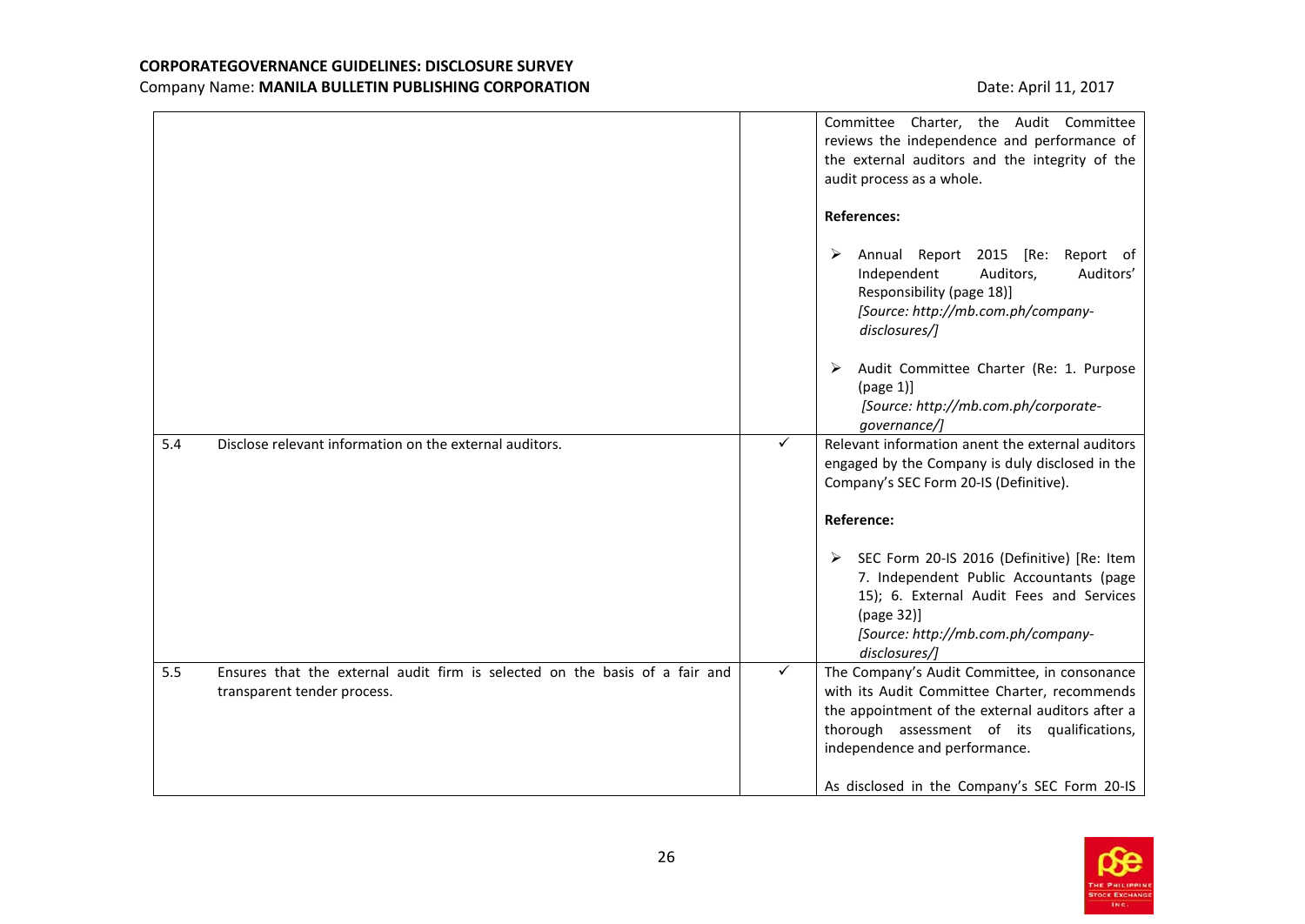|     |                                                                                                                                         |              | (Definitive), the election of the external auditors<br>is done during the annual stockholder's meeting.<br>After the Audit Committee deliberates and<br>selects the external audit firm to be nominated,<br>a representative of the Audit Committee<br>nominates the external audit firm for the<br>approval of the stockholders present and<br>represented during the annual stockholders'<br>meeting.                                         |
|-----|-----------------------------------------------------------------------------------------------------------------------------------------|--------------|-------------------------------------------------------------------------------------------------------------------------------------------------------------------------------------------------------------------------------------------------------------------------------------------------------------------------------------------------------------------------------------------------------------------------------------------------|
|     |                                                                                                                                         |              | <b>References:</b>                                                                                                                                                                                                                                                                                                                                                                                                                              |
|     |                                                                                                                                         |              | > Audit Committee Charter (Re: 1. Purpose<br>(page 1); E. External Audit (page 4)]<br>[Source: http://mb.com.ph/corporate-<br>governance/]                                                                                                                                                                                                                                                                                                      |
|     |                                                                                                                                         |              | SEC Form 20-IS 2016 (Definitive) [Re: Item<br>➤<br>6. External Audit Fees and Services (page<br>32)]<br>[Source: http://mb.com.ph/company-<br>disclosures/]                                                                                                                                                                                                                                                                                     |
| 5.6 | Have its audit committee conduct regular meetings and dialogues with the<br>external audit team without anyone from management present. | $\checkmark$ | The Company's Audit Committee independently<br>conducts regular meetings with the external<br>audit team in accordance with its purpose, as<br>specified in the Audit Committee Charter, to<br>provide assistance to the Board of Directors in<br>fulfilling its oversight responsibility to the<br>shareholders relating to the independence and<br>performance of the external auditors and the<br>integrity of the audit process as a whole. |
|     |                                                                                                                                         |              | In addition, the Company's Amended Manual of<br>Corporate Governance states that the Audit<br>Committee shall ensure that the internal and<br>external auditors act independently from each                                                                                                                                                                                                                                                     |

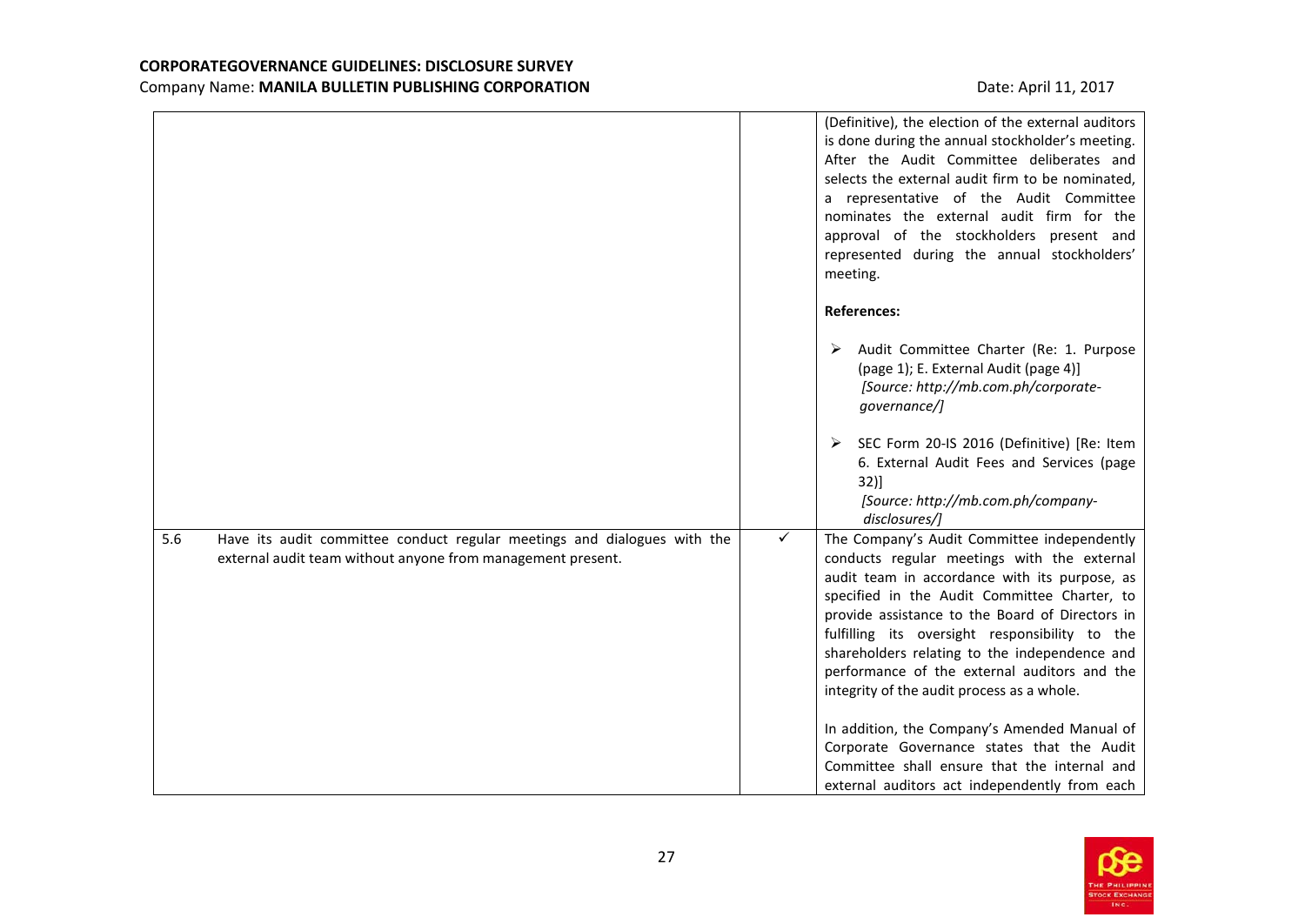|     |                                                                                                       |              | other, and that both auditors are given<br>unrestricted access to all records, properties and<br>personnel to enable them to perform their<br>respective audit functions.                                                                                                             |
|-----|-------------------------------------------------------------------------------------------------------|--------------|---------------------------------------------------------------------------------------------------------------------------------------------------------------------------------------------------------------------------------------------------------------------------------------|
|     |                                                                                                       |              | <b>References:</b>                                                                                                                                                                                                                                                                    |
|     |                                                                                                       |              | Audit Committee Charter (Re: 1. Purpose<br>➤<br>(page 1)]<br>[Source: http://mb.com.ph/corporate-<br>governance/]                                                                                                                                                                     |
|     |                                                                                                       |              | Amended Manual of Corporate Governance<br>➤<br>[Re: 9. Board Committees, a) The Audit<br>Committee<br>(3)<br>Perform<br>oversight<br>functions (page 8)]<br>[Source: http://mb.com.ph/corporate-<br>governance/]                                                                      |
| 5.7 | Have the financial reports attested to by the Chief Executive Officer and Chief<br>Financial Officer. | $\checkmark$ | The Statement of Management Responsibility for<br>Financial Statements is subscribed under oath by<br>the Chairman of the Board, President/Chief<br>Executive Officer and Treasurer/Chief Financial<br>Officer. This document is duly incorporated in<br>the Company's Annual Report. |
|     |                                                                                                       |              | <b>Reference:</b>                                                                                                                                                                                                                                                                     |
|     |                                                                                                       |              | Annual Report 2015 [Re: Statement of<br>➤<br>Management Responsibility for Financial<br>Statements (page 17)]<br>[Source: http://mb.com.ph/company-<br>disclosures/]                                                                                                                  |
| 5.8 | Have a policy of rotating the lead audit partner every five years.                                    | ✓            | The Company's Amended Manual of Corporate<br>Governance expressly provides that the external<br>auditor should be rotated or changed every five<br>(5) years or earlier, and the signing partner of the                                                                               |

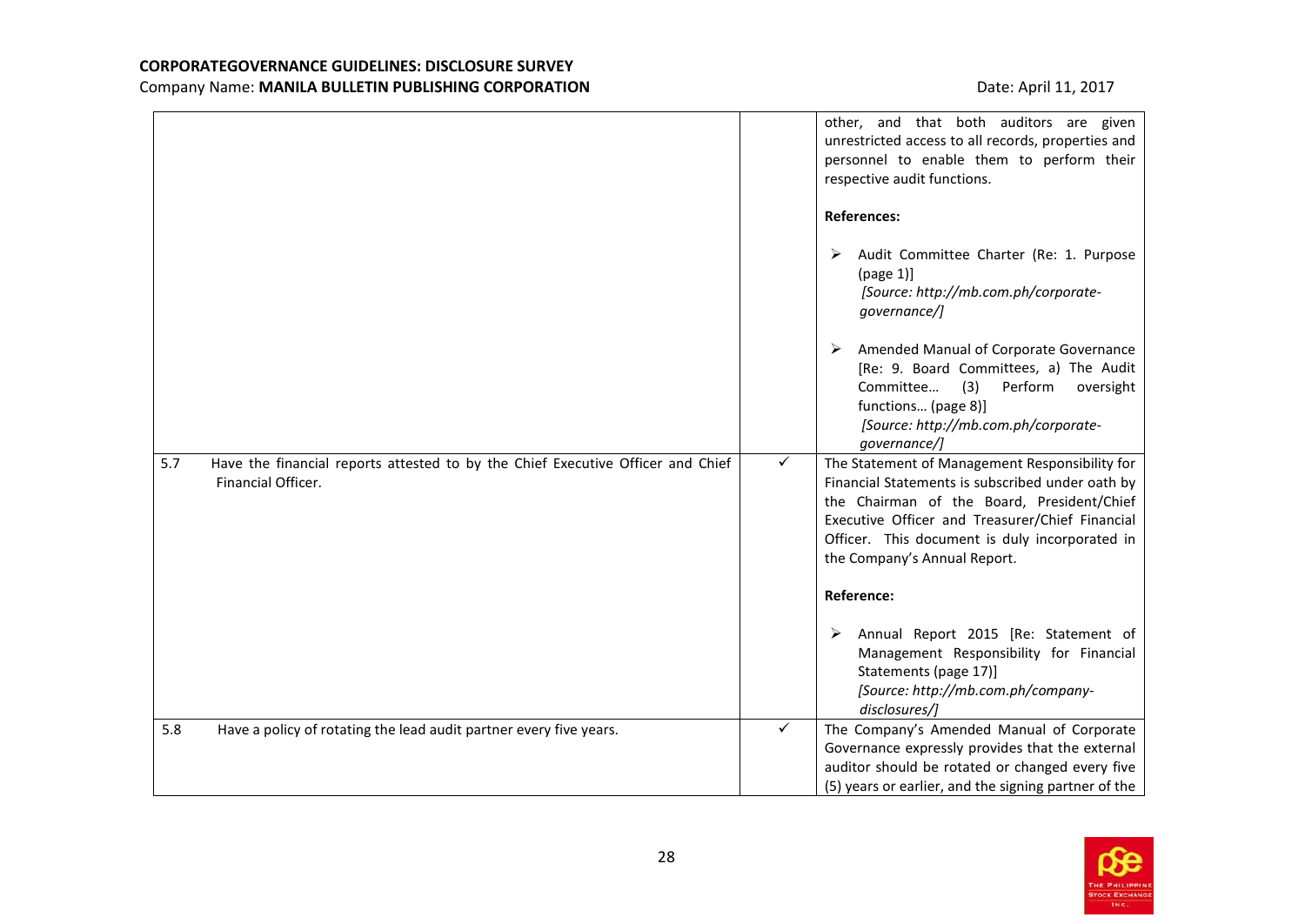|                                                                                  |   | external auditing firm assigned to the Company<br>should be changed with the same frequency.<br>To ensure compliance with the foregoing<br>mandate, the election of the external auditors is<br>done during the annual stockholders' meeting,<br>after the nomination of the Audit Committee<br>and upon approval of the stockholders.<br>Pertinent disclosure with respect hereto is<br>contained in the Company's SEC Form 20-IS<br>(Definitive). |
|----------------------------------------------------------------------------------|---|-----------------------------------------------------------------------------------------------------------------------------------------------------------------------------------------------------------------------------------------------------------------------------------------------------------------------------------------------------------------------------------------------------------------------------------------------------|
|                                                                                  |   | <b>References:</b>                                                                                                                                                                                                                                                                                                                                                                                                                                  |
|                                                                                  |   | Amended Manual of Corporate Governance<br>➤<br>[Re: 13) Accountability and Audit, (5) The<br>external auditor should be rotated (page<br>11)]<br>[Source: http://mb.com.ph/corporate-<br>governance/]<br>SEC Form 20-IS 2016 (Definitive) [Re: Item<br>➤                                                                                                                                                                                            |
|                                                                                  |   | 6. External Audit Fees and Services (page<br>32)]<br>[Source: http://mb.com.ph/company-<br>disclosures/]                                                                                                                                                                                                                                                                                                                                            |
| <b>Guideline No. 6:</b>                                                          |   |                                                                                                                                                                                                                                                                                                                                                                                                                                                     |
| <b>RESPECTS AND</b><br>PROTECTS THE RIGHTS OF<br>ITS SHAREHOLDERS,               |   |                                                                                                                                                                                                                                                                                                                                                                                                                                                     |
| PARTICULARLY THOSE THAT BELONG TO THE MINORITY OR NON-                           |   |                                                                                                                                                                                                                                                                                                                                                                                                                                                     |
| <b>CONTROLLING GROUP</b><br>Adopt the principle of "one share, one vote."<br>6.1 | ✓ | The Company only has one class of shares of                                                                                                                                                                                                                                                                                                                                                                                                         |
|                                                                                  |   | stock (i.e. common shares), which follows the<br>"one share, one vote" principle.                                                                                                                                                                                                                                                                                                                                                                   |
|                                                                                  |   | This is disclosed in the Company's SEC Form 20-IS<br>(Definitive), and is provided in the Company's                                                                                                                                                                                                                                                                                                                                                 |

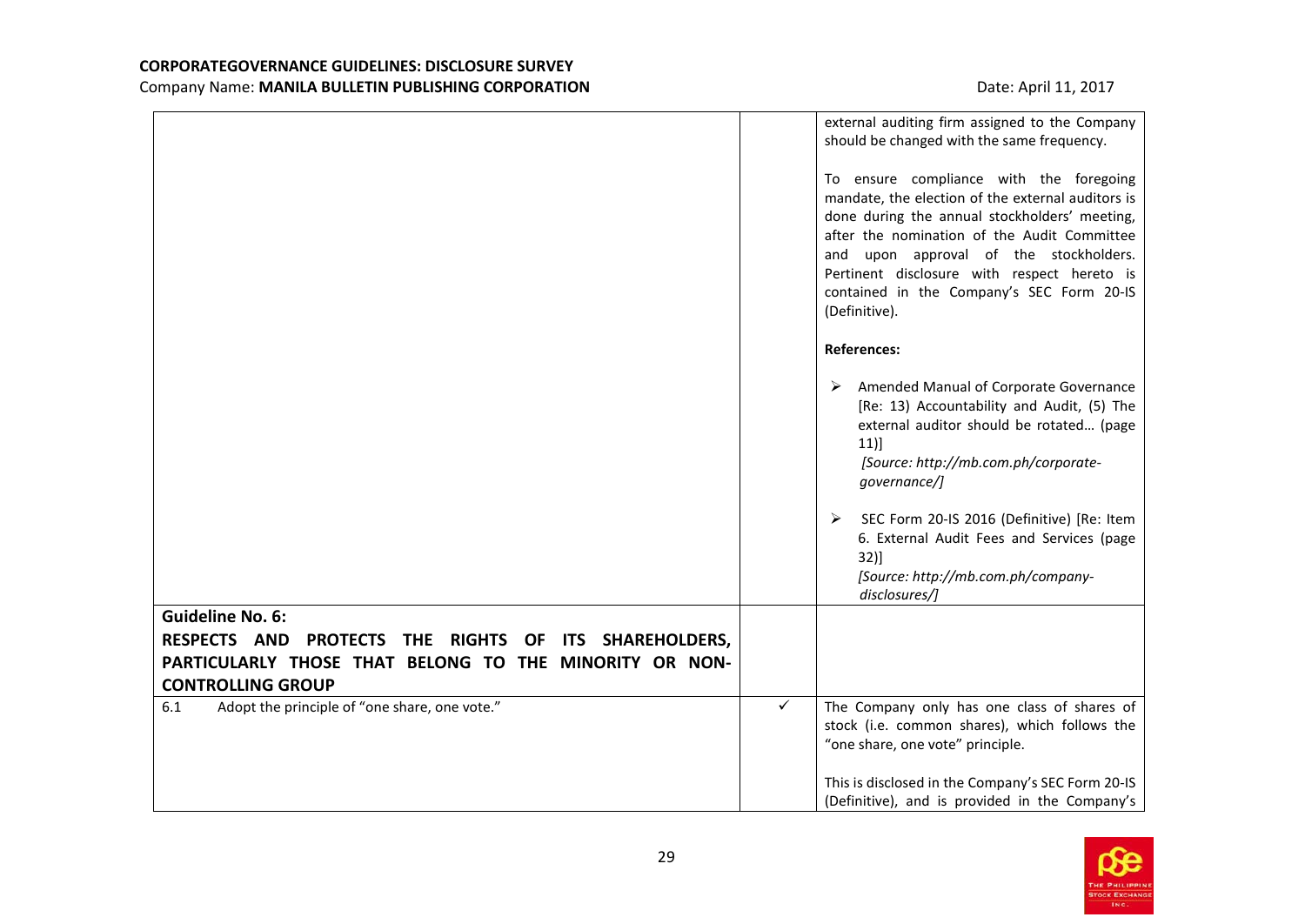|                                                                                                                                                      | Amended By-Laws.                                                                                                                                                                                                |
|------------------------------------------------------------------------------------------------------------------------------------------------------|-----------------------------------------------------------------------------------------------------------------------------------------------------------------------------------------------------------------|
|                                                                                                                                                      | <b>References:</b>                                                                                                                                                                                              |
|                                                                                                                                                      | SEC Form 20-IS 2016 (Definitive) [Re: Item<br>➤<br>9. Voting Procedures (page 16)]<br>[Source: http://mb.com.ph/company-<br>disclosures/]                                                                       |
|                                                                                                                                                      | Amended By-Laws (Article I, Section 5.<br>➤<br>Voting (page 4)]<br>[Source: http://mb.com.ph/our-company/]                                                                                                      |
| 6.2<br>Ensure that all shareholders of the same class are treated equally with respect to<br>voting rights, subscription rights and transfer rights. | ✓<br>All shareholders of the Company are treated<br>equally and enjoy similar rights with respect its<br>one class of shares of stock (i.e. common shares).                                                     |
|                                                                                                                                                      | The stockholders' rights, including the protection<br>of minority stockholders' interests, are provided<br>in the Company's Amended Manual of Corporate<br>Governance.                                          |
|                                                                                                                                                      | The stockholders' voting rights are also disclosed<br>in the Company's SEC Form 20-IS (Definitive) and<br>provided in the Amended By-Laws.                                                                      |
|                                                                                                                                                      | <b>References:</b>                                                                                                                                                                                              |
|                                                                                                                                                      | Amended Manual of Corporate Governance<br>➤<br>[Re: 14. Stockholders' Rights and Protection<br>of Minority Stockholders' Interests (pages<br>12 to 13)]<br>[Source: http://mb.com.ph/corporate-<br>governance/] |
|                                                                                                                                                      | SEC Form 20-IS 2016 (Definitive) [Re: Item<br>9. Voting Procedures (page 16)]                                                                                                                                   |

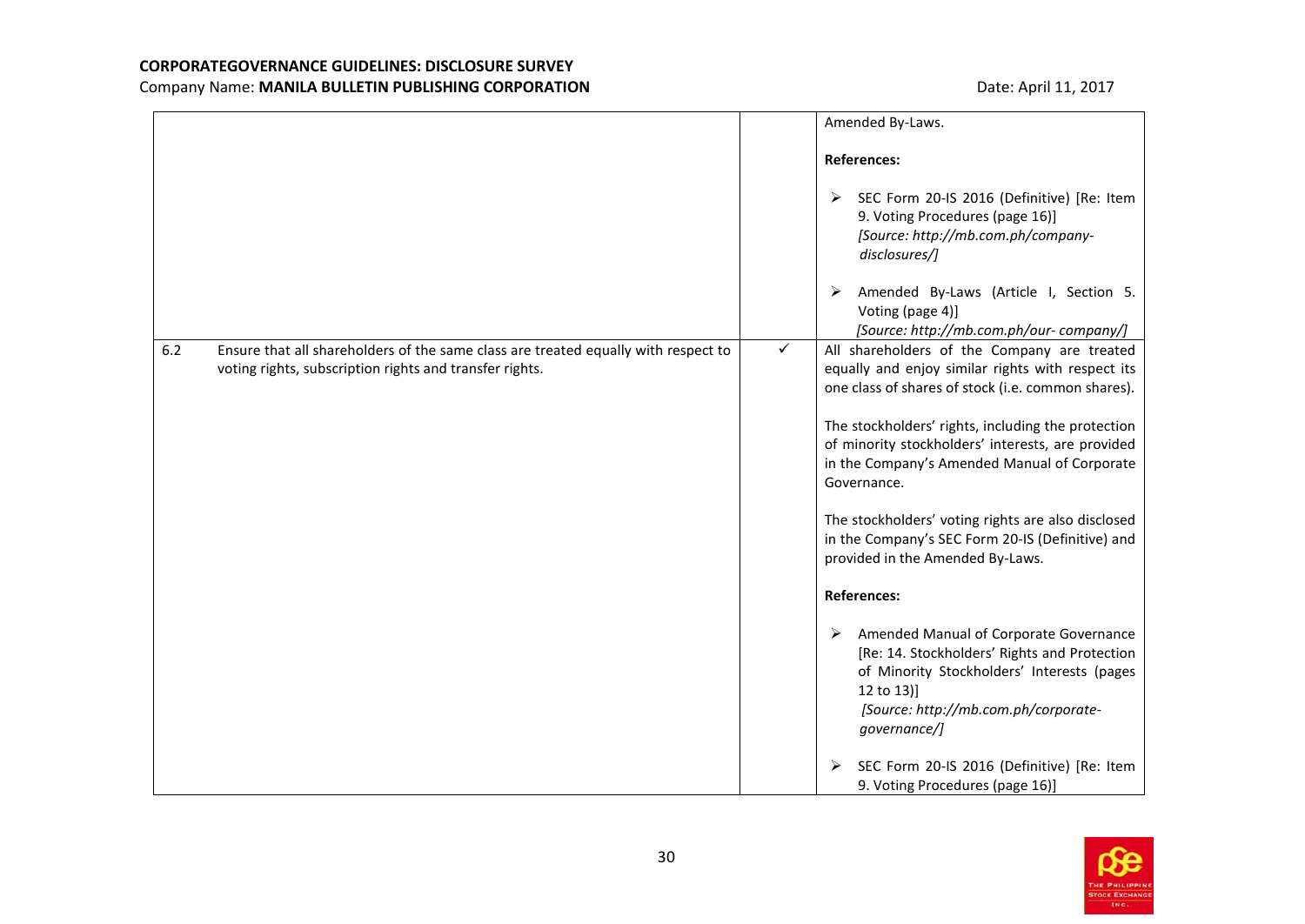|                                                               | [Source: http://mb.com.ph/company-<br>disclosures/]<br>Amended By-Laws (Article I, Section 5.<br>➤<br>Voting (page 2)]<br>[Source: http://mb.com.ph/our-company/]                                                                                                                                                                                                                                                                                                                                                                                                                                                                                                                                                                                                              |
|---------------------------------------------------------------|--------------------------------------------------------------------------------------------------------------------------------------------------------------------------------------------------------------------------------------------------------------------------------------------------------------------------------------------------------------------------------------------------------------------------------------------------------------------------------------------------------------------------------------------------------------------------------------------------------------------------------------------------------------------------------------------------------------------------------------------------------------------------------|
| 6.3<br>Have an effective, secure and efficient voting system. | $\checkmark$<br>The voting procedures are provided in the<br>Company's Amended By-Laws. Stockholders<br>entitled to vote are entitled to one vote for each<br>share of stock standing in their names on the<br>books of the Corporation, in person or by proxy.<br>In the case of the election of the members of the<br>Board of Directors, every stockholder entitled to<br>vote is entitled to accumulate his votes in<br>accordance with law.<br>The Company's Amended By-Laws also provides<br>for the election of inspectors at all meetings of<br>the stockholders to ensure the integrity of the<br>voting procedures.<br>For the guidance of the stockholders, the<br>prescribed voting procedures are duly disclosed<br>in the Company's SEC Form 20-IS (Definitive). |
|                                                               | <b>References:</b>                                                                                                                                                                                                                                                                                                                                                                                                                                                                                                                                                                                                                                                                                                                                                             |
|                                                               | Amended By-Laws (Article I, Section 5.<br>➤<br>Voting (page 2); Section 6. Election<br>Inspectors (page 3)]<br>[Source: http://mb.com.ph/our-company/]                                                                                                                                                                                                                                                                                                                                                                                                                                                                                                                                                                                                                         |
|                                                               | SEC Form 20-IS 2016 (Definitive) [Re: Item<br>➤<br>9. Voting Procedures (page 16)]<br>[Source: http://mb.com.ph/company-<br>disclosures/]                                                                                                                                                                                                                                                                                                                                                                                                                                                                                                                                                                                                                                      |

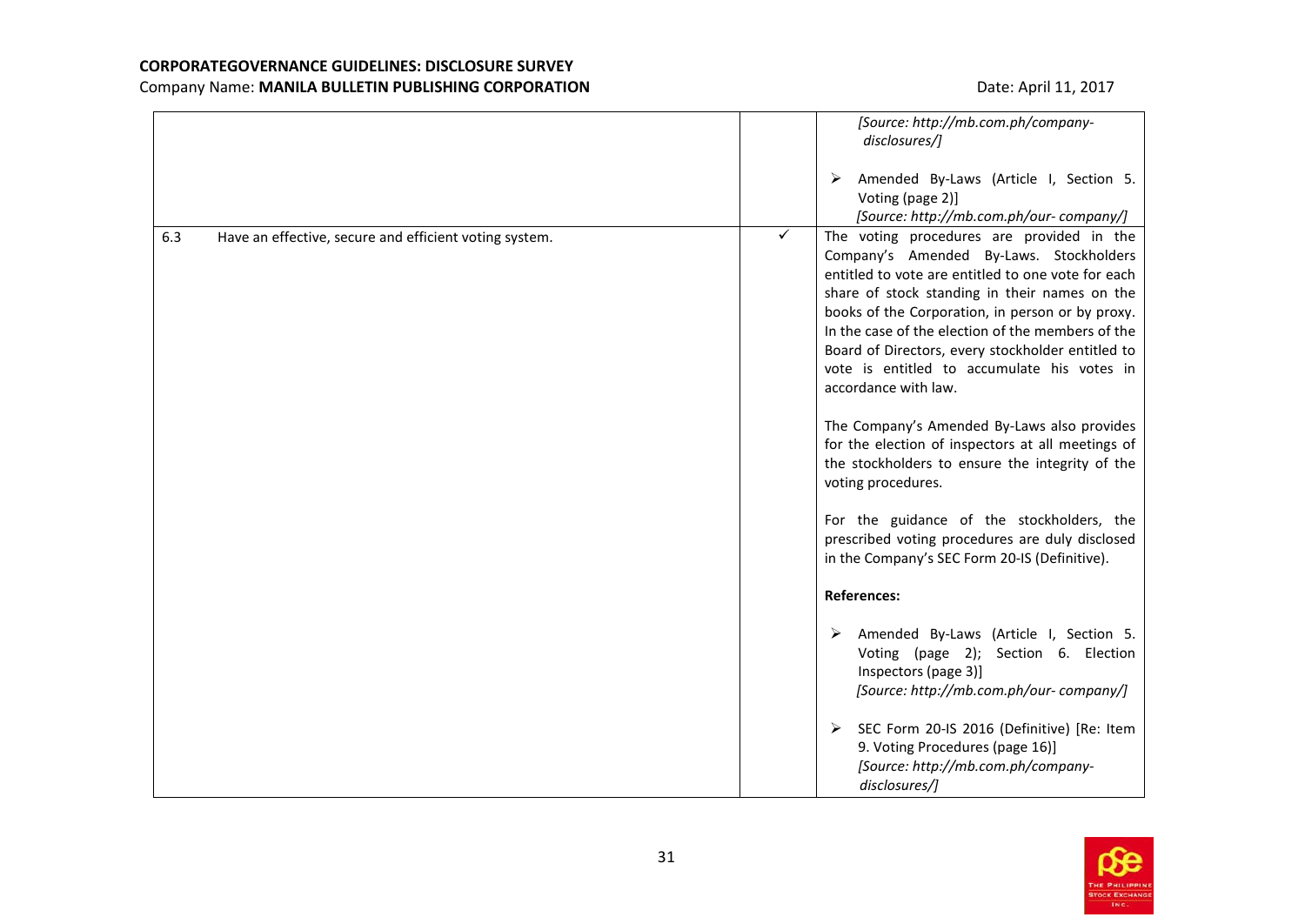| 6.4 | Have effective shareholder voting mechanisms such as supermajority or<br>"majority of minority" requirements to protect minority shareholders against<br>actions of controlling shareholders. | ✓ | The Company's Amended Manual of Corporate<br>Governance<br>recognizes<br>the<br>rights<br>οf<br>stockholders, and ensures the protection of<br>minority shareholders'<br>interests.<br>Minority<br>stockholders have the right to propose the<br>holding of meetings and the items for discussion<br>in the agenda that relate directly to the business<br>of the corporation.<br>As a voting mechanism, cumulative voting is<br>provided in the Company's Amended By-Laws.<br>The voting procedures are equally disclosed in<br>the Company's SEC Form 20-IS (Definitive) for<br>the guidance of all stockholders, specifically, the<br>minority shareholders.<br><b>References:</b> |
|-----|-----------------------------------------------------------------------------------------------------------------------------------------------------------------------------------------------|---|---------------------------------------------------------------------------------------------------------------------------------------------------------------------------------------------------------------------------------------------------------------------------------------------------------------------------------------------------------------------------------------------------------------------------------------------------------------------------------------------------------------------------------------------------------------------------------------------------------------------------------------------------------------------------------------|
|     |                                                                                                                                                                                               |   | Amended Manual of Corporate Governance<br>➤<br>[Re: 14. Stockholders' Rights and Protection<br>of Minority Stockholders' Interests (pages<br>12 to 13)]<br>[Source: http://mb.com.ph/corporate-<br>governance/]<br>Amended By-Laws (Article I, Section 5.<br>Voting; (page 2)]<br>[Source: http://mb.com.ph/our-company/]<br>SEC Form 20-IS 2016 (Definitive) [Re: D.<br>➤<br>Other Matters, Item 9. Voting Procedures<br>(page 16)]<br>[Source: http://mb.com.ph/company-<br>disclosures/]                                                                                                                                                                                           |
| 6.5 | Provide all shareholders with the notice and agenda of the annual general<br>meeting (AGM) at least thirty (30) days before a regular meeting and twenty (20)                                 | ✓ | The Company's Amended Manual of Corporate<br>of<br>Governance<br>recognizes<br>the<br>rights                                                                                                                                                                                                                                                                                                                                                                                                                                                                                                                                                                                          |

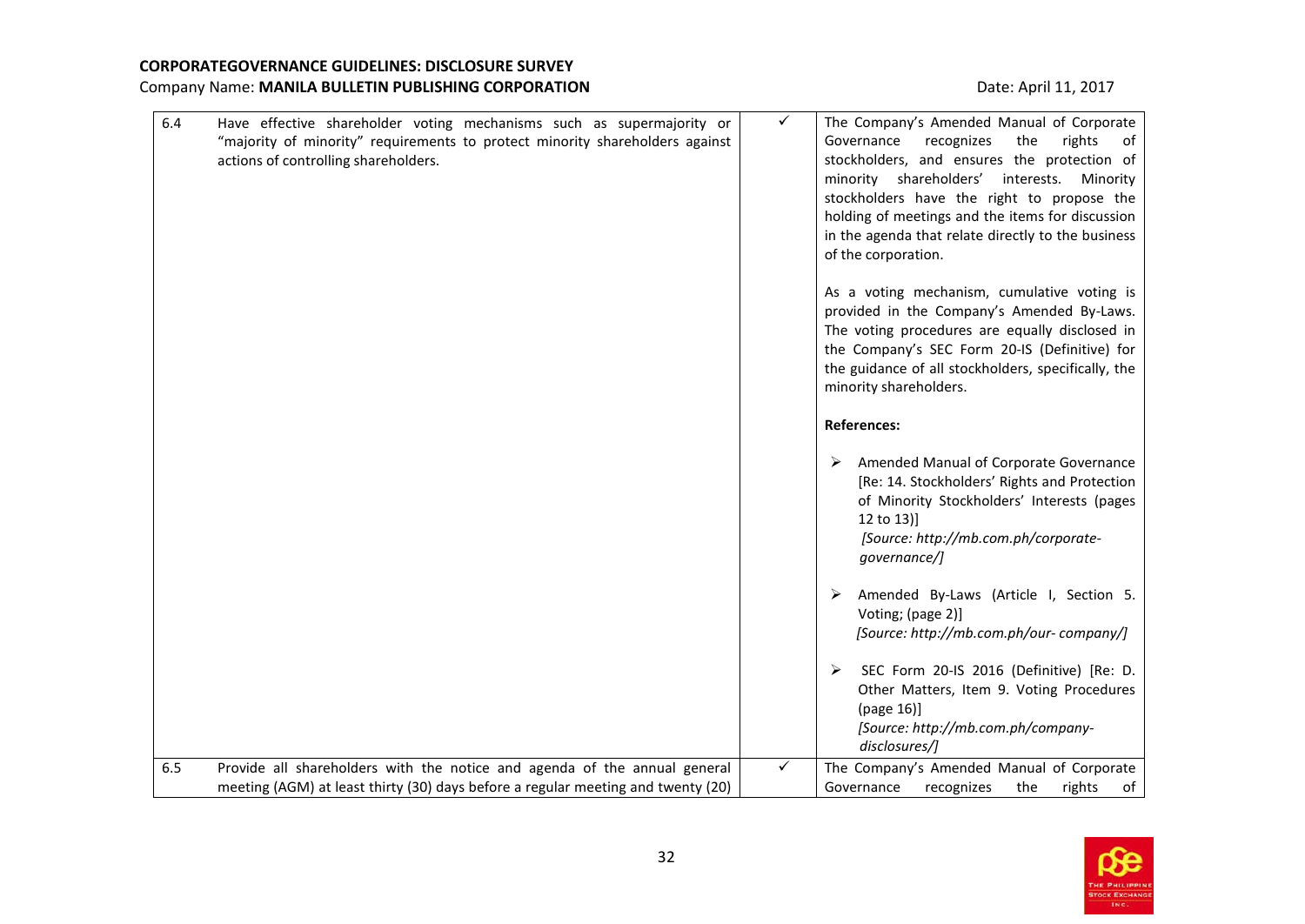|     | days before a special meeting.                                                                                                                                                                                                                                                |              | stockholders, and ensures the protection of<br>minority shareholders'<br>interests.<br>In line<br>herewith, accurate and timely information is<br>made available to the stockholders to enable<br>them to make a sound judgment on all matters<br>brought to their attention for consideration or<br>approval.                                                 |
|-----|-------------------------------------------------------------------------------------------------------------------------------------------------------------------------------------------------------------------------------------------------------------------------------|--------------|----------------------------------------------------------------------------------------------------------------------------------------------------------------------------------------------------------------------------------------------------------------------------------------------------------------------------------------------------------------|
|     |                                                                                                                                                                                                                                                                               |              | As reflected in the Company's Annual Corporate<br>Governance Report (ACGR) for 2015, the Notice<br>of the Annual Stockholders' Meeting, together<br>with Agenda, Proxy Form and Definitive<br>Information<br>Statement.<br>sent<br>were<br>to<br>stockholders of record on June 9, 2015. The<br>2015 Annual Stockholders' Meeting was held on<br>July 9, 2015. |
|     |                                                                                                                                                                                                                                                                               |              | Reference:                                                                                                                                                                                                                                                                                                                                                     |
|     |                                                                                                                                                                                                                                                                               |              | Amended Manual of Corporate Governance<br>➤<br>[Re: 14. Stockholders' Rights and Protection<br>of Minority Stockholders' Interests, b)<br>paragraph 3 (page 12)]<br>[Source: http://mb.com.ph/corporate-<br>governance/]                                                                                                                                       |
|     |                                                                                                                                                                                                                                                                               |              | Annual Corporate Governance<br>➤<br>Report<br>(ACGR) for 2015 [Re: a. Date of sending of<br>notices (page 46)]<br>[Source: http://mb.com.ph/corporate-<br>governance/]                                                                                                                                                                                         |
| 6.6 | Allow shareholders to call a special shareholders meeting, submit a proposal for<br>consideration at the AGM or the special meeting, and ensure the attendance of<br>the external auditor and other relevant individuals to answer shareholder<br>questions in such meetings. | $\checkmark$ | The stockholders' rights and the protection of<br>minority stockholders' interests are provided in<br>the Company's Amended Manual of Corporate<br>Governance. The Company duly observes<br>transparency and fairness in the conduct of its                                                                                                                    |

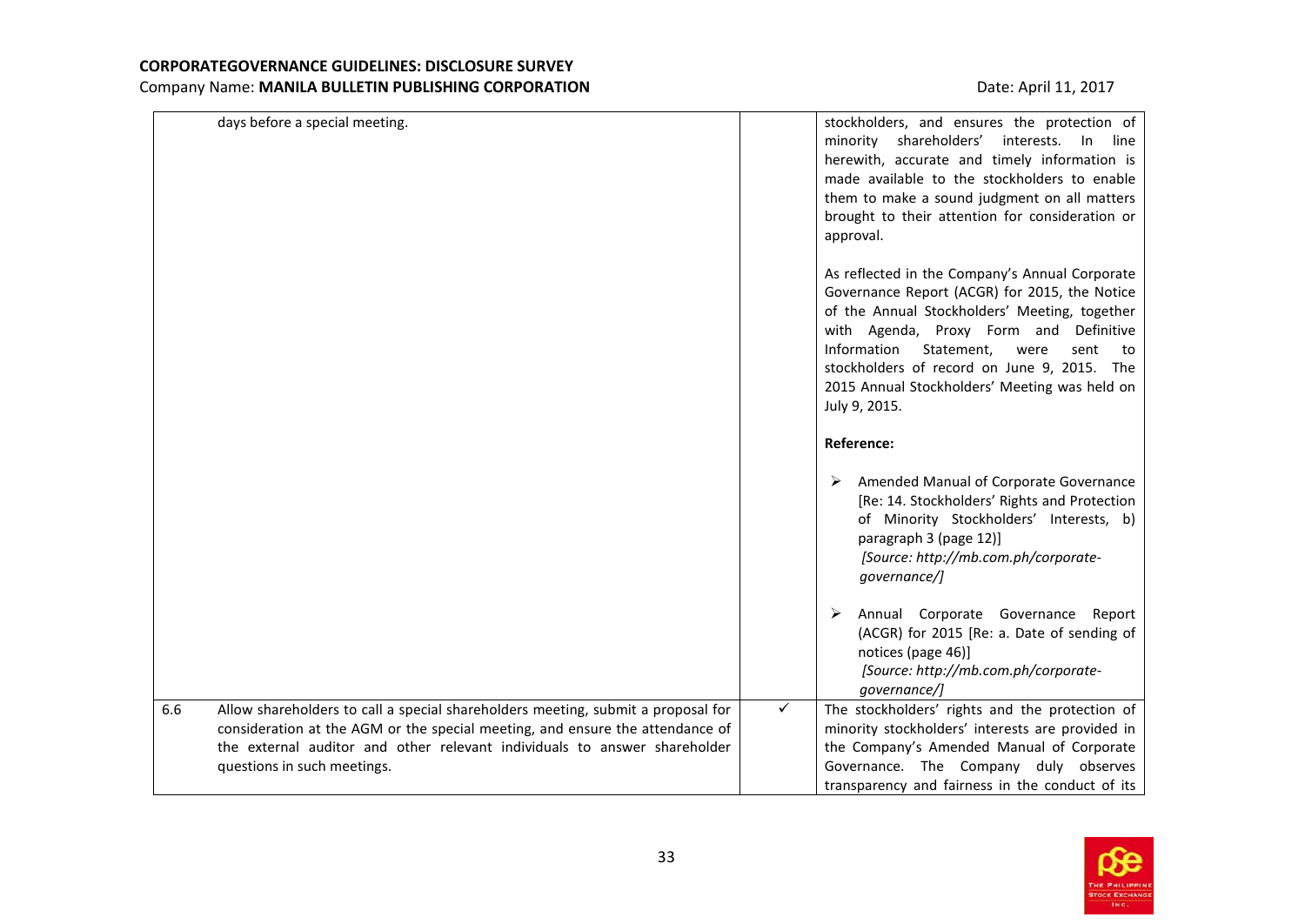|                                                                        |   | annual and special stockholders' meetings.<br>Minority stockholders are granted the right to                                                                                                                                                                                                                                                                                                                                                                                                                                                                                                                                                                           |
|------------------------------------------------------------------------|---|------------------------------------------------------------------------------------------------------------------------------------------------------------------------------------------------------------------------------------------------------------------------------------------------------------------------------------------------------------------------------------------------------------------------------------------------------------------------------------------------------------------------------------------------------------------------------------------------------------------------------------------------------------------------|
|                                                                        |   | propose the holding of meetings and the items<br>for discussion in the agenda that relate directly<br>to the business of the Company.                                                                                                                                                                                                                                                                                                                                                                                                                                                                                                                                  |
|                                                                        |   | Reference:                                                                                                                                                                                                                                                                                                                                                                                                                                                                                                                                                                                                                                                             |
|                                                                        |   | Amended Manual of Corporate Governance<br>[Re: 14. Stockholders' Rights and Protection<br>of Minority Stockholders' Interests (pages<br>12 and 13)]<br>[Source: http://mb.com.ph/corporate-<br>governance/]                                                                                                                                                                                                                                                                                                                                                                                                                                                            |
| 6.7<br>Ensure that all relevant questions during the AGM are answered. | ✓ | During the Annual Stockholders' Meeting of the<br>Company, all shareholders are given the<br>opportunity to vote on pertinent matters, to<br>profound queries, and to raise other relevant<br>concerns.                                                                                                                                                                                                                                                                                                                                                                                                                                                                |
|                                                                        |   | The foregoing is in accordance with the<br>Company's Amended Manual of Corporate<br>Governance provision on stockholders' rights<br>and the protection of minority stockholders'<br>interests, which include, among others, (a)<br>transparency and fairness in the conduct of the<br>annual and special stockholders' meeting, (b)<br>availability of accurate and timely information to<br>enable stockholders to make sound judgment on<br>all matter brought to their attention for<br>consideration or approval, and (c) minority<br>stockholders' right to propose items for<br>discussion in the agenda that relate directly to<br>the business of the Company. |

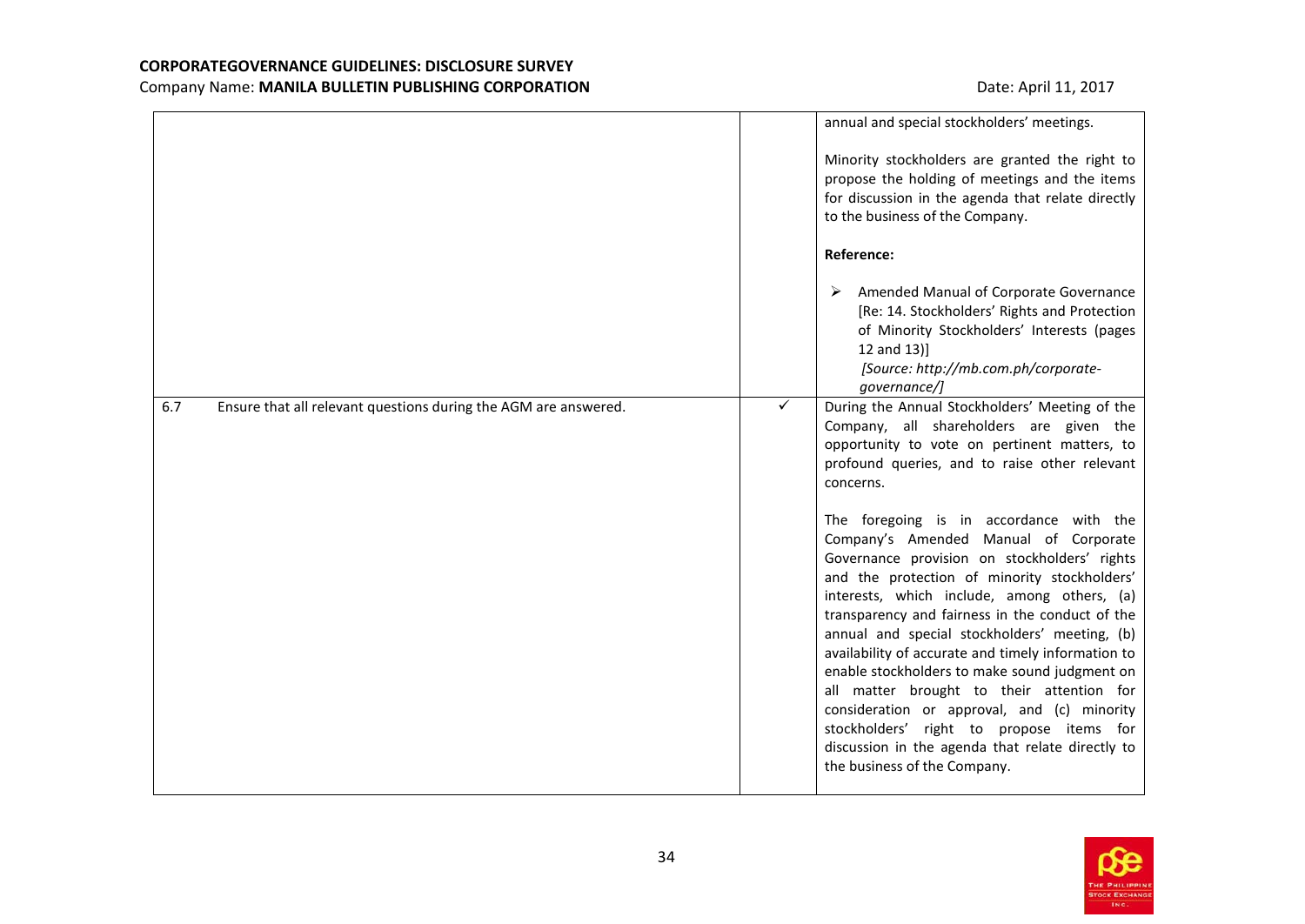|     |                                                                                                          |   | Reference:                                                                                                                                                                                                                                                         |
|-----|----------------------------------------------------------------------------------------------------------|---|--------------------------------------------------------------------------------------------------------------------------------------------------------------------------------------------------------------------------------------------------------------------|
|     |                                                                                                          |   | Amended Manual of Corporate Governance<br>➤<br>[Re: 14. Stockholders' Rights and Protection<br>of Minority Stockholders' Interests (pages<br>12 and 13)]<br>[Source: http://mb.com.ph/corporate-<br>governance/]                                                   |
| 6.8 | Have clearly articulated and enforceable policies with respect to treatment of<br>minority shareholders. | ✓ | The Company's Amended Manual of Corporate<br>Governance expressly provides for stockholders'<br>rights and the protection of<br>minority<br>stockholders' interests.                                                                                               |
|     |                                                                                                          |   | In addition to the legally recognized rights of<br>stockholders, minority stockholders are granted<br>the right to propose the holding of meetings and<br>the items for discussion in the agenda that relate<br>directly to the business of the Company.           |
|     |                                                                                                          |   | Moreover, the Company's SEC Form 20-IS<br>(Definitive) contain disclosures on matters for<br>stockholders' approval during the annual<br>stockholders' meeting, as well as, the established<br>voting procedures, for the benefit of all minority<br>shareholders. |
|     |                                                                                                          |   | <b>References:</b>                                                                                                                                                                                                                                                 |
|     |                                                                                                          |   | Amended Manual of Corporate Governance<br>➤<br>[Re: 14. Stockholders' Rights and Protection<br>of Minority Stockholders' Interests (pages<br>12 and 13)]<br>[Source: http://mb.com.ph/corporate-<br>governance/]                                                   |
|     |                                                                                                          |   | SEC Form 20-IS 2016 (Definitive) [Re: Item<br>➤                                                                                                                                                                                                                    |

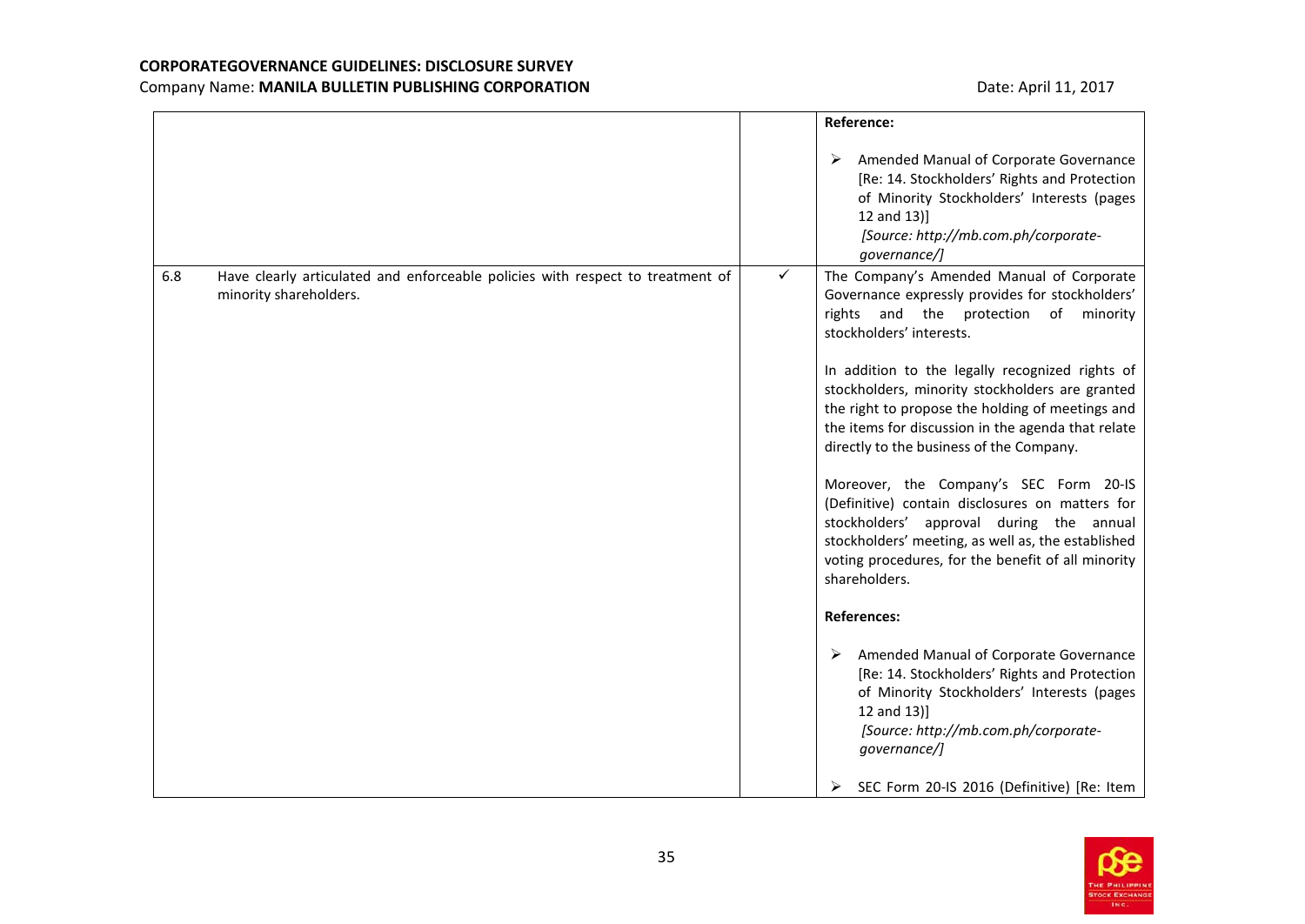|     |                                                                                                                                |              | 8. Action With Respect to Reports (page<br>15); Item 9. Voting Procedures (page 16)]<br>[Source: http://mb.com.ph/company-<br>disclosures/]                                                                                                                                                                                                                                                                                                                                                                                                                                                                                                                                                                                                                                                                                             |
|-----|--------------------------------------------------------------------------------------------------------------------------------|--------------|-----------------------------------------------------------------------------------------------------------------------------------------------------------------------------------------------------------------------------------------------------------------------------------------------------------------------------------------------------------------------------------------------------------------------------------------------------------------------------------------------------------------------------------------------------------------------------------------------------------------------------------------------------------------------------------------------------------------------------------------------------------------------------------------------------------------------------------------|
| 6.9 | Avoid anti-takeover measures or similar devices that may entrench management<br>or the existing controlling shareholder group. | $\checkmark$ | The Company's Amended Manual of Corporate<br>Governance explicitly provides for the rights of<br>stockholders and the protection of minority<br>stockholders' interests. As part and parcel<br>hereof, the stockholders' approval on various<br>corporate matters are sought during the annual<br>stockholders' meeting. Also, in the case of<br>election of directors, every stockholder entitled<br>to vote is entitled to accumulate his vote<br>(cumulative voting) in accordance with law.<br>These are duly disclosed in the Company's SEC<br>Form 20-IS (Definitive).<br>Equally, the Company's Code of Business<br>Conduct and Ethics, as disclosed in its Annual<br>Report, provides for the Company's compliance<br>with applicable laws and regulations, including<br>those that uphold minority shareholders'<br>interests. |
|     |                                                                                                                                |              | <b>References:</b><br>Amended Manual of Corporate Governance<br>➤<br>[Re: 14. Stockholders' Rights and Protection<br>of Minority Stockholders' Interests (pages<br>12 and 13)]<br>[Source: http://mb.com.ph/corporate-<br>governance/]                                                                                                                                                                                                                                                                                                                                                                                                                                                                                                                                                                                                  |
|     |                                                                                                                                |              | SEC Form 20-IS 2016 (Definitive) [Re: D.<br>➤<br>Other Matters, Item 8. Action With Respect<br>to Reports and Item 9. Voting Procedures                                                                                                                                                                                                                                                                                                                                                                                                                                                                                                                                                                                                                                                                                                 |

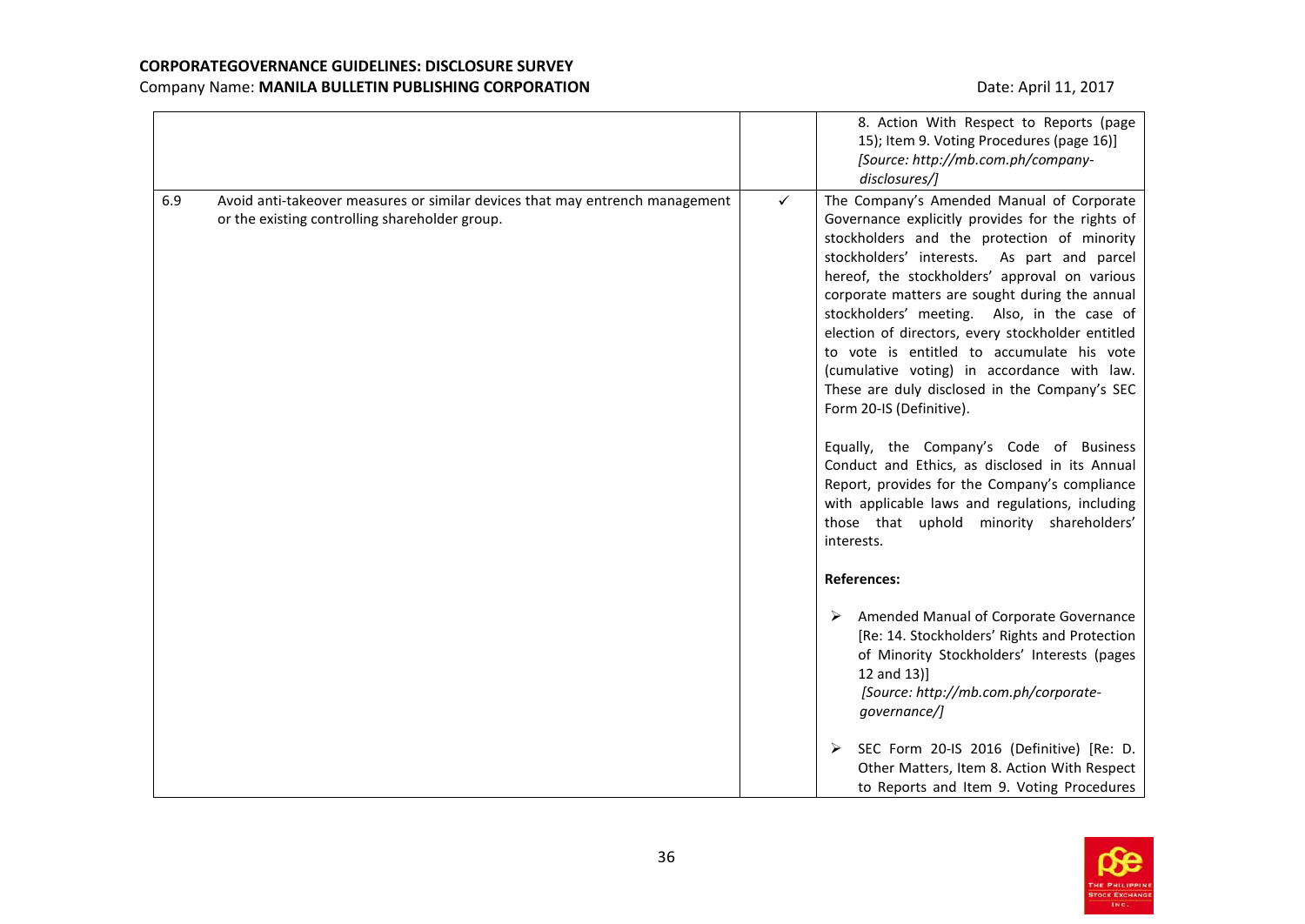|      |                                                                                                                                                                          |              | (pages 15 to 16)]<br>[Source: http://mb.com.ph/company-<br>disclosures/]<br>Annual Report 2015 [Re: Code of Business<br>➤<br>Conduct and Ethics, Compliance with Laws<br>and Regulations (page 5)]<br>[Source: http://mb.com.ph/company-<br>disclosures/]                                                                                                                                                                                                                           |
|------|--------------------------------------------------------------------------------------------------------------------------------------------------------------------------|--------------|-------------------------------------------------------------------------------------------------------------------------------------------------------------------------------------------------------------------------------------------------------------------------------------------------------------------------------------------------------------------------------------------------------------------------------------------------------------------------------------|
| 6.10 | Provide all shareholders with accurate and timely information regarding the<br>number of shares of all classes held by controlling shareholders and their<br>affiliates. | $\checkmark$ | Accurate and timely information regarding the<br>number of common shares held by controlling<br>shareholders and the beneficial owners of more<br>than 5% of total outstanding shares are disclosed<br>in the Company's SEC Form 20-IS (Definitive).<br>Pertinent disclosures are also made in the<br>Company website in the form of Quarterly<br>Reports on the Company's Top 100 stockholders<br>and Quarterly Public Ownership Reports.                                          |
|      |                                                                                                                                                                          |              | <b>References:</b><br>SEC Form 20-IS 2016 (Definitive) [Re:<br>➤<br>Security Ownership of Certain Record and<br>Beneficial Owners of more than 5% (page<br>3); Security Ownership of Management -<br>Board of Directors (page 4); Security<br>Ownership of Management - Executive<br>Officers (pages 4-5)]<br>[Source: http://mb.com.ph/company-<br>disclosures/]<br>Quarterly MB Top 100 Shareholders;<br>Quarterly Public Ownership Reports<br>[Source: http://mb.com.ph/company- |

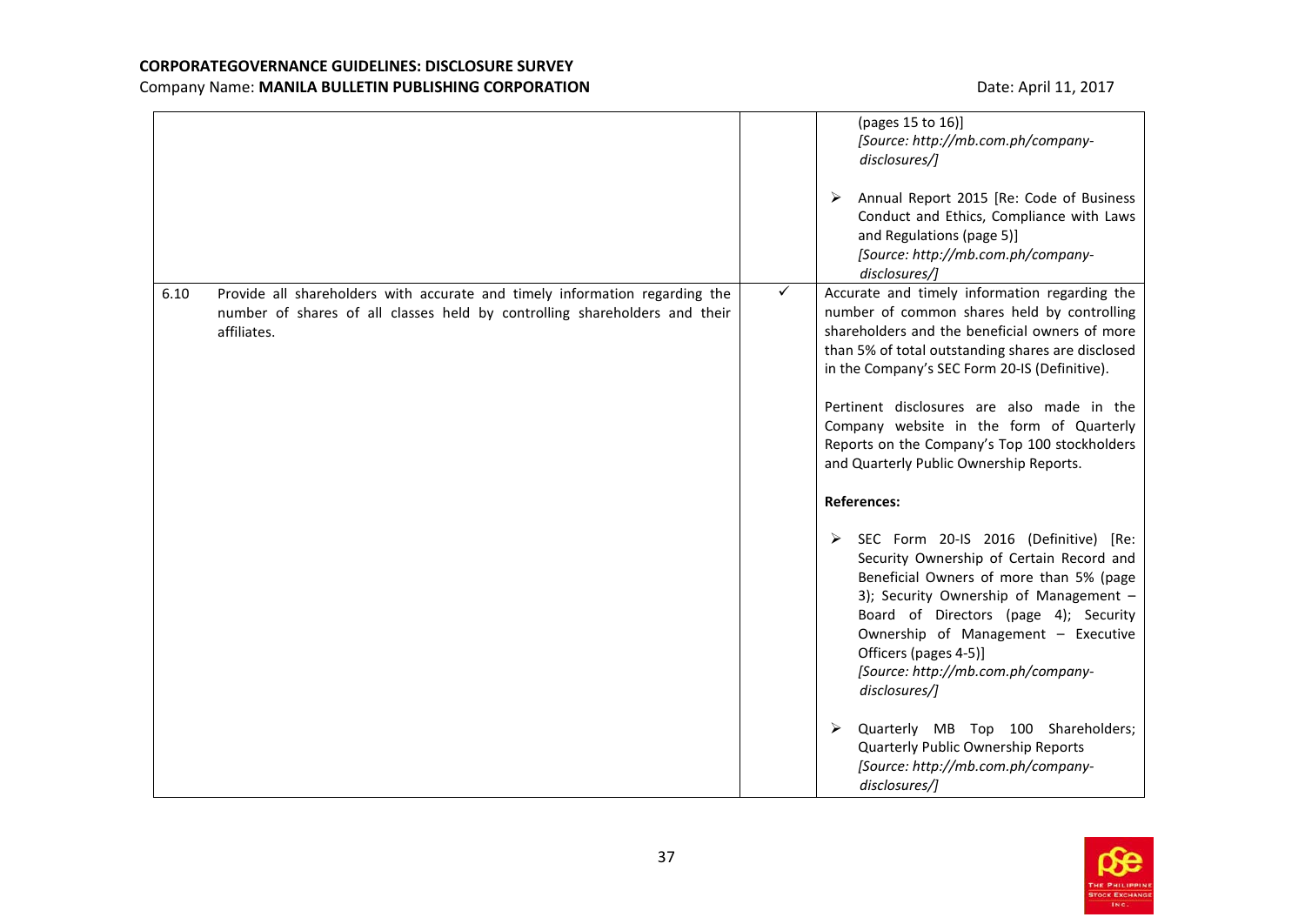| 6.11 | Have a communications strategy to promote effective communication with<br>shareholders. | $\checkmark$ | information<br>Relevant<br>material<br>and<br>are<br>seasonably made available to all stockholders<br>thru accurate and timely disclosures in the<br>Company website, as well as, in the Company's<br>Annual Report and SEC Form 20-IS (Definitive).<br>Additionally, for their pertinent queries and<br>concerns, stockholders can freely communicate<br>with the Office of the Corporate Secretary and<br>the Company's Stock Transfer Agent.<br>The foregoing communication strategy is in<br>consonance with the provisions on Disclosure<br>and Transparency as provided in the Company's<br>Amended Manual of Corporate Governance. |
|------|-----------------------------------------------------------------------------------------|--------------|-------------------------------------------------------------------------------------------------------------------------------------------------------------------------------------------------------------------------------------------------------------------------------------------------------------------------------------------------------------------------------------------------------------------------------------------------------------------------------------------------------------------------------------------------------------------------------------------------------------------------------------------|
|      |                                                                                         |              | <b>References:</b>                                                                                                                                                                                                                                                                                                                                                                                                                                                                                                                                                                                                                        |
|      |                                                                                         |              | Company's website<br>➤<br>[Source: http://mb.com.ph/]                                                                                                                                                                                                                                                                                                                                                                                                                                                                                                                                                                                     |
|      |                                                                                         |              | Annual Report 2015<br>➤<br>[Source: http://mb.com.ph/company-<br>disclosures/]                                                                                                                                                                                                                                                                                                                                                                                                                                                                                                                                                            |
|      |                                                                                         |              | SEC Form 20-IS 2016 (Definitive)<br>➤<br>[Source: http://mb.com.ph/company-<br>disclosures/]                                                                                                                                                                                                                                                                                                                                                                                                                                                                                                                                              |
|      |                                                                                         |              | Amended Manual of Corporate Governance<br>➤<br>[Re: 16. Disclosure and Transparency (page<br>13)]<br>[Source: http://mb.com.ph/corporate-                                                                                                                                                                                                                                                                                                                                                                                                                                                                                                 |
| 6.12 | Have at least thirty percent (30%) public float to increase liquidity in the market.    | ✓            | governance/]<br>The Company's public float percentage is more                                                                                                                                                                                                                                                                                                                                                                                                                                                                                                                                                                             |
|      |                                                                                         |              | than the legally required public ownership<br>percentage of 20% based on its outstanding                                                                                                                                                                                                                                                                                                                                                                                                                                                                                                                                                  |

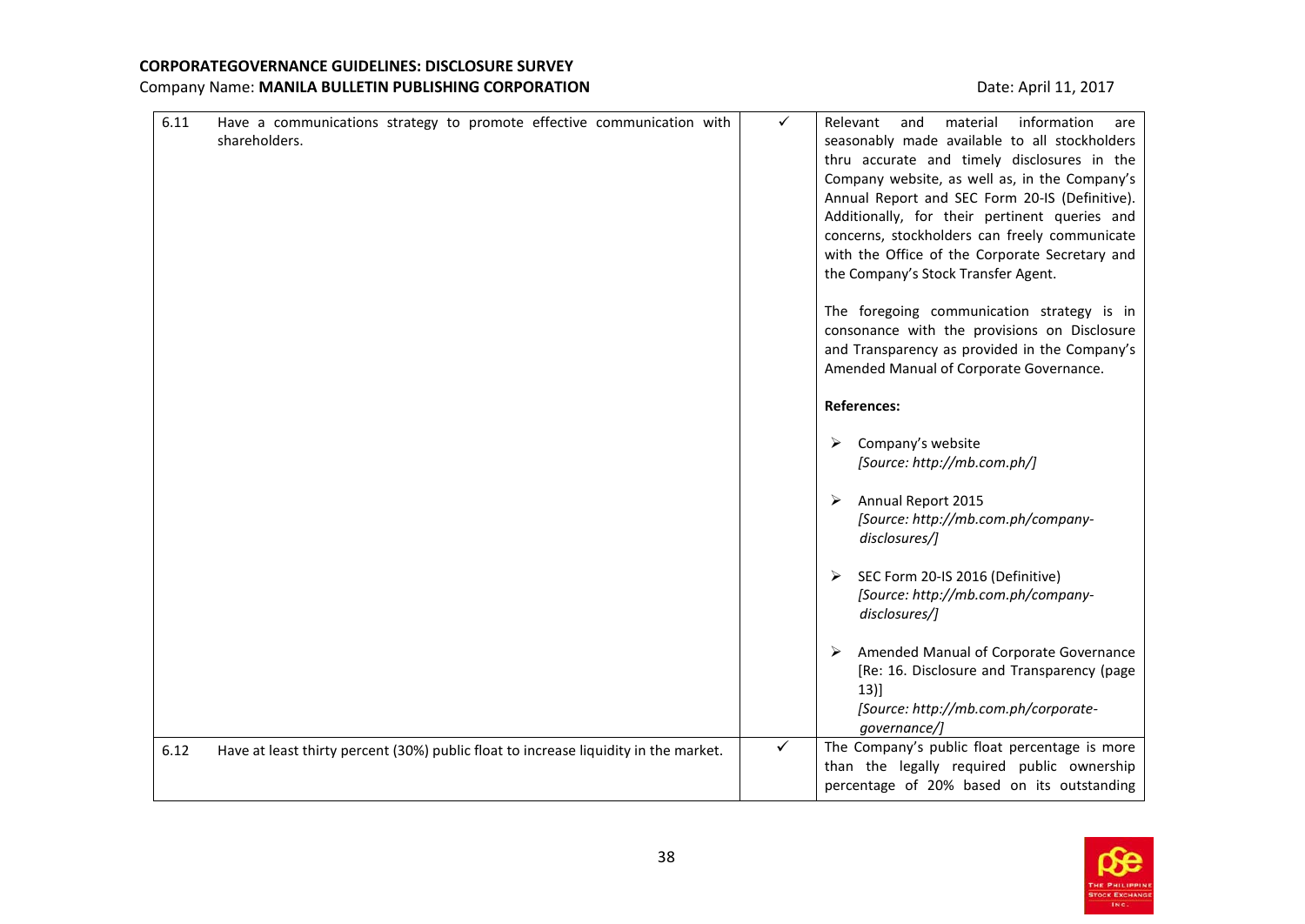|                                             |   | This is reflected in the<br>shares of stocks.<br>Company's Quarterly Public Ownership Reports,<br>which are duly disclosed in the Company<br>website.                  |
|---------------------------------------------|---|------------------------------------------------------------------------------------------------------------------------------------------------------------------------|
|                                             |   | Reference:                                                                                                                                                             |
|                                             |   | <b>Quarterly Public Ownership Reports</b><br>➤<br>[Source: http://mb.com.ph/company-<br>disclosures/]                                                                  |
| 6.13<br>Have a transparent dividend policy. | ✓ | The Company's dividend policy is expressly<br>provided in its Amended By-Laws.                                                                                         |
|                                             |   | Pertinent information on dividends is also<br>disclosed in the Company's Annual Reports and<br>SEC Form 20-IS (Definitive).                                            |
|                                             |   | The Company's Amended Manual of Corporate<br>Governance explicitly provides for stockholders'<br>right to dividends, among other rights specified<br>by law.           |
|                                             |   | <b>References:</b>                                                                                                                                                     |
|                                             |   | Amended By-Laws (Article VI, Section 1.<br>➤<br>Dividends; (page 8)]<br>[Source: http://mb.com.ph/our-company/]                                                        |
|                                             |   | Annual Report 2015 [Re: Manila Bulletin<br>➤<br>Cash and Stock Dividend Record (inside<br>page of front cover)]<br>[Source: http://mb.com.ph/company-<br>disclosures/] |
|                                             |   | SEC Form 20-IS 2016 (Definitive) [Re: C.<br>➤<br>Dividends (page 31)]                                                                                                  |

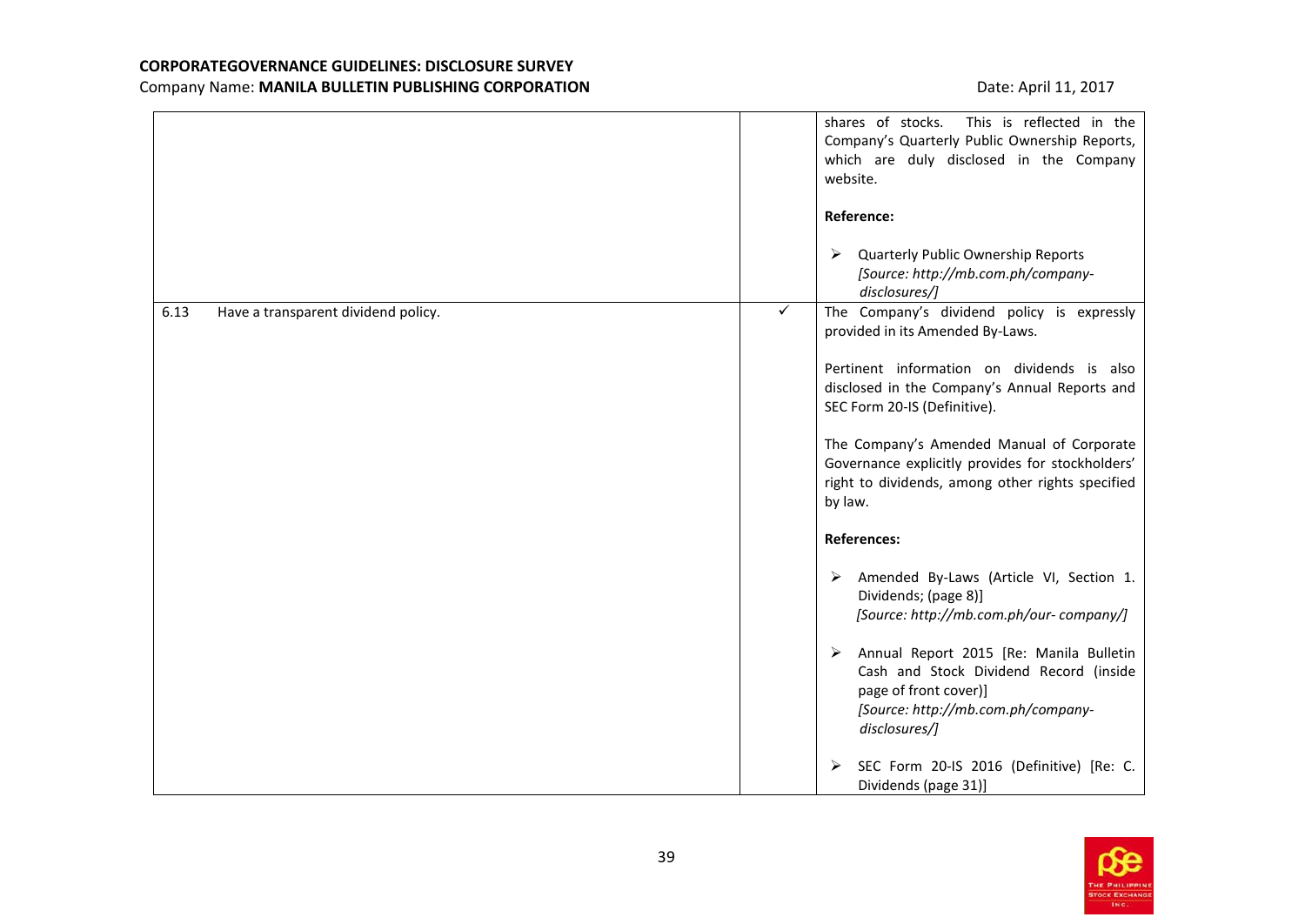|                                                                                                                                                                                                      | [Source: http://mb.com.ph/company-<br>disclosures/]<br>Amended Manual of Corporate Governance<br>➤<br>[Re: 14) Stockholders' Rights and Protection<br>of Minority Stockholders' Interests (page<br>12)]<br>[Source: http://mb.com.ph/corporate-<br>governance/]                                                                                                                                                                                                                                                                                                                                                                                                                                                                                                                                                            |
|------------------------------------------------------------------------------------------------------------------------------------------------------------------------------------------------------|----------------------------------------------------------------------------------------------------------------------------------------------------------------------------------------------------------------------------------------------------------------------------------------------------------------------------------------------------------------------------------------------------------------------------------------------------------------------------------------------------------------------------------------------------------------------------------------------------------------------------------------------------------------------------------------------------------------------------------------------------------------------------------------------------------------------------|
| <b>Guideline No. 7:</b>                                                                                                                                                                              |                                                                                                                                                                                                                                                                                                                                                                                                                                                                                                                                                                                                                                                                                                                                                                                                                            |
| <b>ADOPTS</b><br><b>AND</b><br><b>IMPLEMENTS</b><br>AN<br><b>INTERNATIONALLY-ACCEPTED</b><br><b>DISCLOSURE AND TRANSPARENCY REGIME</b>                                                               |                                                                                                                                                                                                                                                                                                                                                                                                                                                                                                                                                                                                                                                                                                                                                                                                                            |
| 7.1<br>Have written policies and procedures designed to ensure compliance with the<br>PSE and SEC disclosure rules, as well as other disclosure requirements under<br>existing laws and regulations. | ✓<br>The Company's Amended Manual of Corporate<br>Governance expressly provides for Disclosure<br>and Transparency. The Board of Directors is<br>mandated to commit at all times to full<br>disclosure of material information dealings, as<br>well as, the filing of all required information<br>through appropriate Exchange mechanisms for<br>listed companies and submissions to the<br>Commission for the interest of its stockholders<br>and stakeholders.<br>In the same vein, the Company's Code of<br>Business Conduct and Ethics, which is disclosed<br>in the Company's website and Annual Report,<br>requires compliance with applicable laws and<br>regulations, including the rules of the PSE and<br>SEC.<br>More, the Company, through its Directors and<br>other key corporate officers, regularly attend |
|                                                                                                                                                                                                      | lectures on disclosure and other pertinent PSE<br>and SEC regulations, as disclosed in the<br>Company's Annual Corporate Governance Report<br>(ACGR).                                                                                                                                                                                                                                                                                                                                                                                                                                                                                                                                                                                                                                                                      |

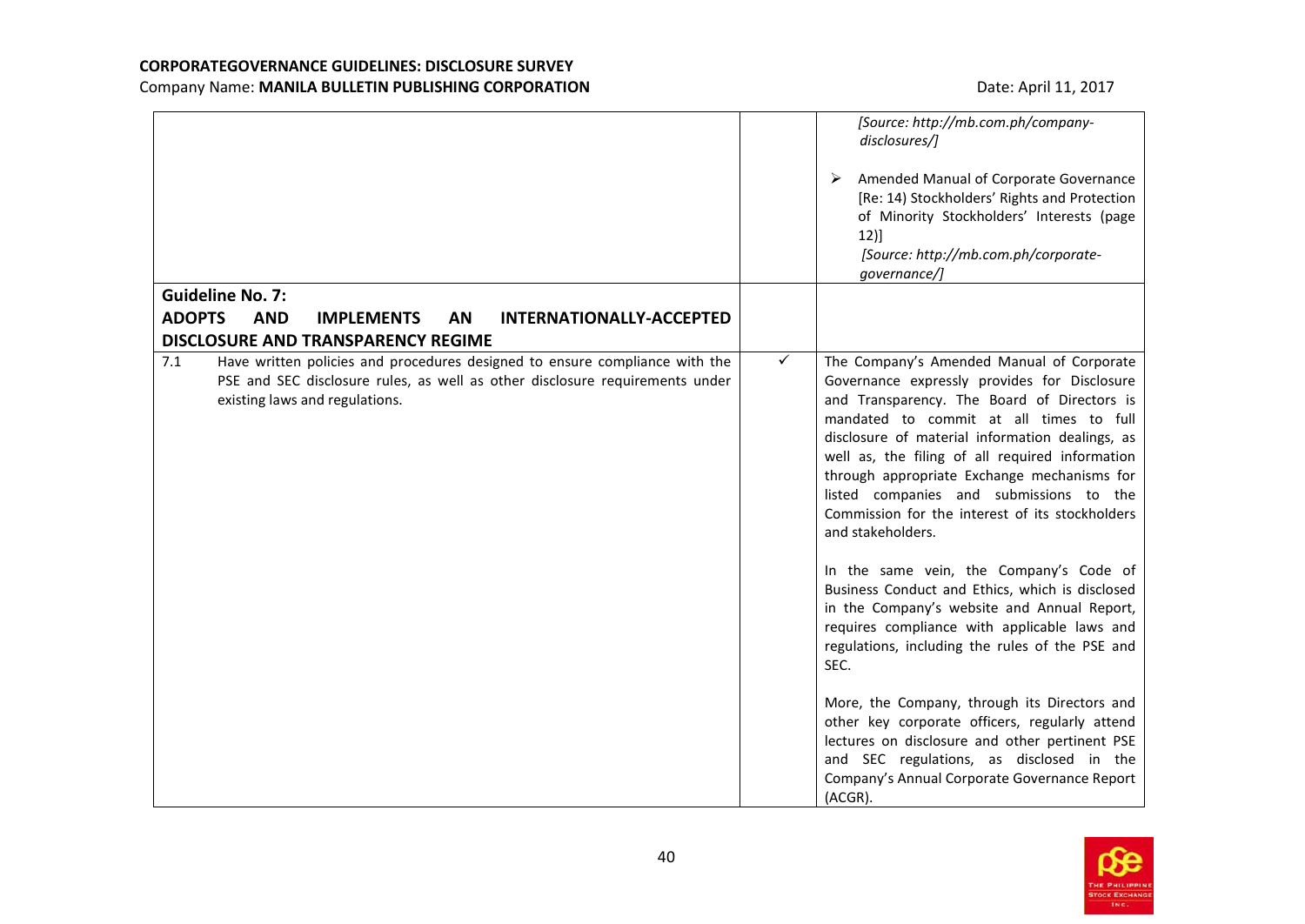|                                                                                                                                                                                                                                                                  | <b>References:</b>                                                                                                                                                                                                                           |
|------------------------------------------------------------------------------------------------------------------------------------------------------------------------------------------------------------------------------------------------------------------|----------------------------------------------------------------------------------------------------------------------------------------------------------------------------------------------------------------------------------------------|
|                                                                                                                                                                                                                                                                  | Amended Manual of Corporate Governance<br>➤<br>[Re: 16) Disclosure and Transparency (page<br>$13$ ]<br>[Source: http://mb.com.ph/corporate-<br>governance/]                                                                                  |
|                                                                                                                                                                                                                                                                  | Company website [Re: The Company's Code<br>of Business Conduct and Ethics, (d)<br>Compliance with Laws & Regulations]<br>[Source: http://mb.com.ph/corporate-<br>governance/                                                                 |
|                                                                                                                                                                                                                                                                  | Annual Report 2015 [Re: Code of Business<br>➤<br>Conduct and Ethics, Compliance with Laws<br>& Regulations (page 5)]<br>[Source: http://mb.com.ph/corporate-<br>governance/                                                                  |
|                                                                                                                                                                                                                                                                  | Annual Corporate Governance Report<br>➤<br>(ACGR) for 2015 [Re: 6. Orientation and<br>Education<br>Program,<br>(c)<br>Continuing<br>education programs for directors (page<br>$20$ ]<br>[Source: http://mb.com.ph/corporate-<br>governance/] |
| 7.2<br>Disclose the existence, justification, and details on shareholders agreements,<br>voting trust agreements, confidentiality agreements, and such other agreements<br>that may impact on the control, ownership, and strategic direction of the<br>company. | $\checkmark$<br>The Company has no shareholders agreements,<br>voting trust<br>agreements,<br>confidentiality<br>agreements, and such other agreements that<br>impact on the control, ownership and strategic<br>direction of the Company.   |
|                                                                                                                                                                                                                                                                  | In consonance with the provisions of the<br>Company's Amended Manual of Corporate<br>Governance on Stockholders'<br>Rights and                                                                                                               |

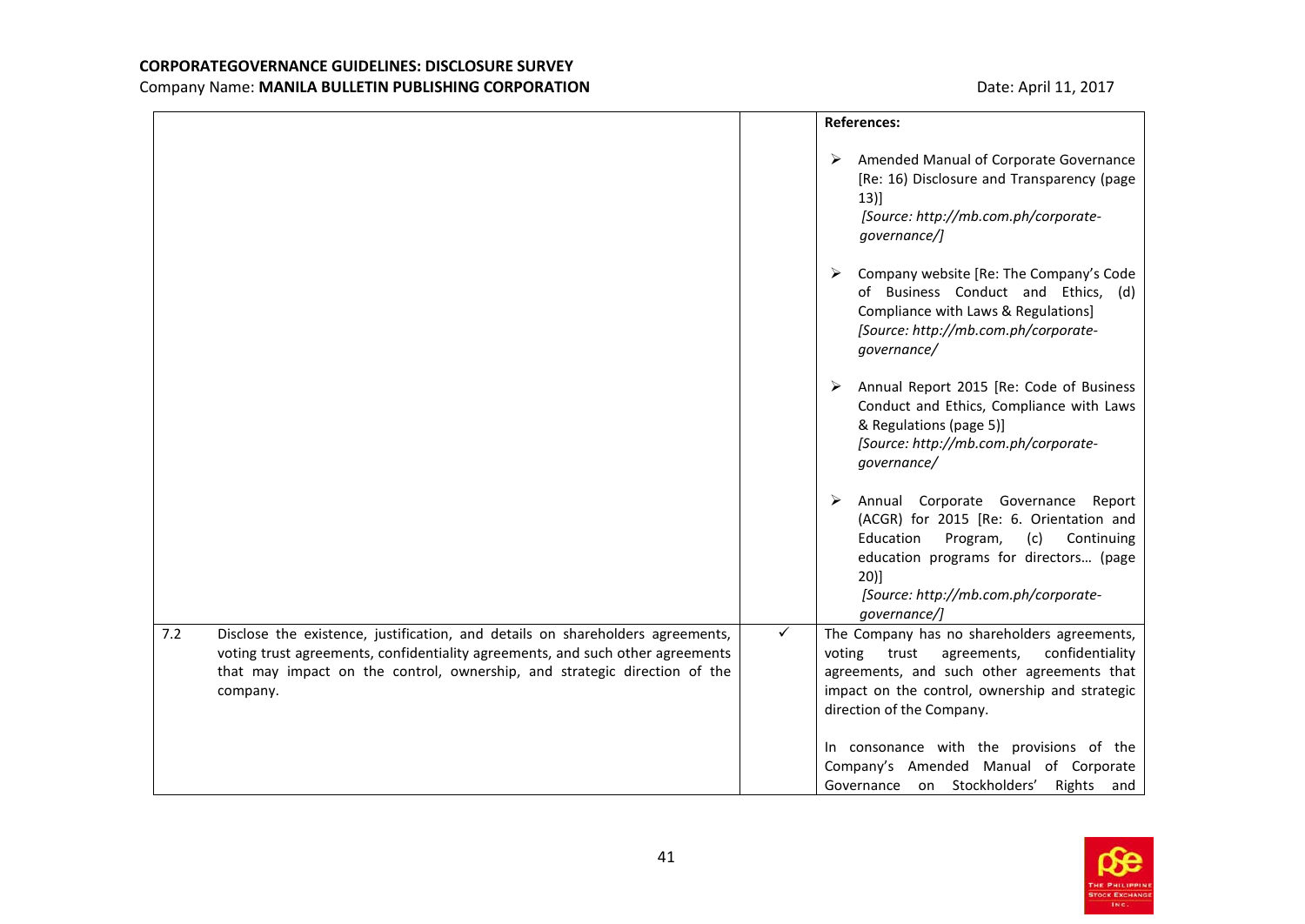|                                                                 | Protection of Minority Stockholders' Interests,<br>and on Disclosure and Transparency, pertinent<br>information on matters concerning control,<br>ownership and strategic direction are duly<br>disclosed in the Company's Quarterly Public<br>Ownership Reports and SEC Form 20-IS<br>(Definitive). |
|-----------------------------------------------------------------|------------------------------------------------------------------------------------------------------------------------------------------------------------------------------------------------------------------------------------------------------------------------------------------------------|
|                                                                 | <b>References:</b>                                                                                                                                                                                                                                                                                   |
|                                                                 | Amended Manual of Corporate Governance<br>➤<br>[Re: 14) Stockholders' Rights and Protection<br>of Minority Stockholders' Interests (page<br>12); 16) Disclosure and Transparency (page<br>13)<br>[Source: http://mb.com.ph/corporate-<br>governance/]                                                |
|                                                                 | Quarterly Public Ownership Reports for<br>$\blacktriangleright$<br>2016<br>[Source: http://mb.com.ph/company-<br>disclosures/                                                                                                                                                                        |
|                                                                 | SEC Form 20-IS 2016 (Definitive) [Re: B.<br>➤<br>Control and Compensation Information<br>(pages 3 to 6); Item 4. Market Information<br>(pages 30 to 31)]<br>[Source: http://mb.com.ph/company-<br>disclosures/]                                                                                      |
| 7.3<br>Disclose its director and executive compensation policy. | ✓<br>The Company's compensation policy for its<br>Directors and Executive Officers is embodied in<br>its Amended Manual of Corporate Governance.                                                                                                                                                     |
|                                                                 | Additionally, the compensation policy and<br>structure for Directors is provided in the<br>Amended By-Laws, while, the remuneration of                                                                                                                                                               |

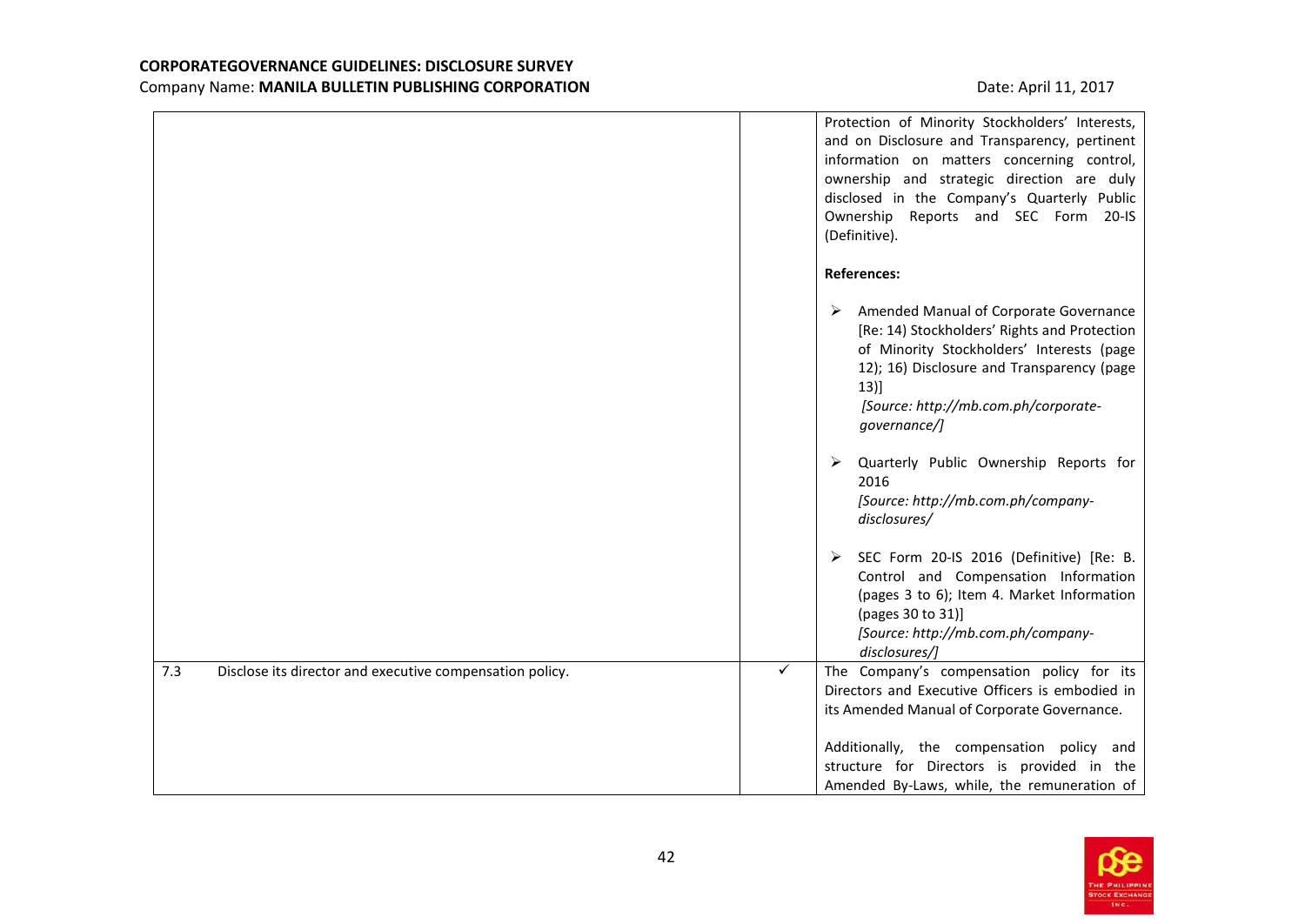|                                                                                                                                                                                                                                                                             | management is disclosed in the Company's<br>Annual Corporate Governance Report (ACGR).<br>Also, the Company's SEC Form 20-IS (Definitive)<br>contains a disclosure on Compensation of<br>Directors and Executive Officers.                                                                                                                                           |
|-----------------------------------------------------------------------------------------------------------------------------------------------------------------------------------------------------------------------------------------------------------------------------|----------------------------------------------------------------------------------------------------------------------------------------------------------------------------------------------------------------------------------------------------------------------------------------------------------------------------------------------------------------------|
|                                                                                                                                                                                                                                                                             | <b>References:</b>                                                                                                                                                                                                                                                                                                                                                   |
|                                                                                                                                                                                                                                                                             | Amended Manual of Corporate Governance<br>➤<br>[Re: 8) Remuneration of Directors and<br>Officers (page 8)]<br>[Source: http://mb.com.ph/corporate-<br>governance/]                                                                                                                                                                                                   |
|                                                                                                                                                                                                                                                                             | Amended By-Laws (Article II, Section 6.<br>➤<br>Compensation of Directors (page 4)]<br>[Source: http://mb.com.ph/our-company/]                                                                                                                                                                                                                                       |
|                                                                                                                                                                                                                                                                             | SEC Form 20-IS 2016 (Definitive) [Re: Item<br>➤<br>6. Compensation of Directors and Executive<br>Officers (pages 14 to 15)]<br>[Source: http://mb.com.ph/company-<br>disclosures/]                                                                                                                                                                                   |
| 7.4<br>Disclose names of groups or individuals who hold 5% or more ownership interest<br>in the company, significant cross-shareholding relationship and cross guarantees,<br>as well as the nature of the company's other companies if it belongs to a<br>corporate group. | ✓<br>Pertinent information anent the shareholdings of<br>beneficial owners, who hold 5% or more<br>ownership interest in the Company, as well as,<br>the shareholdings of the Board of Directors and<br>Management are duly disclosed in the<br>Company's General Information Sheet (GIS), SEC<br>Form 20-IS (Definitive), and Quarterly MB Top<br>100 Shareholders. |
|                                                                                                                                                                                                                                                                             | <b>References:</b><br>2016 General Information Sheet (GIS) [Re:<br>➤                                                                                                                                                                                                                                                                                                 |

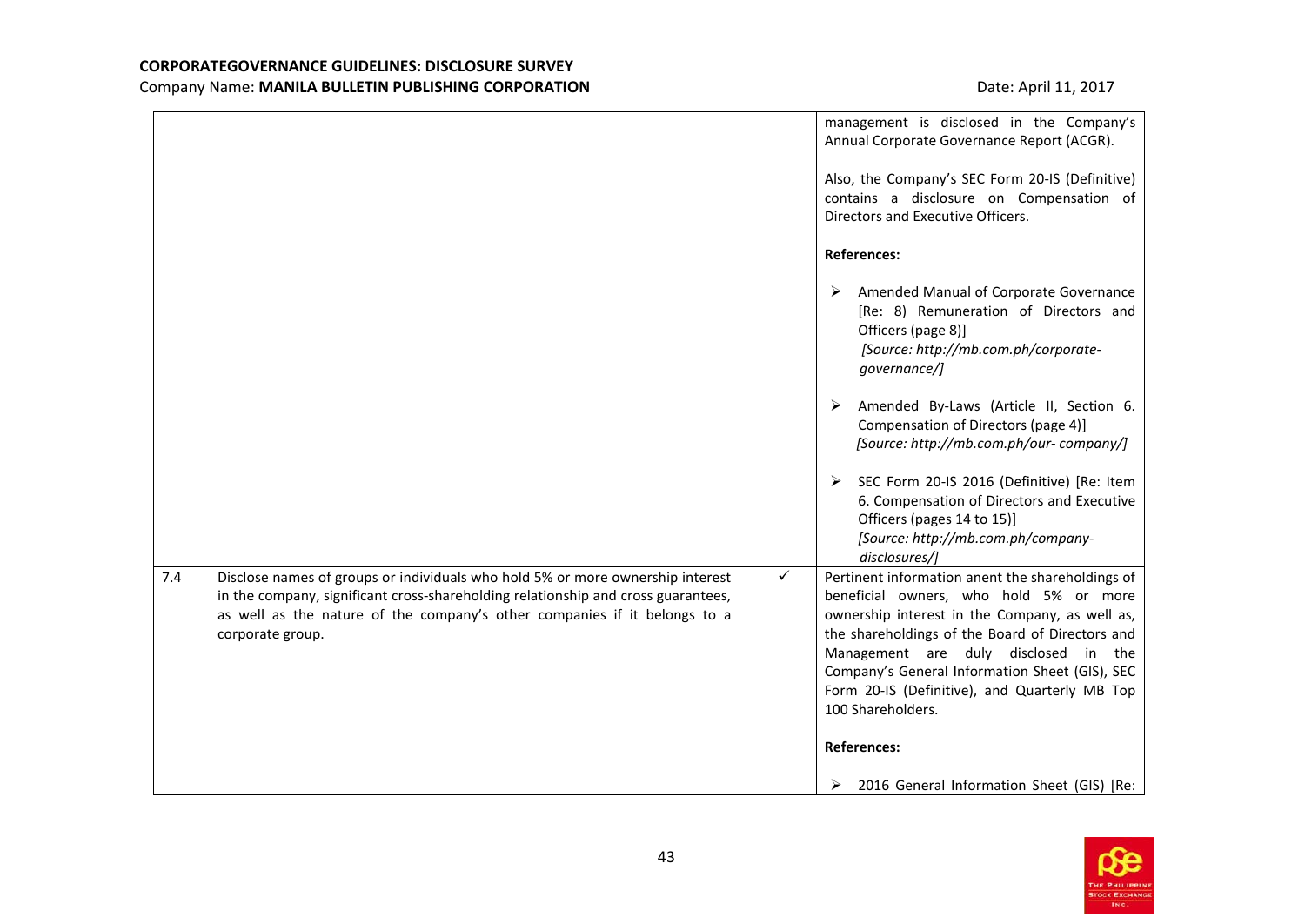|     |                                                                                                                                                                                                                                                                                                                      |              | Stockholder's Information (pages 4 to 6)]<br>[Source: http://mb.com.ph/company-<br>disclosures/]<br>SEC Form 20-IS 2016 (Definitive) [Re: B.<br>➤<br>Control and Compensation Information<br>(pages 3 to 6)]<br>[Source: http://mb.com.ph/company-<br>disclosures/]<br>Top 100 Shareholders<br>➤<br>[Source:<br>MВ<br>http://mb.com.ph/company-<br>disclosures/]                                                                                                                                                                                                                                                                                                                                                                                                                                 |
|-----|----------------------------------------------------------------------------------------------------------------------------------------------------------------------------------------------------------------------------------------------------------------------------------------------------------------------|--------------|--------------------------------------------------------------------------------------------------------------------------------------------------------------------------------------------------------------------------------------------------------------------------------------------------------------------------------------------------------------------------------------------------------------------------------------------------------------------------------------------------------------------------------------------------------------------------------------------------------------------------------------------------------------------------------------------------------------------------------------------------------------------------------------------------|
| 7.5 | Disclose annual and quarterly consolidated reports, cash flow statements and<br>special audit revisions. Consolidated financial statements shall be published<br>within 90 days from the end of the financial year, while interim reports shall be<br>published within 45 days from the end of the reporting period. | $\checkmark$ | The consolidated financial statements of the<br>Company are included in the Annual and<br>Quarterly Reports, which are regularly filed with<br>the SEC and disclosed in the Company website.<br>The audited financial statements also form part<br>of the Company's SEC Form 20-IS (Preliminary<br>and Definitive), which are regularly filed with the<br>SEC and disclosed in the Company website.<br>The Company adheres to the timely disclosure of<br>its consolidated financial statements and interim<br>reports in accordance with the provision on<br>Disclosure and Transparency in its Amended<br>Manual of Corporate Governance.<br><b>References:</b><br>Annual Report 2015 and SEC Form 17Q<br>≻<br>2016 (Quarterly Reports)<br>[Source: http://mb.com.ph/company-<br>disclosures/] |

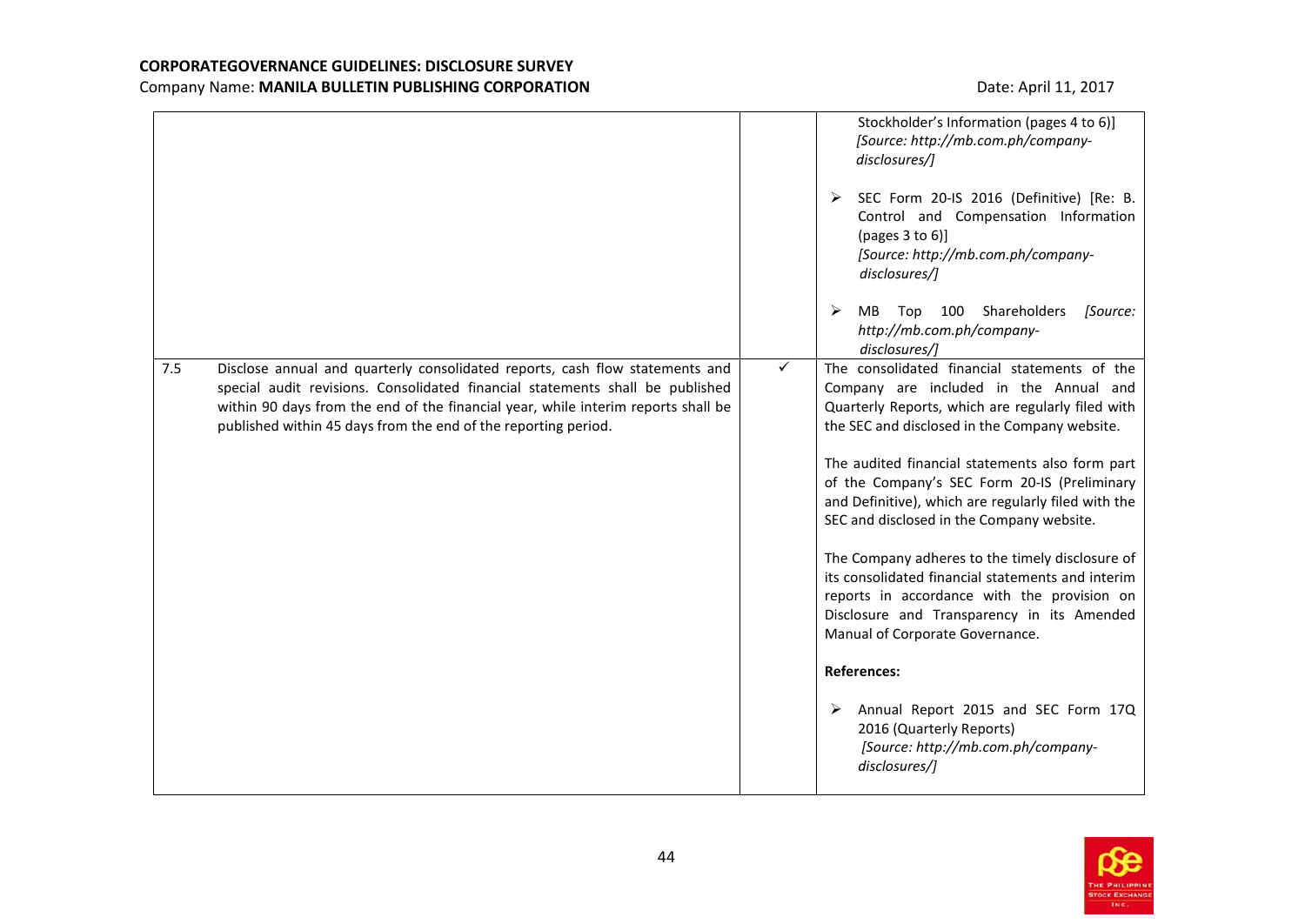|     |                                                                                                                                                                                                |   | SEC Form 20-IS 2016 (Preliminary and<br>➤<br>Definitive)<br>[Source: http://mb.com.ph/company-<br>disclosures/]                                                                                                                                                                                                      |
|-----|------------------------------------------------------------------------------------------------------------------------------------------------------------------------------------------------|---|----------------------------------------------------------------------------------------------------------------------------------------------------------------------------------------------------------------------------------------------------------------------------------------------------------------------|
|     |                                                                                                                                                                                                |   | Amended Manual of Corporate Governance<br>➤<br>[Re: 16) Disclosure and Transparency (page<br>13)]<br>[Source: http://mb.com.ph/corporate-<br>governance/]                                                                                                                                                            |
| 7.6 | Disclose to shareholders and the Exchange any changes to its corporate<br>governance manual and practices, and the extent to which such practices<br>conform to the SEC and PSE CG Guidelines. | ✓ | The Company duly complies with the directives<br>of SEC by adopting and incorporating the<br>requisite changes in its Amended Manual of<br>Corporate Governance.<br>The Amended Manual of Corporate Governance<br>is duly disclosed in the Company website for the<br>guidance of all stockholders and stakeholders. |
|     |                                                                                                                                                                                                |   | Reference:<br>Amended Manual of Corporate Governance<br>➤<br>[Source: http://mb.com.ph/corporate-<br>governance/]                                                                                                                                                                                                    |
| 7.7 | Publish and/or deliver to its shareholders in a timely fashion all information and<br>materials relevant to corporate actions that require shareholder approval.                               | ✓ | The Agenda for the Annual Stockholders'<br>Meeting is timely sent to the stockholders<br>together with the Notice of Annual Stockholders'<br>Meeting, SEC Form 20-IS (Definitive) and Annual<br>Report.                                                                                                              |
|     |                                                                                                                                                                                                |   | Additionally, the Company's SEC Form 20-IS<br>(Definitive) explicitly enumerates the matters to<br>be submitted to the stockholders for approval at<br>the scheduled annual meeting. Relevant<br>information is presented in the Company's SEC<br>Form 20-IS (Definitive) and Annual Report.                         |

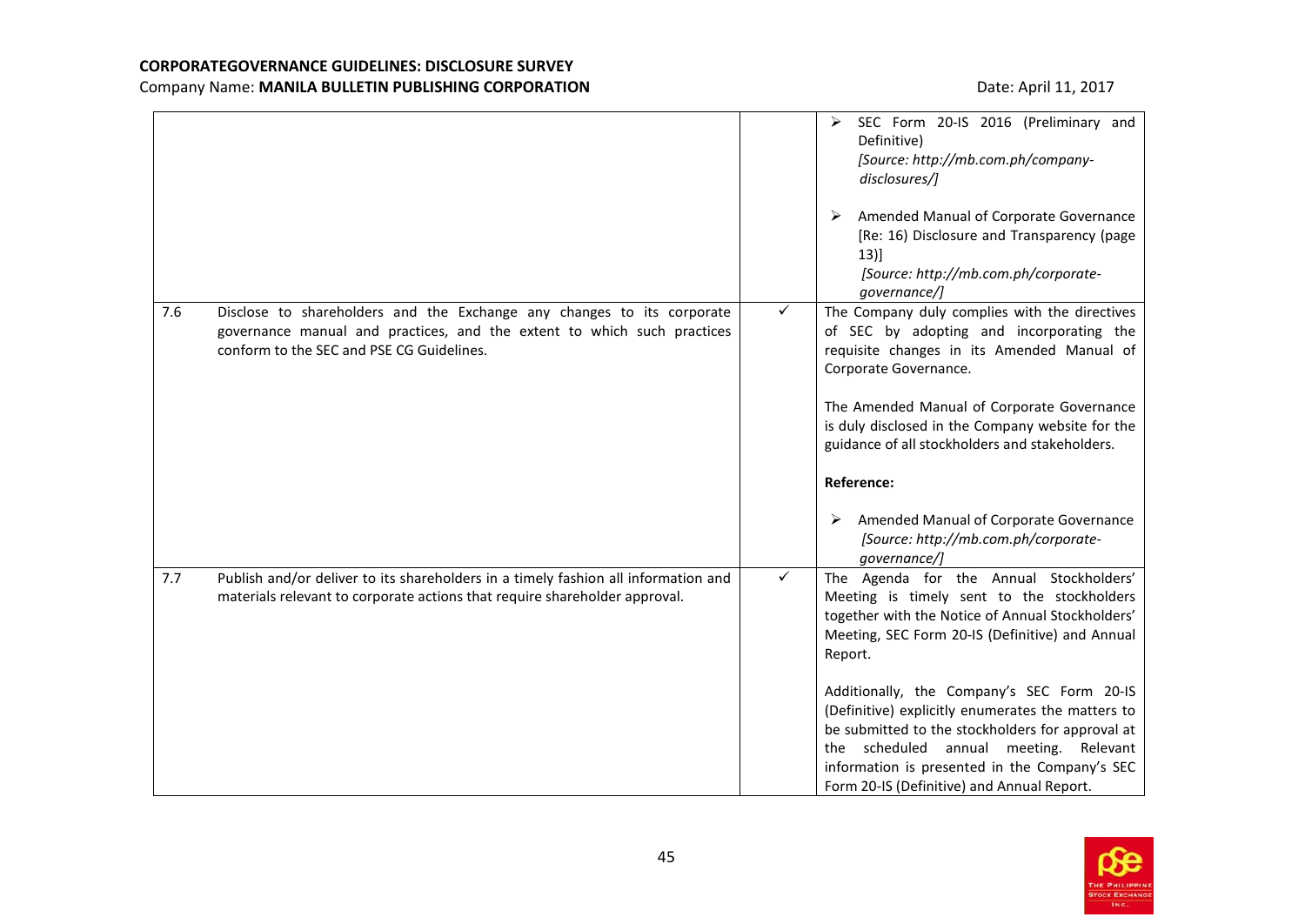|     |                                                                                                                                                                                                                                                                                        |   | <b>References:</b>                                                                                                                                                                                                                                                                                                                                                  |
|-----|----------------------------------------------------------------------------------------------------------------------------------------------------------------------------------------------------------------------------------------------------------------------------------------|---|---------------------------------------------------------------------------------------------------------------------------------------------------------------------------------------------------------------------------------------------------------------------------------------------------------------------------------------------------------------------|
|     |                                                                                                                                                                                                                                                                                        |   | > SEC Form 20-IS 2016 (Definitive) (Re: D.<br>Other Matters, Item 8. Action with Respect<br>to Reports (pages 15 to 16)]<br>[Source: http://mb.com.ph/company-<br>disclosures/]<br>Annual Report 2015<br>➤<br>[Source: http://mb.com.ph/company-<br>disclosures/]                                                                                                   |
| 7.8 | Disclose the trading of the corporation's shares by directors, officers (or persons<br>performing similar functions) and controlling shareholders. This shall also include<br>the disclosure of the company's purchase of its shares from the market (e.g.<br>share buy-back program). | ✓ | The Company timely reports to the SEC, thru the<br>submission of the corresponding SEC Form 23-A<br>(Statement of Changes in Beneficial Ownership),<br>the changes in the shareholdings of its directors<br>and key executive officers.<br>Reference:<br>$\triangleright$ SEC Form 23-A – disclosed in the Company<br>website<br>[Source: http://mb.com.ph/company- |
| 7.9 | Disclose in its annual report the principal risks to minority shareholders<br>associated with the identity of the company's controlling shareholders; the<br>degree of ownership concentration; cross-holdings among company affiliates;                                               | ✓ | disclosures/]<br>The Company's SEC Form 20-IS (Definitive) duly<br>discloses for the information of minority<br>stockholders, the identities, nature of ownership,                                                                                                                                                                                                  |
|     | and any imbalances between the controlling shareholders' voting power and<br>overall equity position in the company.                                                                                                                                                                   |   | number of shares held, and shareholding<br>percentages of the controlling stockholders,<br>directors and executive officers of the Company.                                                                                                                                                                                                                         |
|     |                                                                                                                                                                                                                                                                                        |   | Equally, relevant and material information anent<br>Related Party Transactions are disclosed in the<br>Company's Annual Report for the guidance of<br>the minority stockholders.                                                                                                                                                                                    |
|     |                                                                                                                                                                                                                                                                                        |   | <b>References:</b>                                                                                                                                                                                                                                                                                                                                                  |

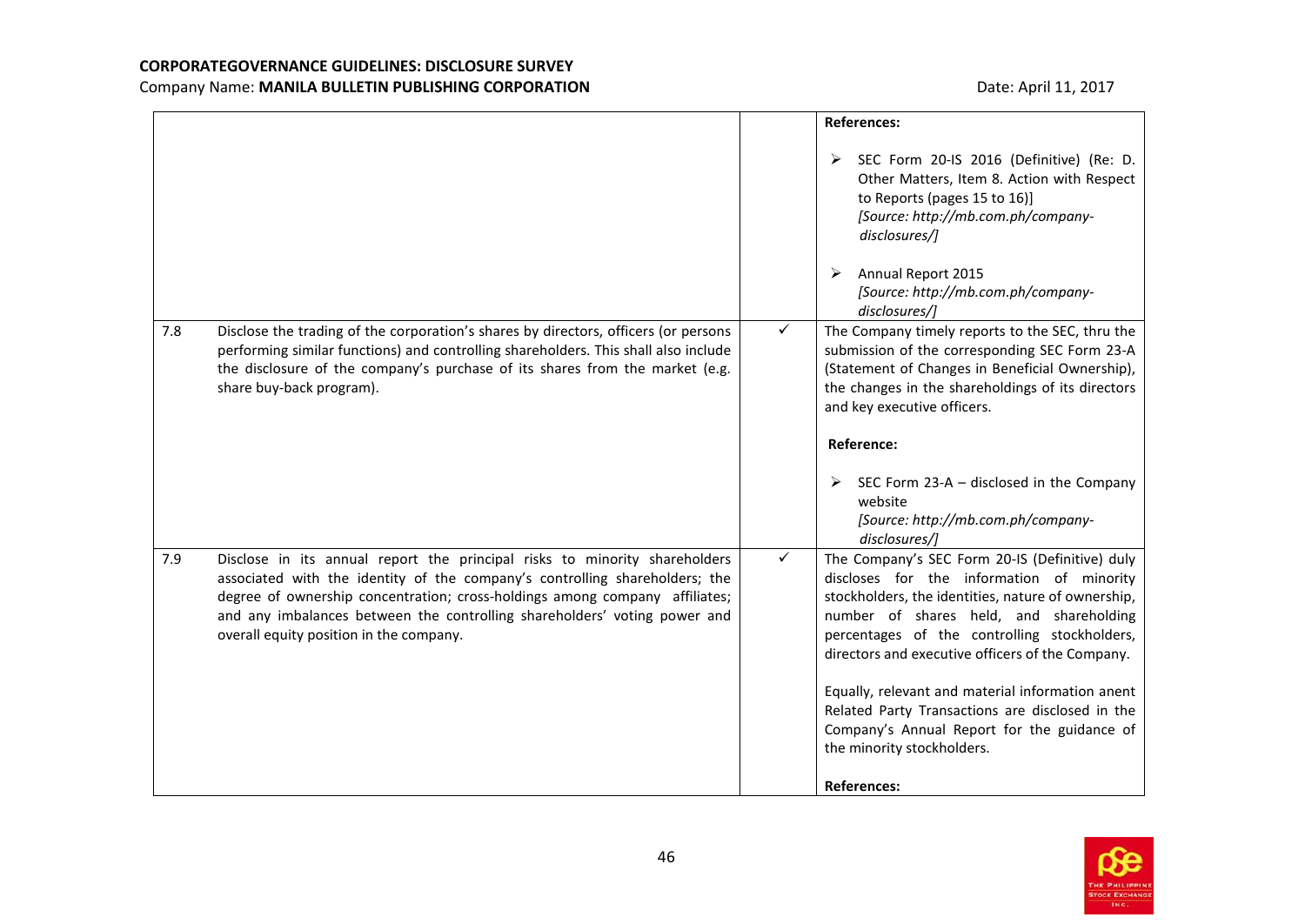|     |                                                                                                                                                                                                                                                                                                       |   | SEC Form 20-IS 2016 (Definitive) [Re: B.<br>➤<br>Control and Compensation Information,<br>Security Ownership and Beneficial Owners<br>of more than 5%, and, Security Ownership<br>of Board of Directors and Executive Officers<br>(pages 3 to 5)]<br>[Source: http://mb.com.ph/company-<br>disclosures/]                                                                                                                                                                                                                                                                                                    |
|-----|-------------------------------------------------------------------------------------------------------------------------------------------------------------------------------------------------------------------------------------------------------------------------------------------------------|---|-------------------------------------------------------------------------------------------------------------------------------------------------------------------------------------------------------------------------------------------------------------------------------------------------------------------------------------------------------------------------------------------------------------------------------------------------------------------------------------------------------------------------------------------------------------------------------------------------------------|
|     |                                                                                                                                                                                                                                                                                                       |   | Annual Report 2015 [Re: 27. Related Party<br>➤<br>Transactions (pages 45 to 47 of Notes to<br><b>Financial Statements)]</b><br>[Source: http://mb.com.ph/company-<br>disclosures/]                                                                                                                                                                                                                                                                                                                                                                                                                          |
|     | <b>Guideline No. 8:</b><br>RESPECTS AND PROTECTS THE RIGHTS AND INTERESTS OF EMPLOYEES,<br><b>COMMUNITY, ENVIRONMENT, AND OTHER STAKEHOLDERS</b>                                                                                                                                                      |   |                                                                                                                                                                                                                                                                                                                                                                                                                                                                                                                                                                                                             |
| 8.1 | Establish and disclose a clear policy statement that articulates the company's<br>recognition and protection of the rights and interests of key stakeholders<br>specifically its employees, suppliers & customers, creditors, as well the<br>community, environment and other key stakeholder groups. | ✓ | The Company's Amended Manual of Corporate<br>Governance institutionalizes the principles of<br>good corporate governance in the entire<br>organization, which includes the performance by<br>the Board of Directors and Management of their<br>duties and responsibilities to the stockholders<br>and stakeholders (e.g. customers, employees,<br>suppliers, government and community).<br>Further, the Company's Core Values include<br>Teamwork ("Commitment to help my fellow<br>employees attain productivity") and Customer<br>Service ("Commitment to please the customer<br>our partner in growth"). |
|     |                                                                                                                                                                                                                                                                                                       |   | Moreover, the Company's Code of Business<br>Conduct and Ethics and Company Policies                                                                                                                                                                                                                                                                                                                                                                                                                                                                                                                         |

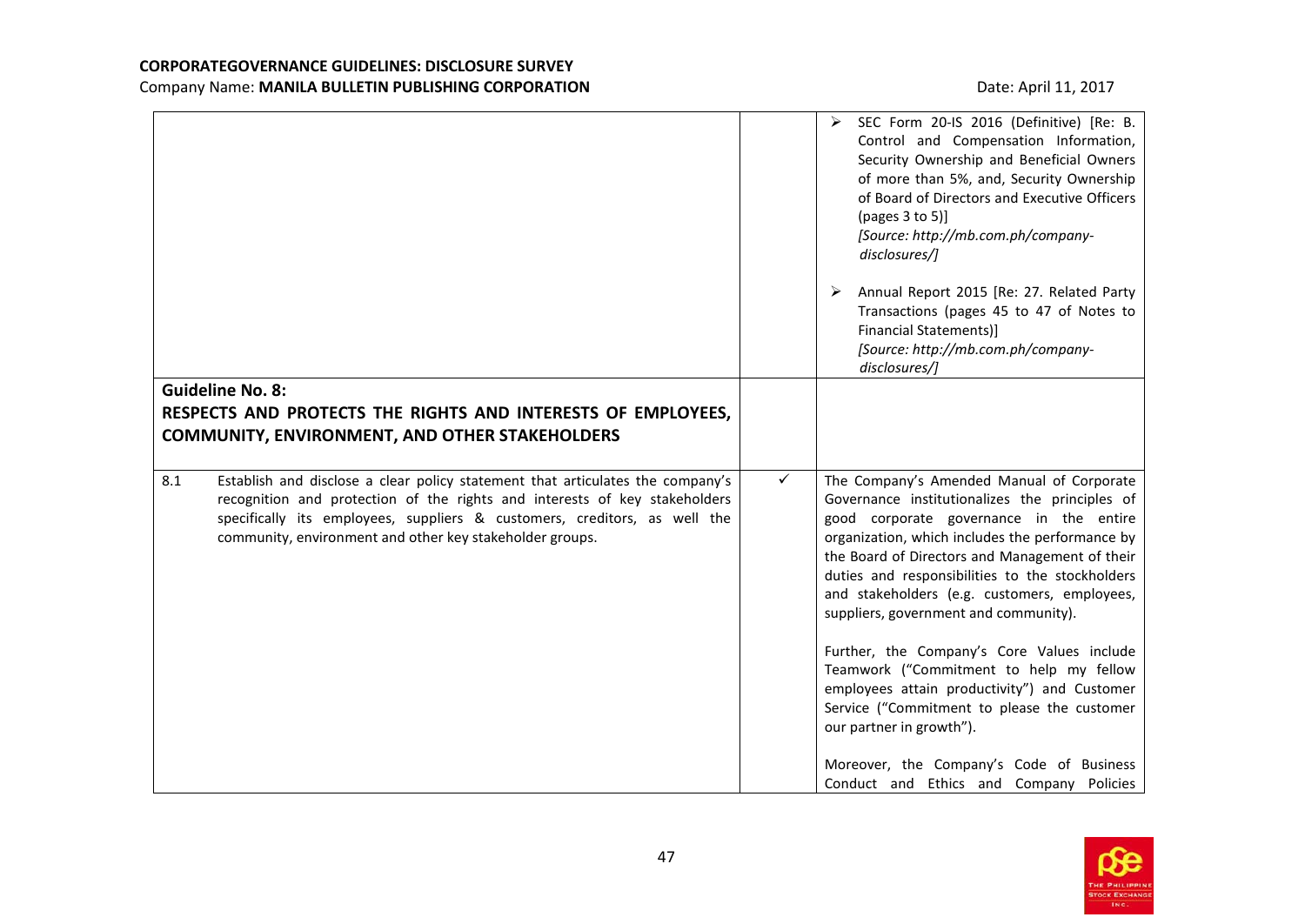|   | recognize and protect the rights and interests of<br>the Company's key stakeholders.                                                                                                                                                                                                                                                            |
|---|-------------------------------------------------------------------------------------------------------------------------------------------------------------------------------------------------------------------------------------------------------------------------------------------------------------------------------------------------|
|   | <b>References:</b>                                                                                                                                                                                                                                                                                                                              |
|   | Amended Manual of Corporate Governance<br>➤<br>[Re: 1. Objective (page 1)]<br>[Source: http://mb.com.ph/corporate-<br>governance/]                                                                                                                                                                                                              |
|   | Core Values [Re: Teamwork and Customer<br>➤<br>Service (preliminary pages of Company's<br>Rules and Regulations)]<br>[Source: http://mb.com.ph/our-company/]                                                                                                                                                                                    |
|   | Company Policies & Code of Business<br>➤<br>Conduct and Ethics [pages 4 and 5 of<br>Annual Report 2015]<br>[Source: http://mb.com.ph/company-<br>disclosures/]                                                                                                                                                                                  |
| ✓ | As an established policy, the Company conducts<br>trainings and seminars for its employees, thru<br>the Human Resource<br>Section<br>of the<br>Administration<br>Department. These include<br>orientation programs for new employees, as well<br>as, various seminars and workshops covering<br>employees' rights, obligations and advancement. |
|   | <b>References:</b><br>Annual Report 2015 [Re: Company Policies,<br>➤<br>5. Policy and Data Relating to Health,<br>Safety, and Welfare of Employees (page 4)]<br>[Source: http://mb.com.ph/company-<br>disclosures/]                                                                                                                             |
|   |                                                                                                                                                                                                                                                                                                                                                 |

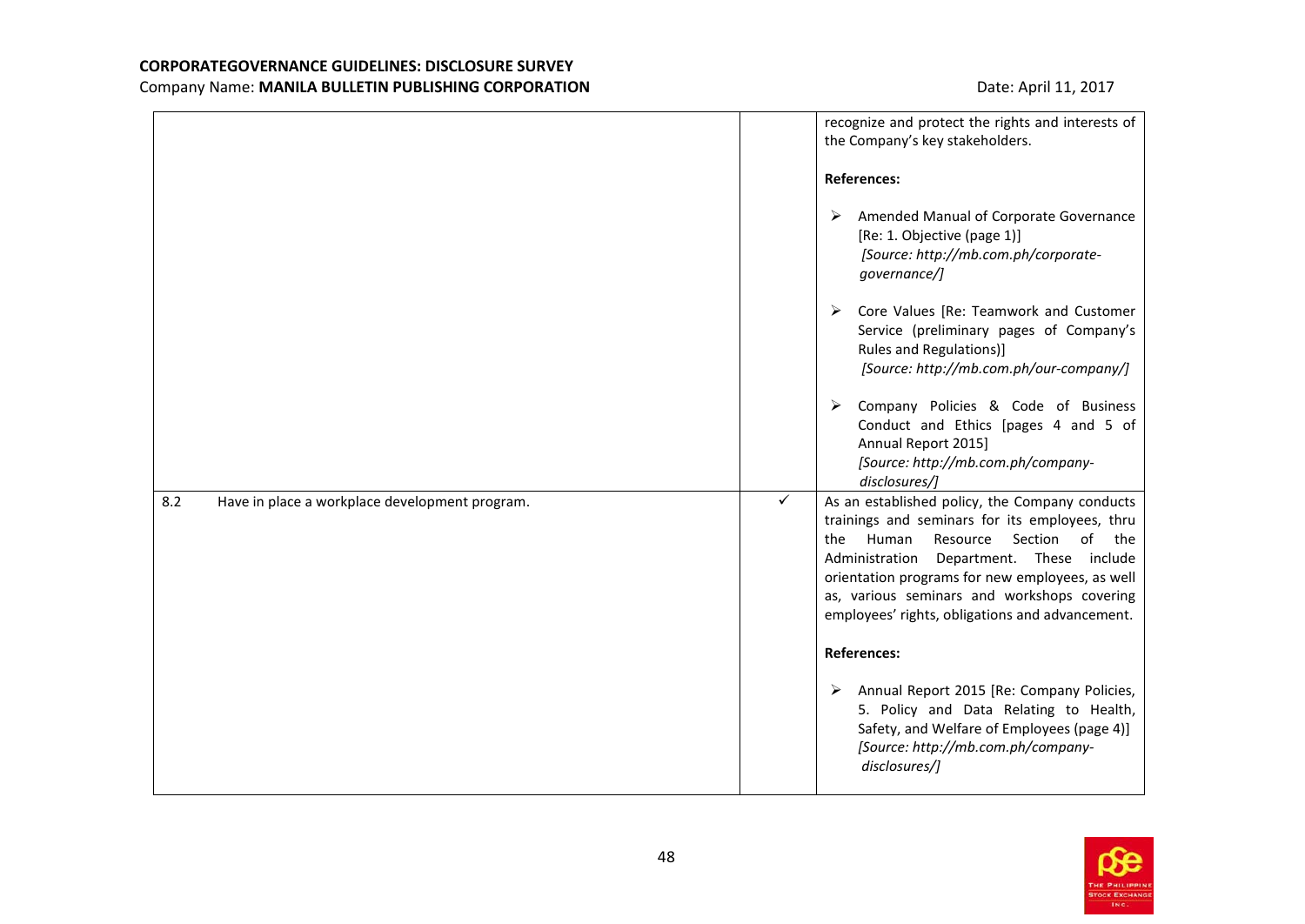|     |                                                                                                                                                                                                                                                      |              | ➤<br>Company website [Re: Company's Policies,<br>5. Policy and Data Relating to Health,<br>Safety, and Welfare of Employees]<br>[Source: http://mb.com.ph/corporate-<br>governance/]                                                                                                                                                                                                                                                                                                                                                                                                                                                                                                                                                                                                                                 |
|-----|------------------------------------------------------------------------------------------------------------------------------------------------------------------------------------------------------------------------------------------------------|--------------|----------------------------------------------------------------------------------------------------------------------------------------------------------------------------------------------------------------------------------------------------------------------------------------------------------------------------------------------------------------------------------------------------------------------------------------------------------------------------------------------------------------------------------------------------------------------------------------------------------------------------------------------------------------------------------------------------------------------------------------------------------------------------------------------------------------------|
| 8.3 | Have in place a merit-based performance incentive mechanism such as an<br>employee stock option plan (ESOP) or any such scheme that awards and<br>incentivizes employees, at the same time aligns their interests with those of the<br>shareholders. | $\checkmark$ | Employee selection, engagement, compensation<br>and advancement are based on qualification,<br>merit and performance. Initiative ("Commitment<br>to avoid idle moments while at work") and<br>Productivity ("Commitment to my basic role as<br>an employee to contribute positively to the<br>growth of the organization day after day") form<br>part of the Company's Core Values.<br>The Company's incentive programs for its<br>employees are laid down in the 5-year Collective<br>Bargaining Agreement (CBA) signed by the<br>Management and the Bulletin Progressive Union<br>(BPU) for the period from August 10, 2012 to<br>August 2, 2017. These incentive programs<br>include Retirement Plan and Health Care<br>Coverage, as disclosed in the Company's Annual<br>Report and SEC Form 20-IS (Definitive). |
|     |                                                                                                                                                                                                                                                      |              | <b>References:</b><br>Core Values [Re: Initiative and Productivity<br>➤<br>(preliminary pages of Company's Rules and<br>Regulations)]<br>[Source: http://mb.com.ph/our-company/]<br>Annual Report 2015 [Re: Report of the<br>➤<br>President, Personnel (page 10);<br>22.<br>Retirement Plan (page 35 of Notes to<br><b>Financial Statements)]</b><br>[Source: http://mb.com.ph/company-                                                                                                                                                                                                                                                                                                                                                                                                                              |

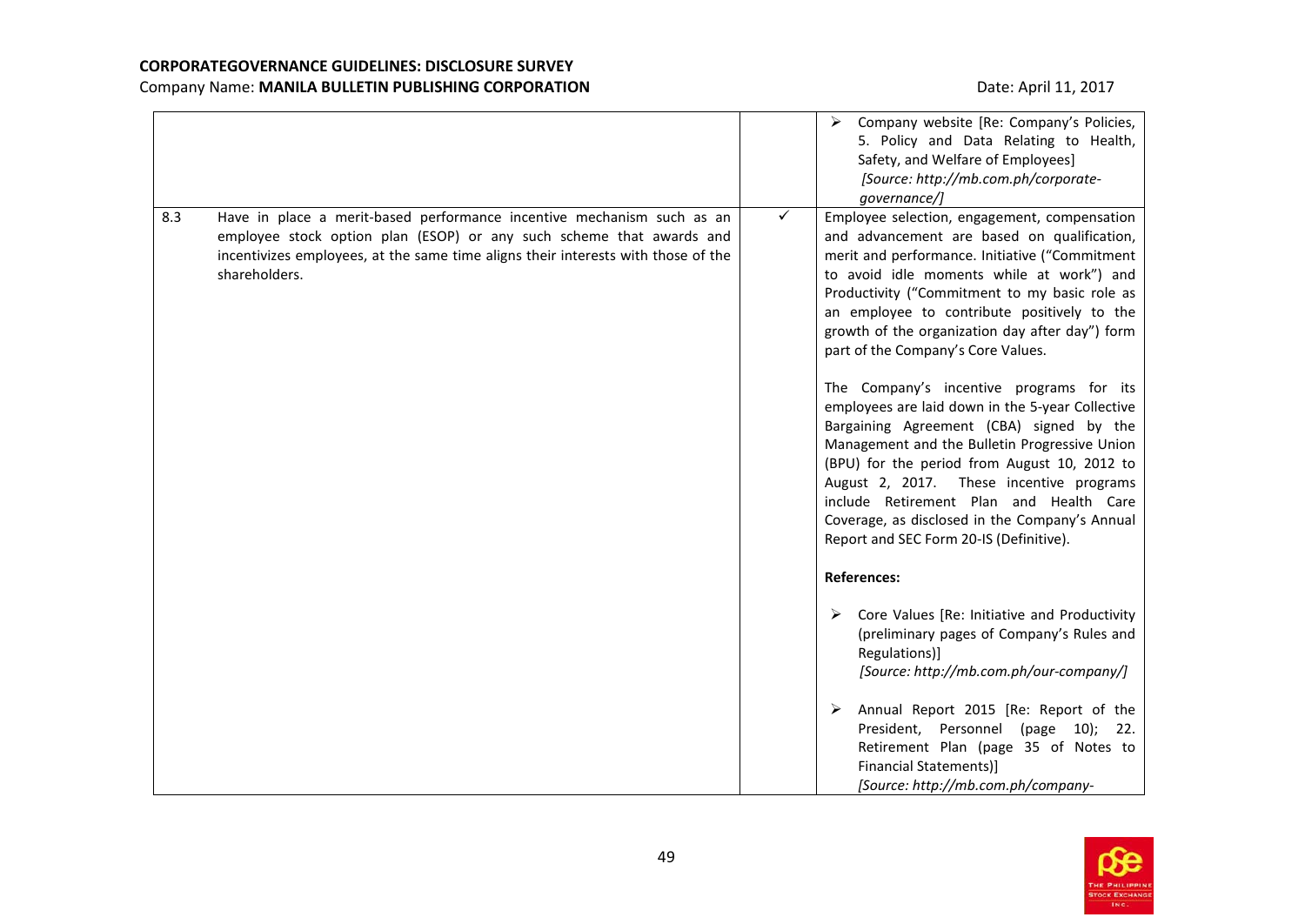|                                                       | disclosures/]<br>SEC Form 20-IS 2016 (Definitive) (Re:<br>➤<br>Manpower Complement (page 19)]<br>[Source: http://mb.com.ph/company-<br>disclosures/]                                                                                                                                                                                                                                                                                                                                                                                                                                                                                                                                                                                                              |
|-------------------------------------------------------|-------------------------------------------------------------------------------------------------------------------------------------------------------------------------------------------------------------------------------------------------------------------------------------------------------------------------------------------------------------------------------------------------------------------------------------------------------------------------------------------------------------------------------------------------------------------------------------------------------------------------------------------------------------------------------------------------------------------------------------------------------------------|
| 8.4<br>Have in place a community involvement program. | $\checkmark$<br><b>The</b><br>Company's<br>involvement<br>community<br>programs are disclosed in the Report of the<br>President, which forms part of the Company's<br>Annual Report. These community involvement<br>programs include assistance, fund drives and<br>donations to typhoon and other calamity victims;<br>support for fun runs of various civic<br>organizations; sponsorship of competitions for<br>the inspiration of the youth; and partnerships<br>with other entities for the hosting of debates<br>during elections, among others.<br>Reference:<br>Annual Report 2015 [Re: 2015 Report of the<br>⋗<br>President,<br>Involvement<br>Social<br>and<br>Administration (pages 10 and 11)]<br>[Source: http://mb.com.ph/company-<br>disclosures/] |

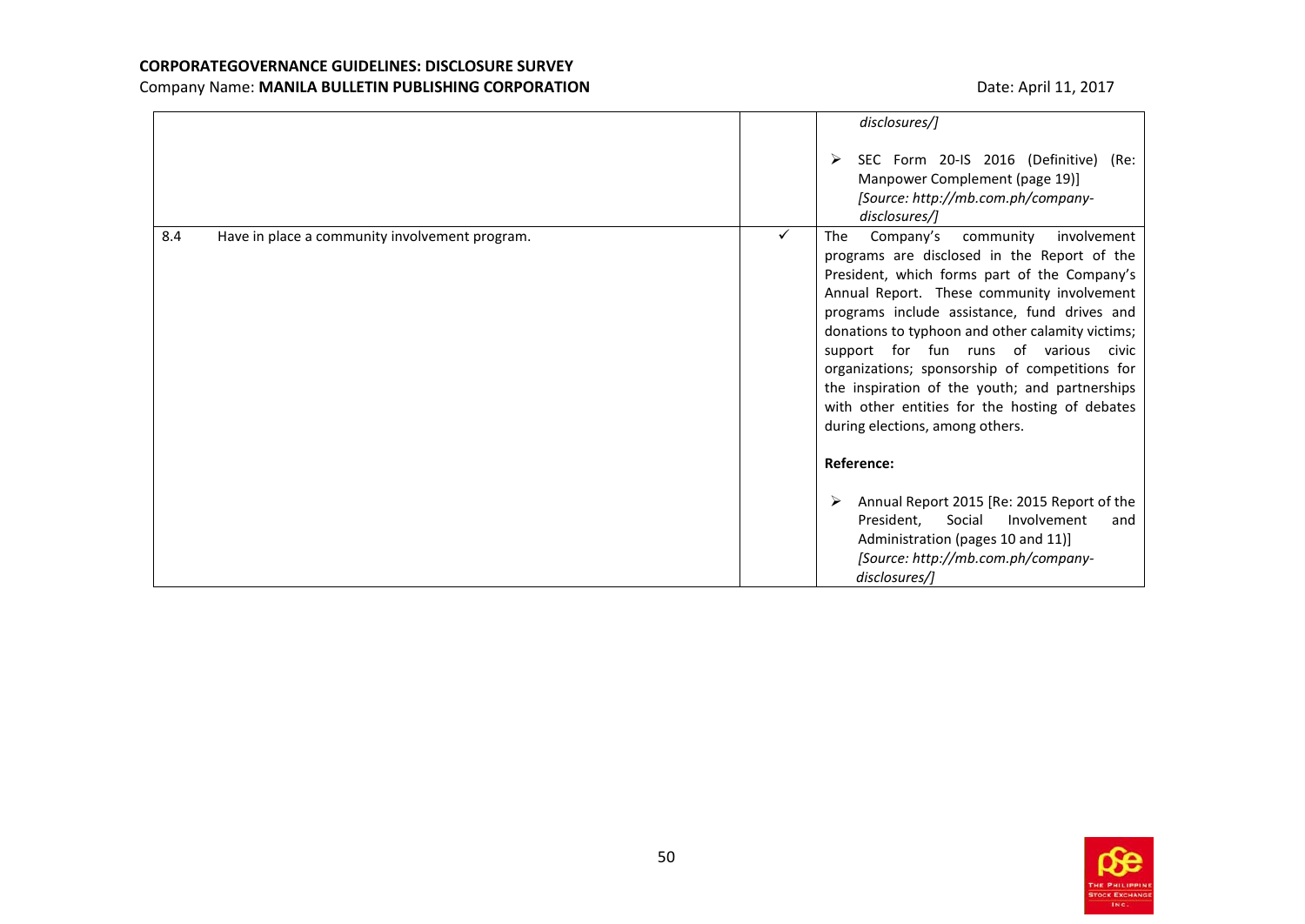| 8.5<br>Have in place an environment-related program. | $\checkmark$<br>The Company's social involvement equally<br>encompasses environment-related programs,<br>which include assistance and support for the<br>rehabilitation of typhoon and other calamity<br>stricken communities, such as donations to SM<br>Foundations, Inc. for the construction of houses<br>for victims and donations to other worthy<br>advocacies; and the holding of its annual<br>Christmas tree making competition, which instills<br>in the minds of the youth the need for recycling<br>environment-friendly materials,<br>like<br>used<br>newspapers.<br>Moreover, the Company's Rules and Regulations<br>contain provisions for anti-Smoking and<br>Sanitation, which employees are mandated to<br>observe. |
|------------------------------------------------------|----------------------------------------------------------------------------------------------------------------------------------------------------------------------------------------------------------------------------------------------------------------------------------------------------------------------------------------------------------------------------------------------------------------------------------------------------------------------------------------------------------------------------------------------------------------------------------------------------------------------------------------------------------------------------------------------------------------------------------------|
|                                                      | <b>References:</b><br>Annual Report 2015 [Re: 2015 Report of the<br>➤<br>President, Social Involvement (page 10)]<br>[Source: http://mb.com.ph/company-<br>disclosures/]<br>Company's Rules and Regulations [Article V<br>➤<br>Safety, A. Smoking and B. Sanitation (page<br>$17$ ]<br>[Source: http://mb.com.ph/our-company/]                                                                                                                                                                                                                                                                                                                                                                                                         |

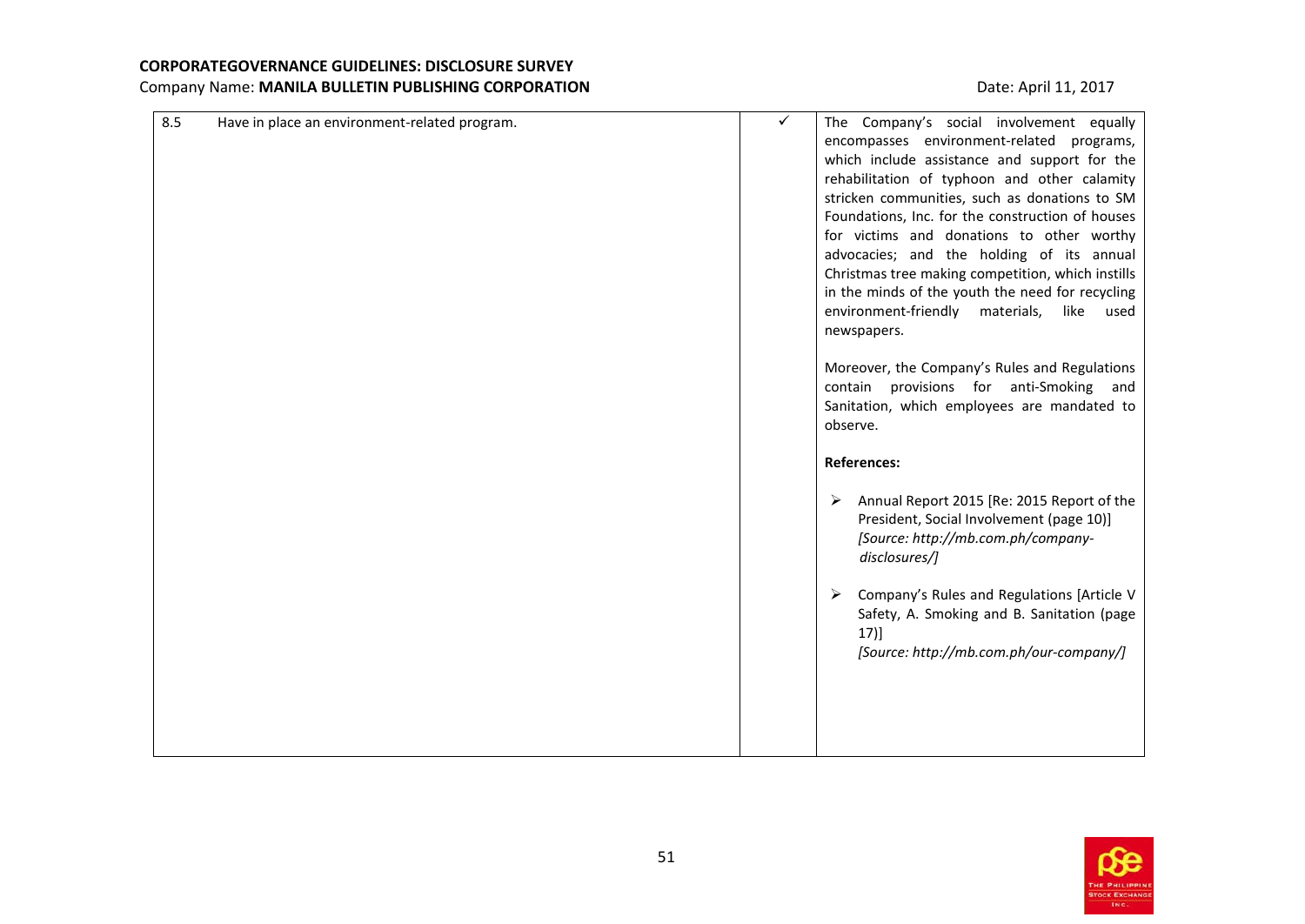| 8.6<br>Have clear policies that guide the company in its dealing with its suppliers,<br>customers, creditors, analysts, market intermediaries and other market<br>participants. | $\checkmark$<br>The Company's Policies, as well as, Code of<br>Business Conduct and Ethics set forth the<br>guidelines to be observed by the directors,<br>officers and employees of the Company. These<br>guidelines include the manner with which<br>transactions and dealings should be handled<br>concerning suppliers, customers, creditors,<br>contractors, regulators and the public in general.<br><b>References:</b><br>Annual Report 2015 [Re: Company Policies<br>➤<br>(page 4); Code of Business Conduct and<br>Ethics (page 5)]<br>[Source: http://mb.com.ph/company-<br>disclosures/]<br>Company website [Re: The Company's Code<br>➤<br>of Business Conduct and Ethics; Company's<br>Policies]<br>[Source: http://mb.com.ph/corporate-<br>governance/] |
|---------------------------------------------------------------------------------------------------------------------------------------------------------------------------------|-----------------------------------------------------------------------------------------------------------------------------------------------------------------------------------------------------------------------------------------------------------------------------------------------------------------------------------------------------------------------------------------------------------------------------------------------------------------------------------------------------------------------------------------------------------------------------------------------------------------------------------------------------------------------------------------------------------------------------------------------------------------------|
| <b>Guideline No. 9:</b><br>DOES NOT ENGAGE IN ABUSIVE RELATED-PARTY TRANSACTIONS AND INSIDER<br><b>TRADING</b>                                                                  |                                                                                                                                                                                                                                                                                                                                                                                                                                                                                                                                                                                                                                                                                                                                                                       |
| 9.1<br>Develop and disclose a policy governing the company's transactions with related<br>parties.                                                                              | ✓<br>As a matter of policy, the Company regulates<br>related party transactions. Prompt notice of<br>related party transactions is required to be given<br>to the Board, which in turn reviews and decides<br>whether to approve, ratify, disapprove, or reject<br>the same.<br>Also, the Company's Amended Manual of<br>Corporate Governance provides for Disclosure<br>and Transparency of material information,<br>including related party transactions.                                                                                                                                                                                                                                                                                                           |

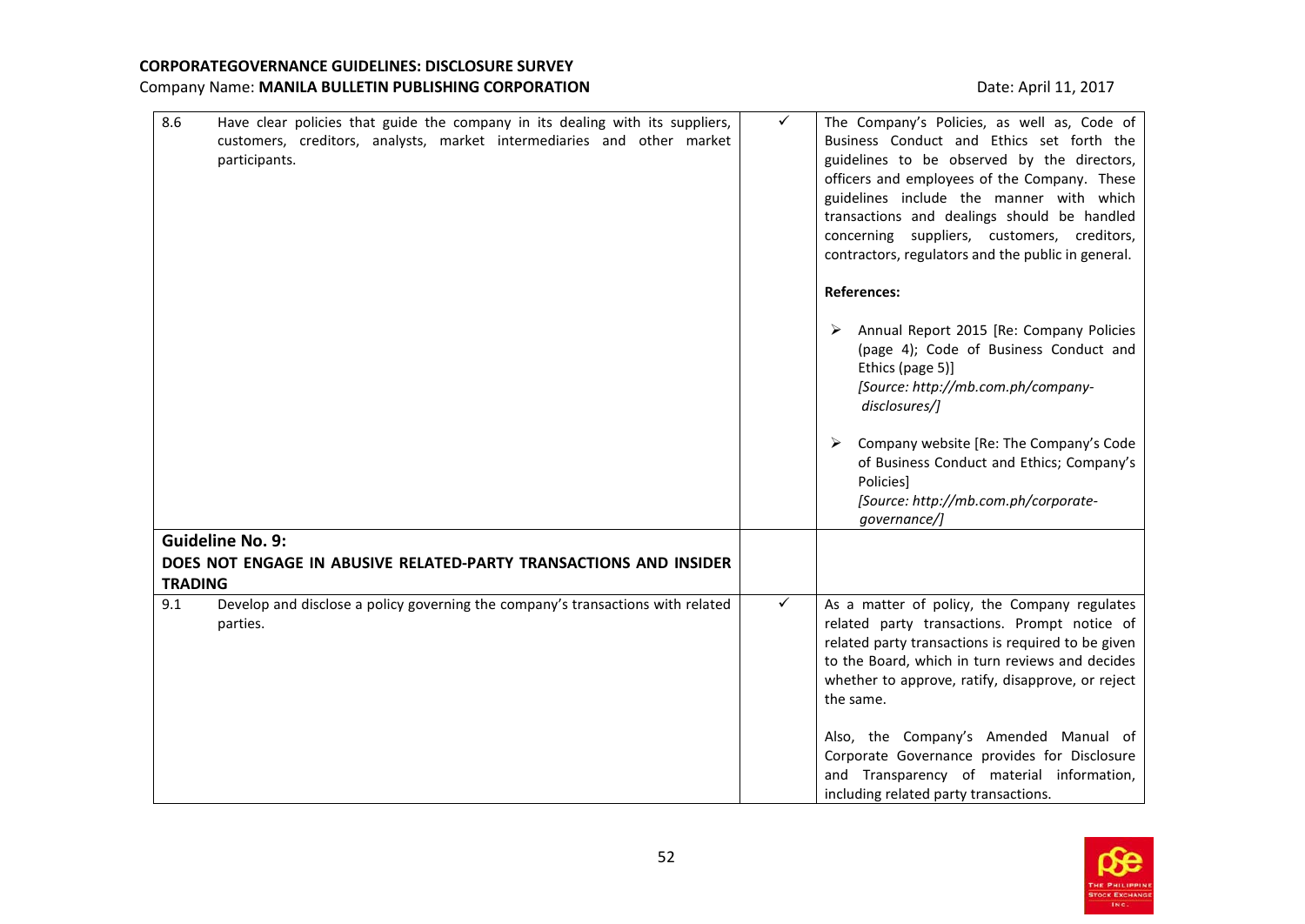|     |                                                                                                                                                                                                                                                                                                                                                                                                                                                                        |              | Similarly, pertinent disclosures on related party<br>transactions are duly declared in the Company's<br>Annual Report.                                                                                                                                  |
|-----|------------------------------------------------------------------------------------------------------------------------------------------------------------------------------------------------------------------------------------------------------------------------------------------------------------------------------------------------------------------------------------------------------------------------------------------------------------------------|--------------|---------------------------------------------------------------------------------------------------------------------------------------------------------------------------------------------------------------------------------------------------------|
|     |                                                                                                                                                                                                                                                                                                                                                                                                                                                                        |              | <b>References:</b>                                                                                                                                                                                                                                      |
|     |                                                                                                                                                                                                                                                                                                                                                                                                                                                                        |              | Annual Report 2015 [Re: Company Policies<br>➤<br>(page 4); 27. Related Party Transactions<br>(page 45 of Notes to Financial Statements)]<br>[Source: http://mb.com.ph/company-<br>disclosures/]                                                         |
|     |                                                                                                                                                                                                                                                                                                                                                                                                                                                                        |              | Company website [Re: Company Policies]<br>➤<br>[Source: http://mb.com.ph/corporate-<br>governance/]                                                                                                                                                     |
|     |                                                                                                                                                                                                                                                                                                                                                                                                                                                                        |              | Amended Manual of Corporate Governance<br>➤<br>[Re: 16) Disclosure and Transparency, 2 <sup>nd</sup><br>paragraph (page 13)]<br>[Source: http://mb.com.ph/corporate-<br>governance/]                                                                    |
| 9.2 | Clearly define the thresholds for disclosure and approval for RPTs and categorize<br>such transactions according to those that are considered de minimisor<br>transactions that need not be reported or announced, those that need to be<br>disclosed, and those that need prior shareholder approval. The aggregate<br>amount of RPT within any twelve (12) month period should be considered for<br>purposes of applying the thresholds for disclosure and approval. | $\checkmark$ | Related<br>The<br>Company<br>regulates<br>Party<br>Transactions (RPTs). Prompt notice of RPTs is<br>required to be given to the Board of Directors,<br>which in turn reviews and decides whether to<br>approve, ratify, disapprove, or reject the same. |
|     |                                                                                                                                                                                                                                                                                                                                                                                                                                                                        |              | The Board ensures that transactions between<br>related parties are based on terms similar to<br>those offered to non-related parties.                                                                                                                   |
|     |                                                                                                                                                                                                                                                                                                                                                                                                                                                                        |              | The particulars pertaining to each RPT, such as<br>name of related party, nature of dealing, amount<br>involved, outstanding balances, and terms and<br>conditions are duly disclosed in the Company's<br>Annual Report for the perusal and guidance of |

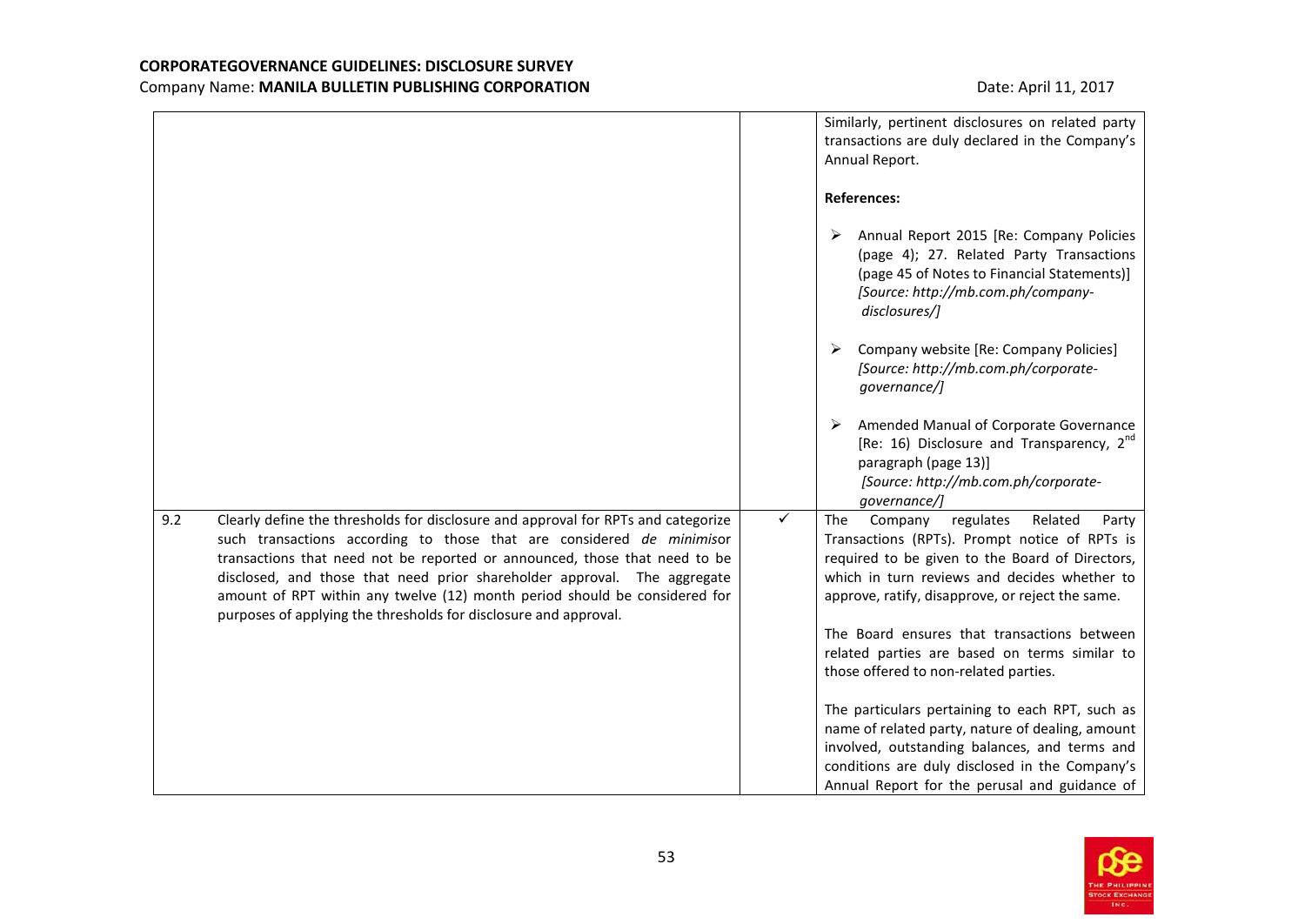|     |                                                                                                                                                                  |              | the stockholders.                                                                                                                                                                                                                                                                   |
|-----|------------------------------------------------------------------------------------------------------------------------------------------------------------------|--------------|-------------------------------------------------------------------------------------------------------------------------------------------------------------------------------------------------------------------------------------------------------------------------------------|
|     |                                                                                                                                                                  |              | The voting procedures for the approval and<br>ratification by the stockholders of all acts,<br>resolutions and transactions of the Board of<br>Directors, which include RPTs duly disclosed in<br>the Annual Report, are set forth in the<br>Company's SEC Form 20-IS (Definitive). |
|     |                                                                                                                                                                  |              | <b>References:</b>                                                                                                                                                                                                                                                                  |
|     |                                                                                                                                                                  |              | > Annual Report 2015 [Re: Company Policies,<br>Related Party Transaction Policy (page 4);<br>27. Related Party Transactions (pages 45 to<br>47 of Notes to Financial Statements)]<br>[Source: http://mb.com.ph/company-<br>disclosures/]                                            |
|     |                                                                                                                                                                  |              | Company website [Re: Company Policies,<br>➤<br><b>Related Party Transactions]</b><br>[Source: http://mb.com.ph/corporate-<br>governance/]                                                                                                                                           |
|     |                                                                                                                                                                  |              | SEC Form 20-IS 2016 (Definitive) (Re: Item<br>9. Voting Procedures, a. Vote Required for<br>Approval (page 16)]<br>[Source: http://mb.com.ph/company-<br>disclosures/]                                                                                                              |
| 9.3 | Establish a voting system whereby a majority of non-related party shareholders<br>approve specific types of related party transactions in shareholders meetings. | $\checkmark$ | information<br>Material<br>Related<br>Party<br>on<br>Transactions (RPTs) approved by the Board of<br>Directors are duly disclosed in the Company's<br>Annual Report for review and evaluation of the<br>stockholders.                                                               |
|     |                                                                                                                                                                  |              | In turn, all acts, resolutions and transactions of<br>the Board of Directors, which include the RPTs                                                                                                                                                                                |

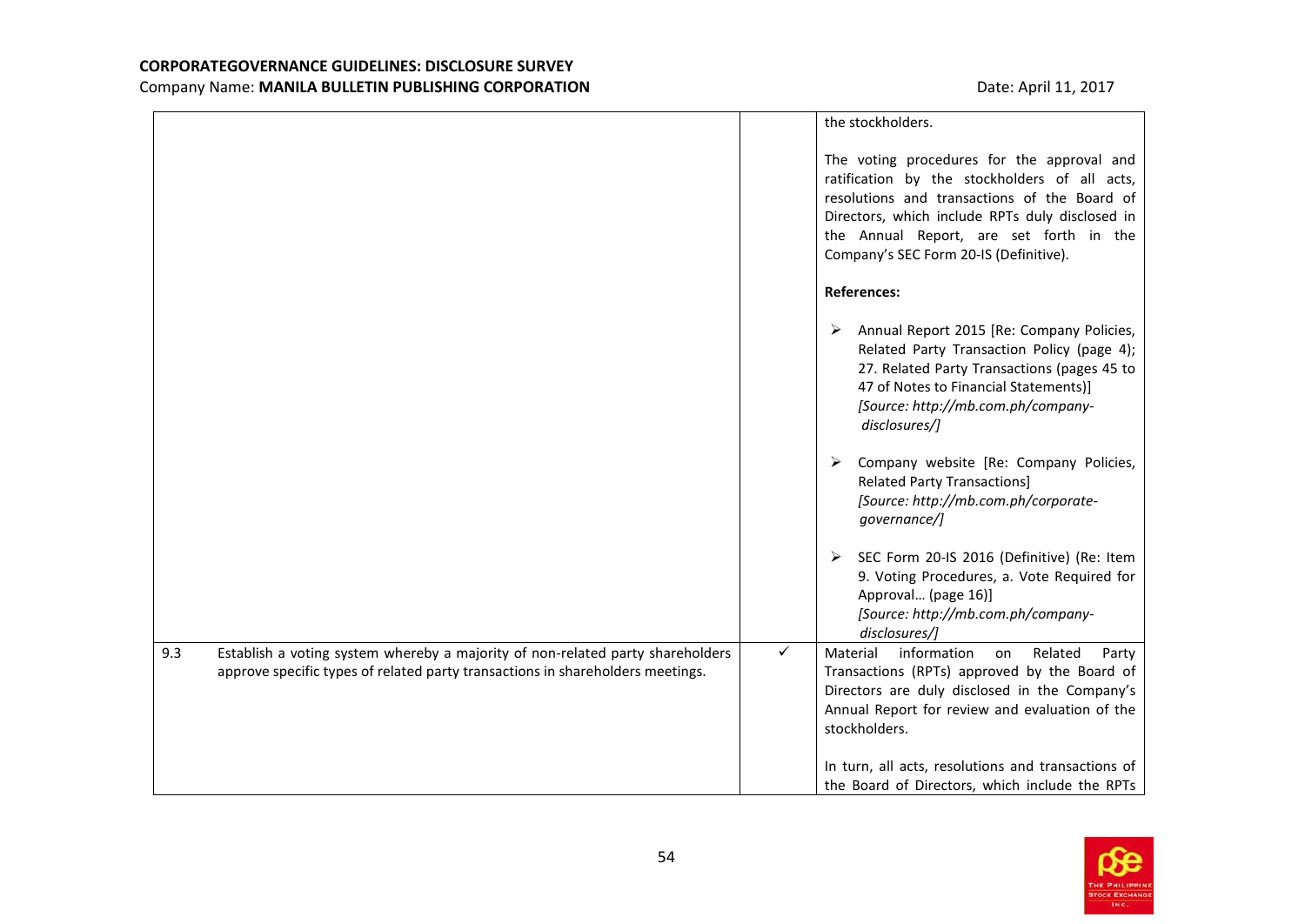|                                                                                                                   |   | disclosed in the Annual Report, are submitted for<br>the approval and ratification of the stockholders<br>during the annual meeting.<br>As specified in the Voting Procedures reflected in<br>the Company's SEC Form 20-IS (Definitive), all<br>matters to be taken up (including RPTs) are<br>decided by the majority vote of the stockholders<br>entitled to vote, which includes the non-related<br>party and minority shareholders. |
|-------------------------------------------------------------------------------------------------------------------|---|-----------------------------------------------------------------------------------------------------------------------------------------------------------------------------------------------------------------------------------------------------------------------------------------------------------------------------------------------------------------------------------------------------------------------------------------|
|                                                                                                                   |   | <b>References:</b>                                                                                                                                                                                                                                                                                                                                                                                                                      |
|                                                                                                                   |   | Annual Report 2015 [Re: 27. Related Party<br>➤<br>Transactions (pages 45 to 47 of Notes to<br><b>Financial Statements)]</b><br>[Source: http://mb.com.ph/company-<br>disclosures/]                                                                                                                                                                                                                                                      |
|                                                                                                                   |   | SEC Form 20-IS 2016 (Definitive) (Re: Item<br>➤<br>9. Voting Procedures, a. Vote Required for<br>Approval (page 16)]<br>[Source: http://mb.com.ph/company-<br>disclosures/]                                                                                                                                                                                                                                                             |
| 9.4<br>Have its independent directors or audit committee play an important role in<br>reviewing significant RPTs. | ✓ | As a matter of policy, the Company regulates<br>Related Party Transactions (RPTs). Prompt notice<br>of RPTs is required to be given to the Board of<br>Directors, which in turn reviews and decides<br>whether to approve, ratify, disapprove, or reject<br>the same.                                                                                                                                                                   |
|                                                                                                                   |   | Pursuant to this established policy, RPTs are<br>reviewed by the Board of Directors, which<br>includes the Company's three (3) Independent<br>Directors, two (2) of whom are concurrently Vice<br>Chairmen of the Board.                                                                                                                                                                                                                |

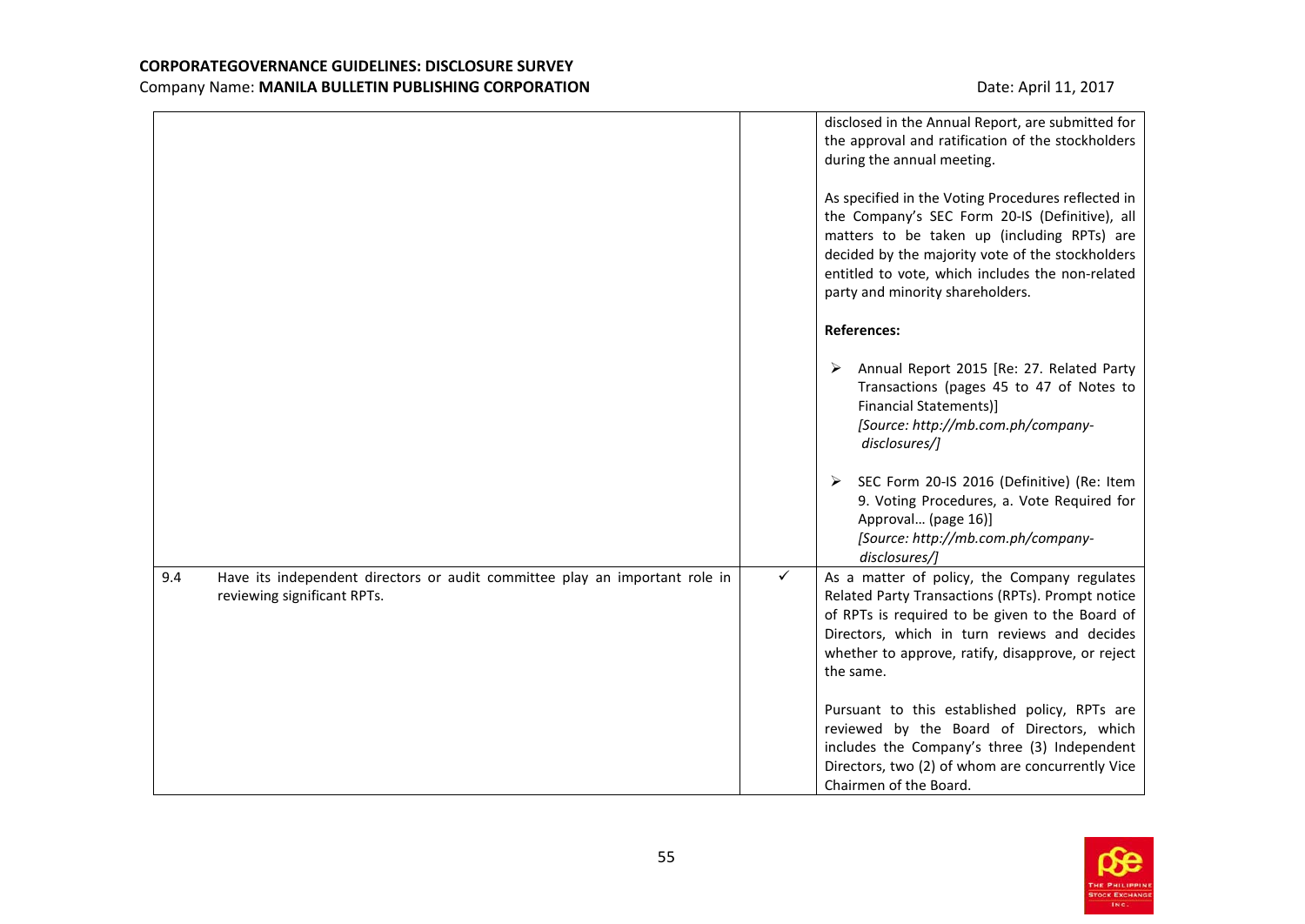|                                                                                                                                                  | Independent<br>Director/Vice<br>Moreover,<br>an<br>Chairman of the Board chairs the Company's<br>Audit Committee.<br><b>References:</b>                                                                                                                                                                                                                                                                     |
|--------------------------------------------------------------------------------------------------------------------------------------------------|-------------------------------------------------------------------------------------------------------------------------------------------------------------------------------------------------------------------------------------------------------------------------------------------------------------------------------------------------------------------------------------------------------------|
|                                                                                                                                                  | Annual Report 2015 [Re: Company Policies,<br>➤<br>Related Party Transaction Policy (page 4);<br>Board of Directors (page 12]<br>[Source: http://mb.com.ph/company-<br>disclosures/]                                                                                                                                                                                                                         |
|                                                                                                                                                  | $\triangleright$ Company website [Re: Company's Policies,<br><b>Related Party Transactions]</b><br>[Source: http://mb.com.ph/corporate-<br>governance/]                                                                                                                                                                                                                                                     |
|                                                                                                                                                  | Amended Manual of Corporate Governance<br>➤<br>[Re: 9) Board Committees, a) The Audit<br>Committee (page 8)]<br>[Source: http://mb.com.ph/corporate-<br>governance/]                                                                                                                                                                                                                                        |
|                                                                                                                                                  | Audit Committee Charter [Re: Chairman of<br>➤<br>the Audit Committee (page 1)]<br>[Source: http://mb.com.ph/corporate-<br>governance/]                                                                                                                                                                                                                                                                      |
| 9.5<br>Be transparent and consistent in reporting its RPTs. A summary of such<br>transactions shall be published in the company's annual report. | The Company's Annual Report duly discloses the<br>$\checkmark$<br>established policy governing Related Party<br>Transactions (RPTs), as well as, the particulars<br>pertaining to each RPT, such as name of related<br>party, nature of dealing, amount involved,<br>outstanding balances, and terms and conditions,<br>for the perusal and review of the stockholders,<br>including minority shareholders. |

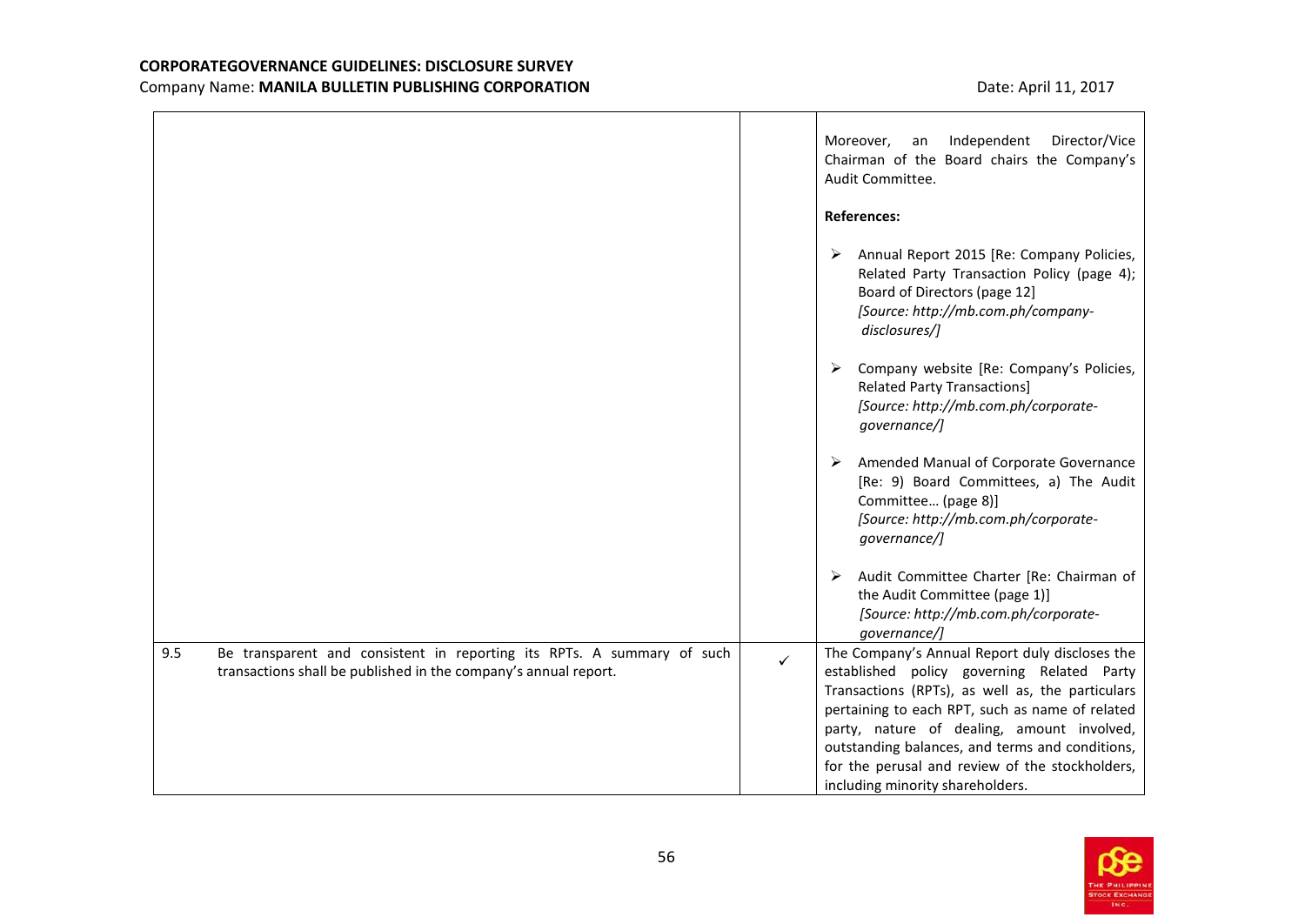|     |                                                                                             |              | Reference:                                                                                                                                                                                                                                                                                                                                                                                                                      |
|-----|---------------------------------------------------------------------------------------------|--------------|---------------------------------------------------------------------------------------------------------------------------------------------------------------------------------------------------------------------------------------------------------------------------------------------------------------------------------------------------------------------------------------------------------------------------------|
|     |                                                                                             |              | Annual Report 2015 [Re: Company Policies,<br>➤<br>Related Party Transaction Policy (page 4);<br>27. Related Party Transactions (pages 45 to<br>47 of Notes to Financial Statements)]<br>[Source: http://mb.com.ph/company-<br>disclosures/]                                                                                                                                                                                     |
| 9.6 | Have a clear policy in dealing with material non-public information by company<br>insiders. | ✓            | The Company has an established Insider Trading<br>Policy, whereby as a publicly-listed company, the<br>Company adheres to the rules and regulations<br>governing insider trading.<br>Equally, the Company's Business Conduct and<br>Ethics provides for Respect for Trade Secrets/Use<br>of Non-Public Information, whereby the<br>Company treats as confidential trade secrets and<br>regulates use of non-public information. |
|     |                                                                                             |              | <b>References:</b><br>Annual Report 2015 [Re: Company Policies,<br>➤<br>Insider Trading Policy (page 4); Code of<br>Business Conduct and Ethics, Respect for<br>Secrets/Use<br>Non-public<br>Trade<br>of<br>Information (page 5)]<br>[Source: http://mb.com.ph/company-<br>disclosures/]                                                                                                                                        |
|     |                                                                                             |              | Company website (Re: Code of Business<br>➤<br>Conduct and Ethics, Respect for Trade<br>Secrets/Use of Non-public Information;<br>Company's Policies, Insider Trading Policy]<br>[Source: http://mb.com.ph/corporate-<br>governance/]                                                                                                                                                                                            |
| 9.7 | Have a clear policy and practice of full and timely disclosure to shareholders of all       | $\checkmark$ | Information on Related Party Transactions (RPTs)                                                                                                                                                                                                                                                                                                                                                                                |
|     | material transactions with affiliates of the controlling shareholders, directors or         |              | covers material transactions with affiliates of the                                                                                                                                                                                                                                                                                                                                                                             |

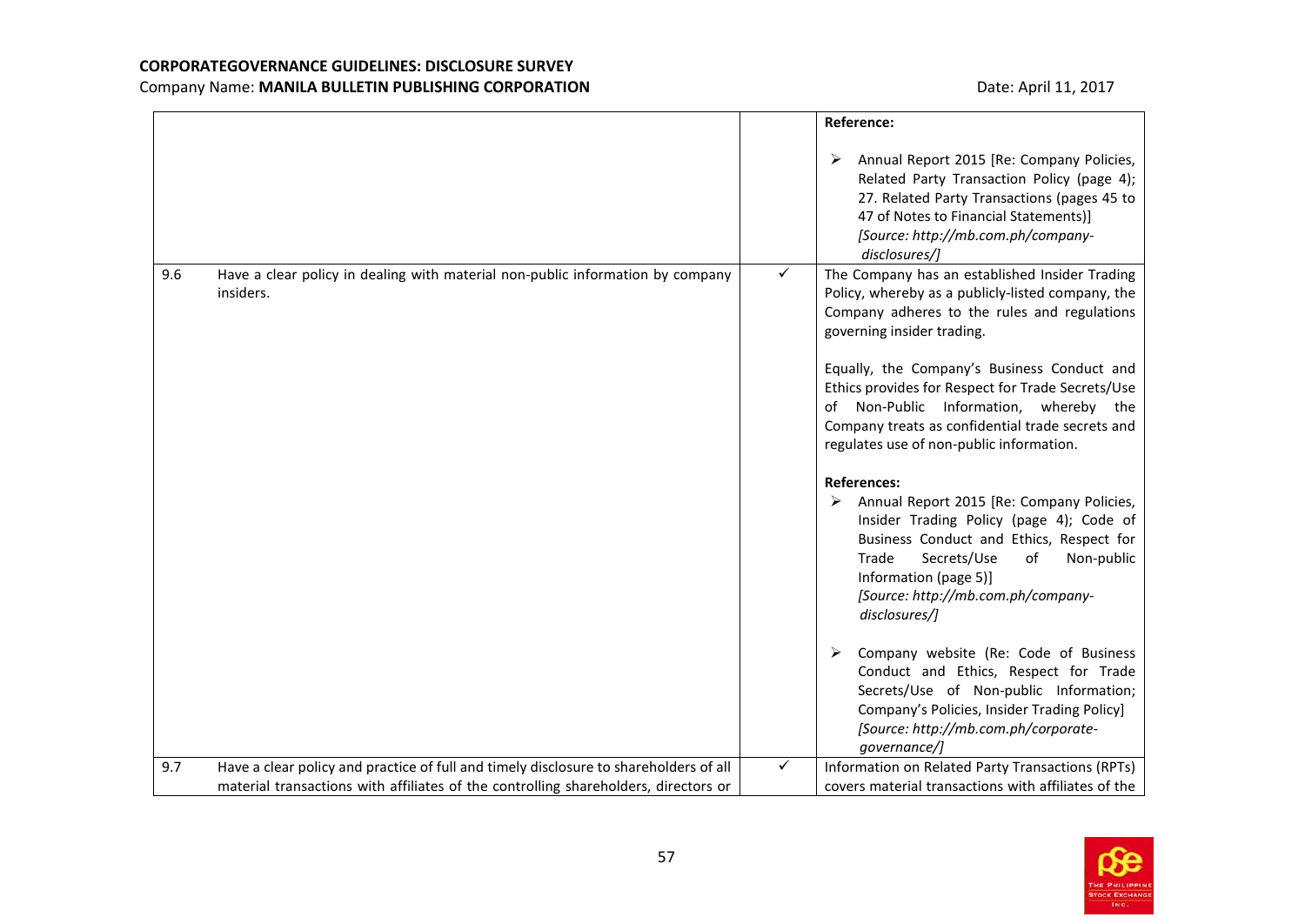| management.                                                                                                                                                                                                                   | controlling<br>shareholders,<br>directors<br>and<br>management.                                                                                                                                                                                                                                                                                                                                                                                                                                                                                                                          |
|-------------------------------------------------------------------------------------------------------------------------------------------------------------------------------------------------------------------------------|------------------------------------------------------------------------------------------------------------------------------------------------------------------------------------------------------------------------------------------------------------------------------------------------------------------------------------------------------------------------------------------------------------------------------------------------------------------------------------------------------------------------------------------------------------------------------------------|
|                                                                                                                                                                                                                               | The Company's Annual Report duly discloses the<br>established policy governing RPTs, as well as, the<br>particulars pertaining to each RPT, such as name<br>of related party, nature of dealing, amount<br>involved, outstanding balances, and terms and<br>conditions, for the perusal and review of the<br>stockholders, including minority shareholders.<br>Reference:<br>Annual Report 2015 [Re: Company Policies,<br>➤                                                                                                                                                              |
|                                                                                                                                                                                                                               | Related Party Transaction Policy (page 4);<br>27. Related Party Transactions (pages 45 to<br>47 of Notes to Financial Statements)]<br>[Source: http://mb.com.ph/company-<br>disclosures/]                                                                                                                                                                                                                                                                                                                                                                                                |
| <b>Guideline No. 10:</b>                                                                                                                                                                                                      |                                                                                                                                                                                                                                                                                                                                                                                                                                                                                                                                                                                          |
| DEVELOPS AND NURTURES A CULTURE OF ETHICS, COMPLIANCE, &                                                                                                                                                                      |                                                                                                                                                                                                                                                                                                                                                                                                                                                                                                                                                                                          |
| <b>ENFORCEMENT</b>                                                                                                                                                                                                            |                                                                                                                                                                                                                                                                                                                                                                                                                                                                                                                                                                                          |
| Formally adopt a code of ethics and proper conduct that guides individual<br>10.1<br>behavior and decision making, clarify responsibilities, and inform other<br>stakeholders on the conduct expected from company personnel. | ✓<br>The Company has a Code of Business Conduct<br>and Ethics, which is duly disclosed in its Annual<br>Report and website for the guidance of<br>stockholders and stakeholders alike.<br>This Code of Business Conduct and Ethics covers<br>the ethical standards and appropriate conduct of<br>its target audience - the Directors, Senior<br>Management and Employees of the Company. It<br>also sets forth the expected Course of Action in<br>line with their dealings with Company's<br>stockholders and stakeholders.<br>Additionally,<br>Company's<br>the<br><b>Rules</b><br>and |

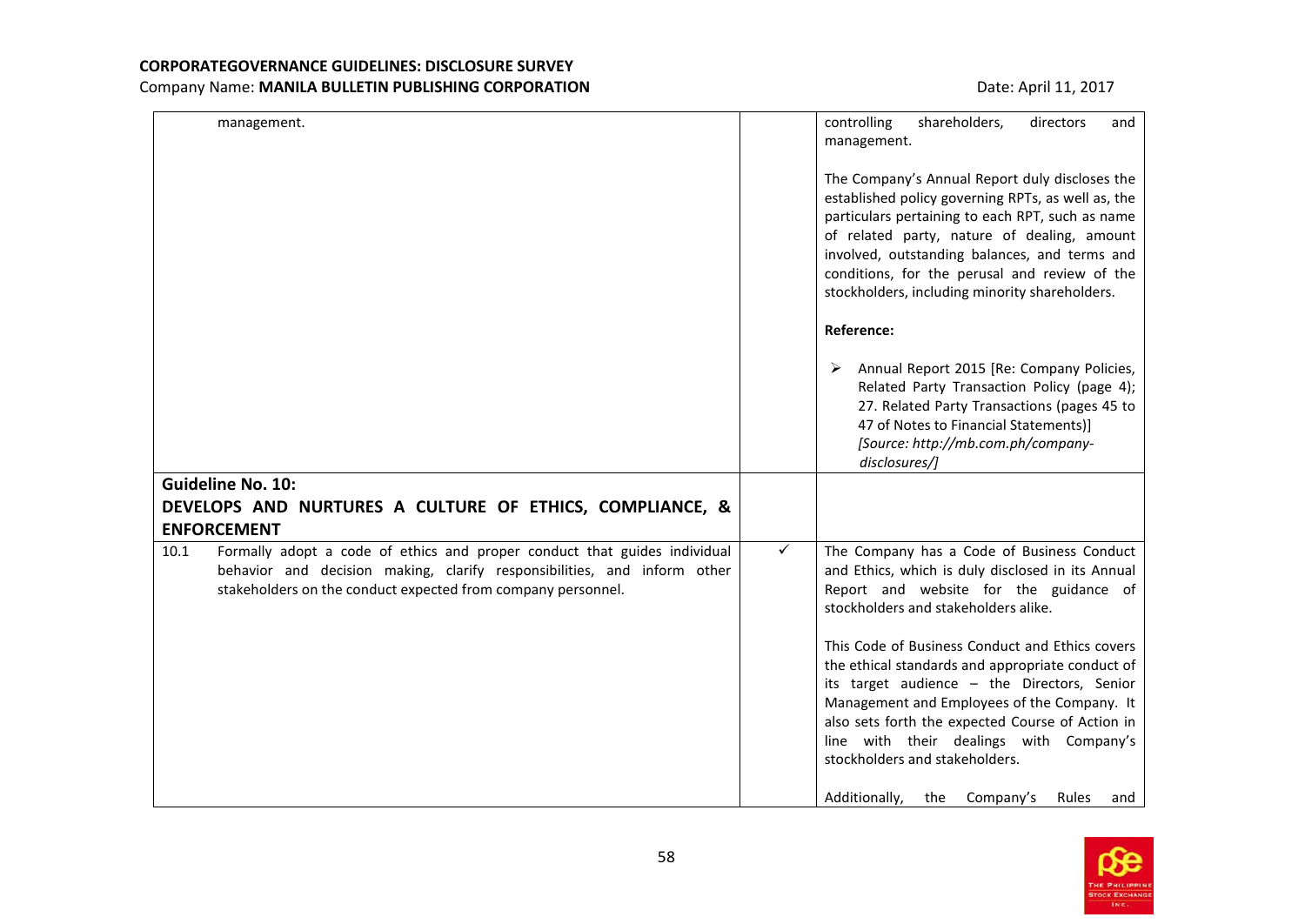|      |                                                                                                                                                                                                                                                                           |              | Regulations further govern the conduct and<br>behavior of the employees of the Company,<br>whilst providing for the corresponding sanctions<br>for their non-observance.                                                                                                                                                                                     |
|------|---------------------------------------------------------------------------------------------------------------------------------------------------------------------------------------------------------------------------------------------------------------------------|--------------|--------------------------------------------------------------------------------------------------------------------------------------------------------------------------------------------------------------------------------------------------------------------------------------------------------------------------------------------------------------|
|      |                                                                                                                                                                                                                                                                           |              | <b>References:</b><br>Annual Report 2015 [Re: Code of Business<br>➤<br>Conduct and Ethics (page 5)]<br>[Source: http://mb.com.ph/company-<br>disclosures/]                                                                                                                                                                                                   |
|      |                                                                                                                                                                                                                                                                           |              | Company website [Re: The Company's Code<br>➤<br>of Business Conduct and Ethics]<br>[Source: http://mb.com.ph/corporate-<br>governance/]                                                                                                                                                                                                                      |
|      |                                                                                                                                                                                                                                                                           |              | Company's Rules and Regulations<br>[Source: http://mb.com.ph/our-company/]                                                                                                                                                                                                                                                                                   |
| 10.2 | Have a formal comprehensive compliance program covering compliance with<br>laws and relevant regulations. The program should include appropriate training<br>and awareness initiatives to facilitate understanding, acceptance and compliance<br>with the said issuances. | $\checkmark$ | As provided in the Company's Code of Business<br>Conduct and Ethics, the Company requires<br>compliance with applicable laws and regulations.<br>This, together with the Company's Rules and<br>Regulations, governs the rights and obligations of<br>employees, and defines the appropriate work<br>ethics and good values to be observed.                  |
|      |                                                                                                                                                                                                                                                                           |              | Through the Company's orientation programs<br>and other related seminars and workshops,<br>which are regularly conducted by the Human<br>Resources Section of the Administration<br>Department, employees are properly briefed,<br>trained and informed of the Company's Code of<br>Business Conduct and Ethics, and the Company's<br>Rules and Regulations. |

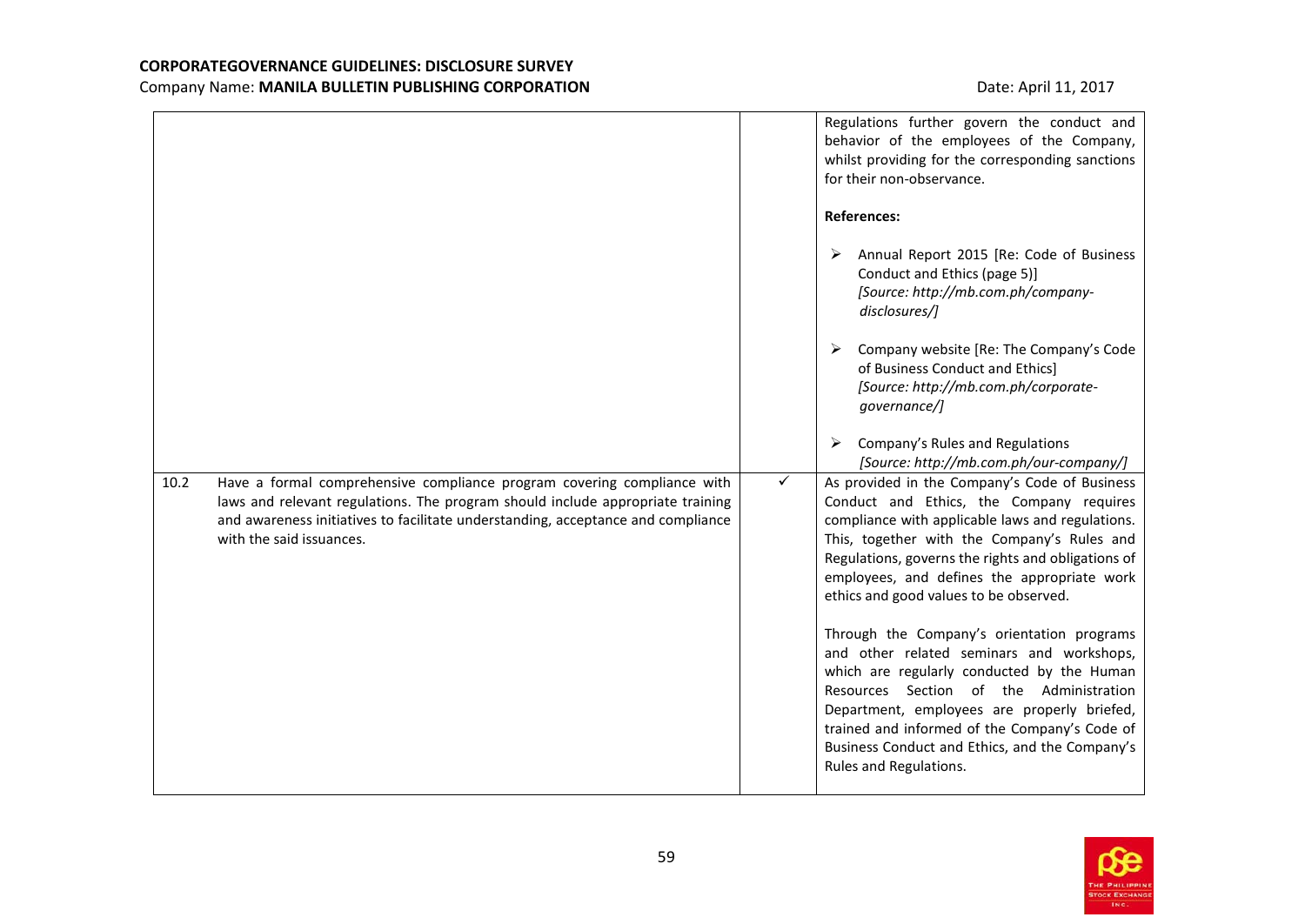|      |                                                                                                                                                                                                                                                                                                                       |   | <b>References:</b>                                                                                                                                                                                                                                                                                                                                                                                                                                                                                                                                                                                                                                                                                                |
|------|-----------------------------------------------------------------------------------------------------------------------------------------------------------------------------------------------------------------------------------------------------------------------------------------------------------------------|---|-------------------------------------------------------------------------------------------------------------------------------------------------------------------------------------------------------------------------------------------------------------------------------------------------------------------------------------------------------------------------------------------------------------------------------------------------------------------------------------------------------------------------------------------------------------------------------------------------------------------------------------------------------------------------------------------------------------------|
|      |                                                                                                                                                                                                                                                                                                                       |   | Annual Report 2015 [Re: Code of Business<br>➤<br>Conduct and Ethics (page 5)]<br>[Source: http://mb.com.ph/company-<br>disclosures/]                                                                                                                                                                                                                                                                                                                                                                                                                                                                                                                                                                              |
|      |                                                                                                                                                                                                                                                                                                                       |   | Company website [Re: The Company's Code<br>of Business Conduct and Ethics]<br>[Source: http://mb.com.ph/corporate-<br>governance/]                                                                                                                                                                                                                                                                                                                                                                                                                                                                                                                                                                                |
|      |                                                                                                                                                                                                                                                                                                                       |   | Company's Rules and Regulations<br>➤<br>[Source: http://mb.com.ph/our-company/]                                                                                                                                                                                                                                                                                                                                                                                                                                                                                                                                                                                                                                   |
| 10.3 | Not seek exemption from the application of a law, rule or regulation especially<br>when it refers to a corporate governance issue. Should it do so, it has to disclose<br>the reason for such action as well present the specific steps being taken to finally<br>comply with the applicable law, rule or regulation. | ✓ | The Company's Amended Manual of Corporate<br>Governance institutionalizes the principles of<br>good corporate governance in the entire<br>organization. The Company believes that<br>corporate governance is a necessary component<br>of what constitutes sound strategic business<br>management. Accordingly, the Company does<br>not seek any exemption from the application of<br>any law, rule or regulation, particularly, those<br>pertaining to corporate governance.<br>More, under the Company's Code of Business<br>Conduct and Ethics, the Company requires<br>compliance with applicable laws and regulations,<br>which necessarily includes adherence to<br>pertinent rules on corporate governance. |
|      |                                                                                                                                                                                                                                                                                                                       |   | <b>References:</b>                                                                                                                                                                                                                                                                                                                                                                                                                                                                                                                                                                                                                                                                                                |
|      |                                                                                                                                                                                                                                                                                                                       |   | Amended Manual of Corporate Governance<br>➤<br>[Re: 1. Objectives (page 1)]<br>[Source: http://mb.com.ph/corporate-                                                                                                                                                                                                                                                                                                                                                                                                                                                                                                                                                                                               |

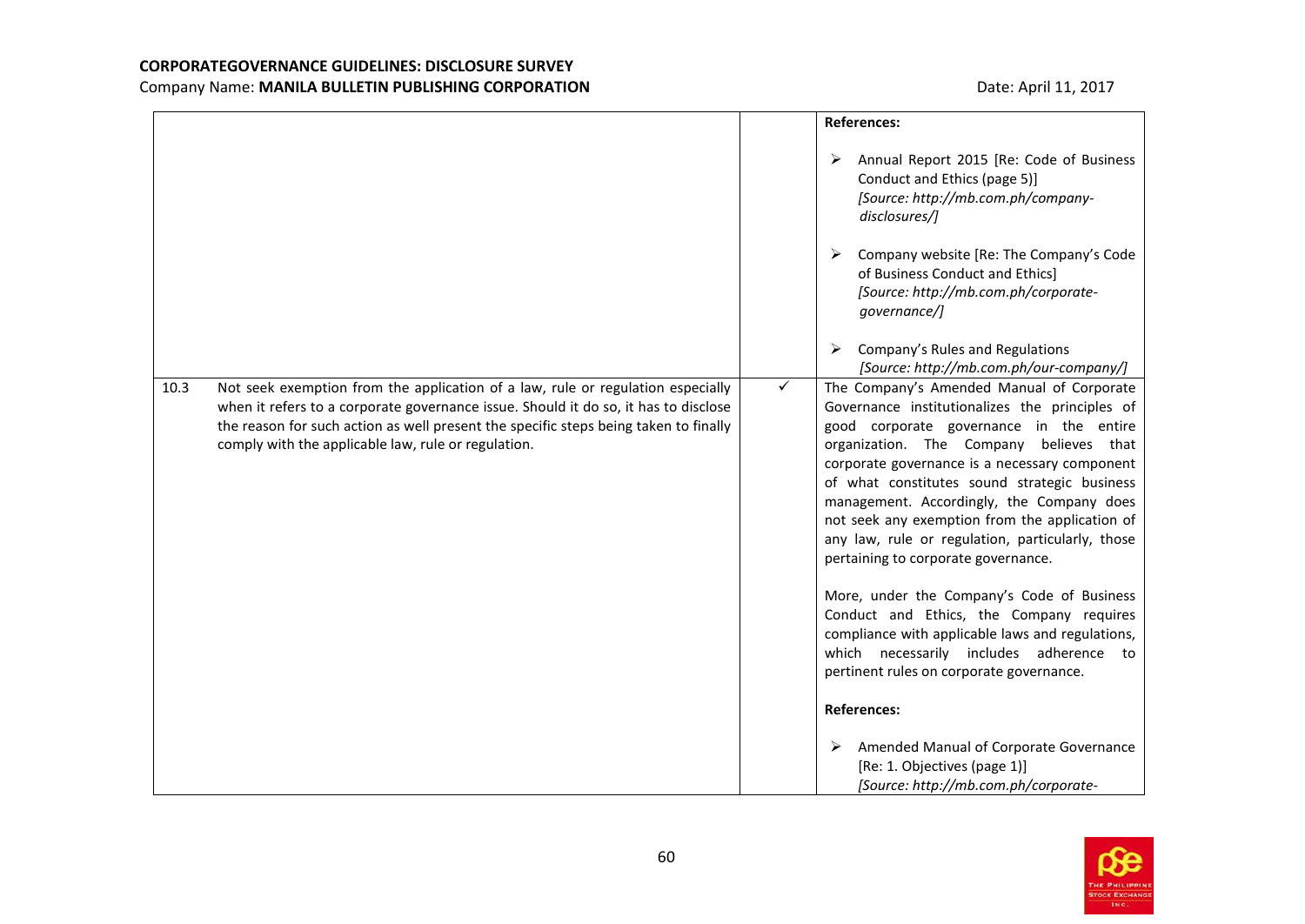|      |                                                                                                                                                         |        | governance/]                                                                                                                                                                                                                                                                                                                                                                                                                                                                                                                              |
|------|---------------------------------------------------------------------------------------------------------------------------------------------------------|--------|-------------------------------------------------------------------------------------------------------------------------------------------------------------------------------------------------------------------------------------------------------------------------------------------------------------------------------------------------------------------------------------------------------------------------------------------------------------------------------------------------------------------------------------------|
|      |                                                                                                                                                         | ➤<br>➤ | Annual Report 2015 [Re: Code of Business<br>Conduct and Ethics, Compliance with Laws<br>and Regulations (page 5)]<br>[Source: http://mb.com.ph/company-<br>disclosures/]<br>Company website [Re: The Company's Code<br>of Business Conduct and Ethics, Compliance<br>with Laws and Regulations]<br>[Source: http://mb.com.ph/corporate-<br>governance/]                                                                                                                                                                                   |
| 10.4 | Have clear and stringent policies and procedures on curbing and penalizing<br>company or employee involvement in offering, paying and receiving bribes. | ✓      | As part and parcel of its Code of Business<br>Conduct and Ethics, the Company requires<br>disclosure and regulates the receipt of gifts from<br>third parties.<br>In pursuance hereof, the Company's Rules and<br>Regulations explicitly penalizes the unauthorized<br>collection of fees, charges, kickbacks and other<br>dues; solicitation of loans from advertisers,<br>suppliers, deliverymen, dealers and other clients;<br>or diverting revenue which should be earned by<br>the Company to any third party.<br><b>References:</b> |
|      |                                                                                                                                                         | ➤<br>⋗ | Annual Report 2015 [Re: Code of Business<br>Conduct and Ethics, Receipt of gifts from 3 <sup>rd</sup><br>parties (page 5)]<br>[Source: http://mb.com.ph/company-<br>disclosures/]<br>Company website [Re: The Company's Code<br>of Business Conduct and Ethics, Receipt of                                                                                                                                                                                                                                                                |

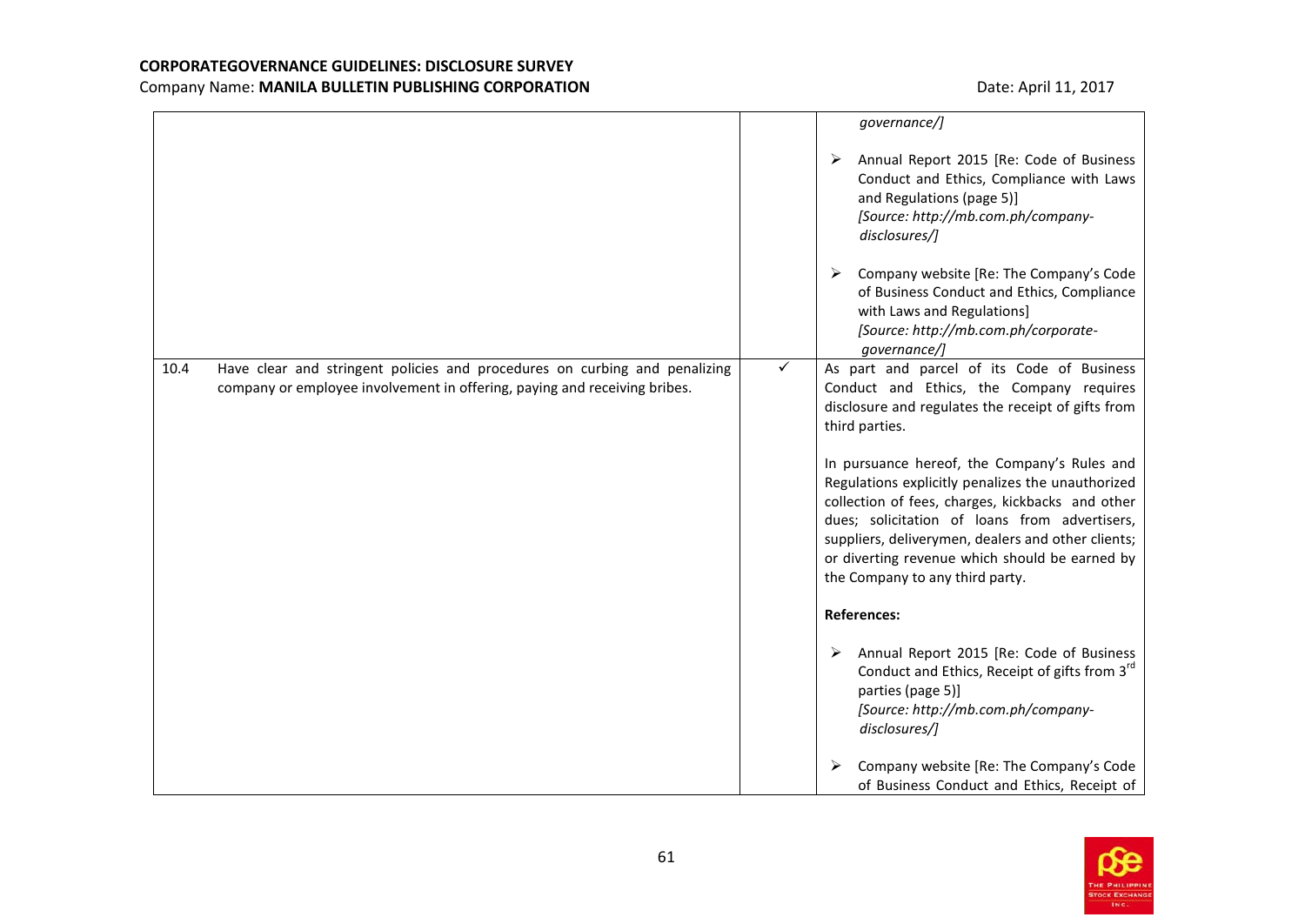|      |                                                                                                                                                         |              | gifts from 3 <sup>rd</sup> parties]<br>[Source: http://mb.com.ph/corporate-<br>governance/]<br>Company's Rules and Regulations [Re:<br>➤<br>Article IV Conduct and Behavior. A.<br>Misconduct, 15. Unauthorized collection of<br>fees (page 13)]<br>[Source: http://mb.com.ph/our-company/]                                                                                                                                                              |
|------|---------------------------------------------------------------------------------------------------------------------------------------------------------|--------------|----------------------------------------------------------------------------------------------------------------------------------------------------------------------------------------------------------------------------------------------------------------------------------------------------------------------------------------------------------------------------------------------------------------------------------------------------------|
| 10.5 | Have a designated officer responsible for ensuring compliance with all relevant<br>laws, rules, and regulation, as well as all regulatory requirements. | $\checkmark$ | As mandated in its Amended Manual of<br>Corporate Governance, the Company shall<br>appoint a Compliance Officer, who shall report<br>directly to the Chairman of the Board. The<br>principal function of the Compliance Officer is to<br>monitor compliance by the Company with the<br>Code of Corporate Governance, as well as,<br>applicable laws, and the rules and regulations of<br>regulatory agencies.<br>In the same vein, the Company's Code of |
|      |                                                                                                                                                         |              | Conduct<br>Ethics<br><b>Business</b><br>and<br>mandates<br>compliance with laws and regulations.<br><b>References:</b><br>Amended Manual of Corporate Governance<br>➤                                                                                                                                                                                                                                                                                    |
|      |                                                                                                                                                         |              | [Re: 11. The Compliance Officer (page 10)]<br>[Source: http://mb.com.ph/corporate-<br>governance/]<br>➤<br>Annual Report 2015 [Re: Executive Officers                                                                                                                                                                                                                                                                                                    |
|      |                                                                                                                                                         |              | (page 13); Code of Business Conduct and<br>Ethics, Compliance<br>with<br>Laws<br>and<br>Regulations (page 5)]<br>[Source: http://mb.com.ph/company-<br>disclosures/]                                                                                                                                                                                                                                                                                     |

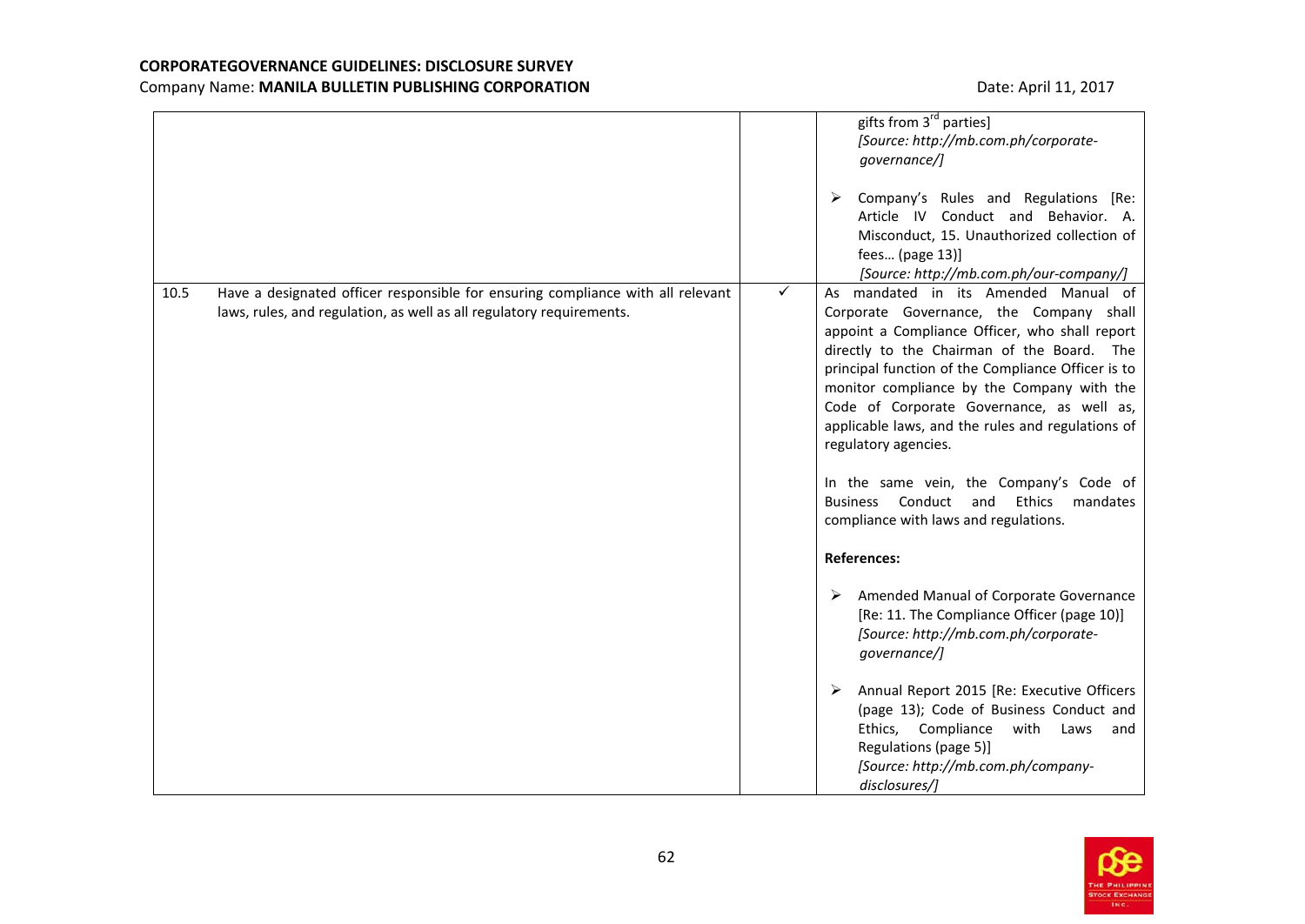|                                               | Company website [Re: The Company's Code<br>➤<br>of Business Conduct and Ethics, Compliance<br>with Laws and Regulations]<br>[Source: http://mb.com.ph/corporate-<br>governance/]                                                                                                                                                                                                                                                                                                                  |
|-----------------------------------------------|---------------------------------------------------------------------------------------------------------------------------------------------------------------------------------------------------------------------------------------------------------------------------------------------------------------------------------------------------------------------------------------------------------------------------------------------------------------------------------------------------|
| 10.6<br>Respect intellectual property rights. | ✓<br>The Company respects intellectual property<br>rights. In connection herewith, the Company's<br>Code of Business Conduct and Ethics provides for<br>Compliance with Laws and Regulations, including<br>Intellectual Property Law, and Respect for Trade<br>Secrets / Use of Non-public Information.<br>Moreover, the Company's Rules and Regulations<br>specifically penalize the unauthorized use of the<br>Company's logos, trademarks, business name<br>and other intellectual properties. |
|                                               | <b>References:</b>                                                                                                                                                                                                                                                                                                                                                                                                                                                                                |
|                                               | Annual Report 2015 [Re: Code of Business<br>➤<br>Conduct and Ethics, Compliance with Laws<br>and Regulations; Respect for Trade<br>Secrets/Use of Non-public Information<br>(page 5)]<br>[Source: http://mb.com.ph/company-<br>disclosures/]                                                                                                                                                                                                                                                      |
|                                               | Company website [Re: Code of Business<br>Conduct and Ethics, Compliance with Laws<br>and Regulations; Respect for Trade<br>Secrets/Use of Non-public Information]<br>[Source: http://mb.com.ph/corporate-<br>governance/]                                                                                                                                                                                                                                                                         |
|                                               | Company's Rules and Regulations [Re:<br>⋗<br>Article IV Conduct and Behavior. A.                                                                                                                                                                                                                                                                                                                                                                                                                  |

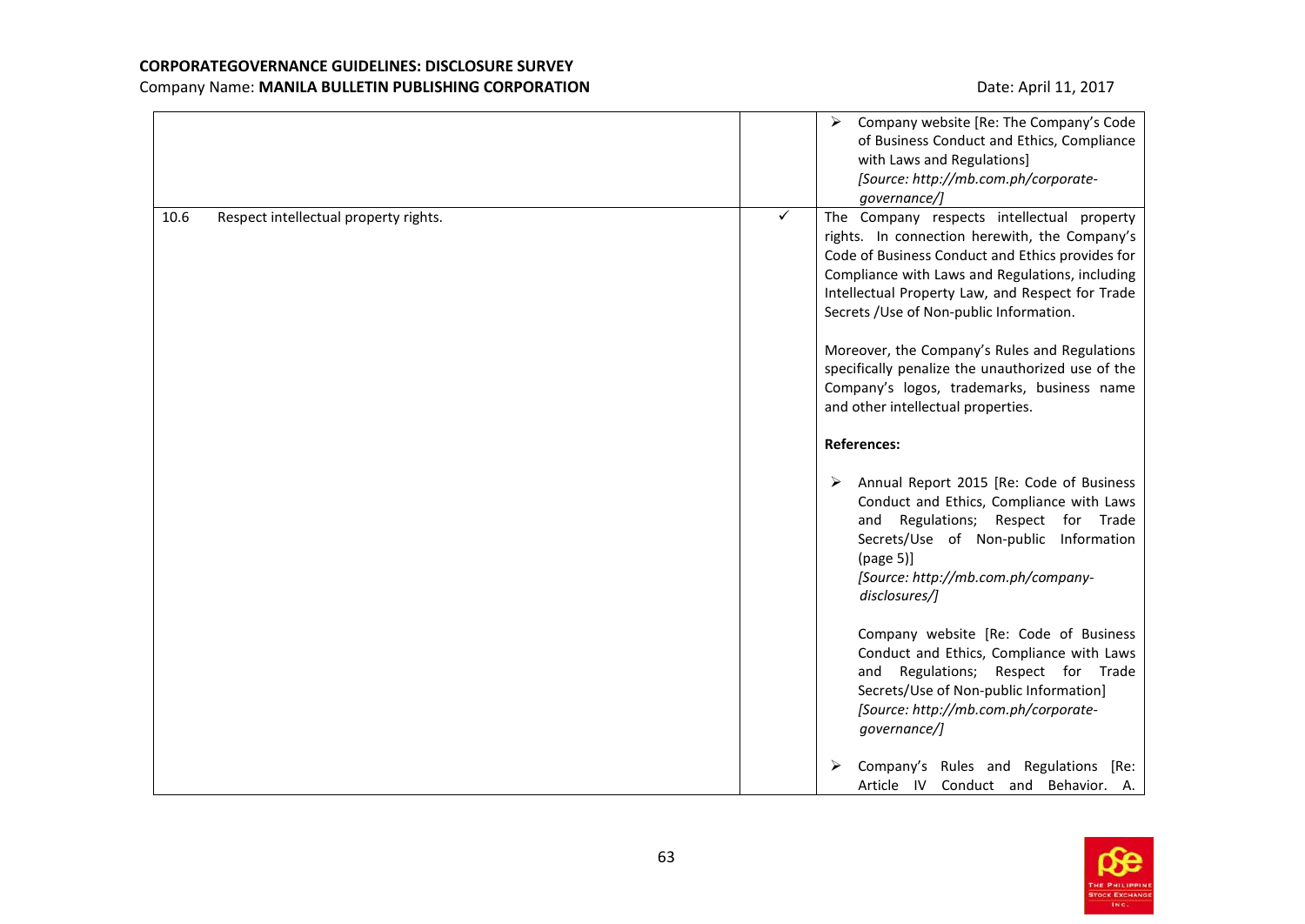|                                                                                                                                                                                                                                                           |              | Misconduct, 15. Unauthorized<br>use of<br>company's logos (page 12)]<br>[Source: http://mb.com.ph/our-company/]                                                                                                                                                                                                                                                                                                                                                                                                                                                                                 |
|-----------------------------------------------------------------------------------------------------------------------------------------------------------------------------------------------------------------------------------------------------------|--------------|-------------------------------------------------------------------------------------------------------------------------------------------------------------------------------------------------------------------------------------------------------------------------------------------------------------------------------------------------------------------------------------------------------------------------------------------------------------------------------------------------------------------------------------------------------------------------------------------------|
| 10.7<br>Establish and commit itself to an alternative dispute resolution system so that<br>conflicts and difference with counterparties, particularly with shareholders and<br>other key stakeholders, would be settled in a fair and expeditious manner. | $\checkmark$ | The Company's Amended Manual of Corporate<br>Governance specifies that one of the duties and<br>functions of the Board of Directors is to establish<br>and maintain an alternative dispute resolution<br>system that can amicably settle conflicts or<br>differences between the Company and its<br>stockholders and other third parties, including<br>the regulatory authorities.<br>Reference:<br>Amended Manual of Corporate Governance<br>⋗<br>Establish and<br>maintain an<br>[Re: (i)<br>alternative dispute resolution (page 3)]<br>[Source: http://mb.com.ph/corporate-<br>governance/l |